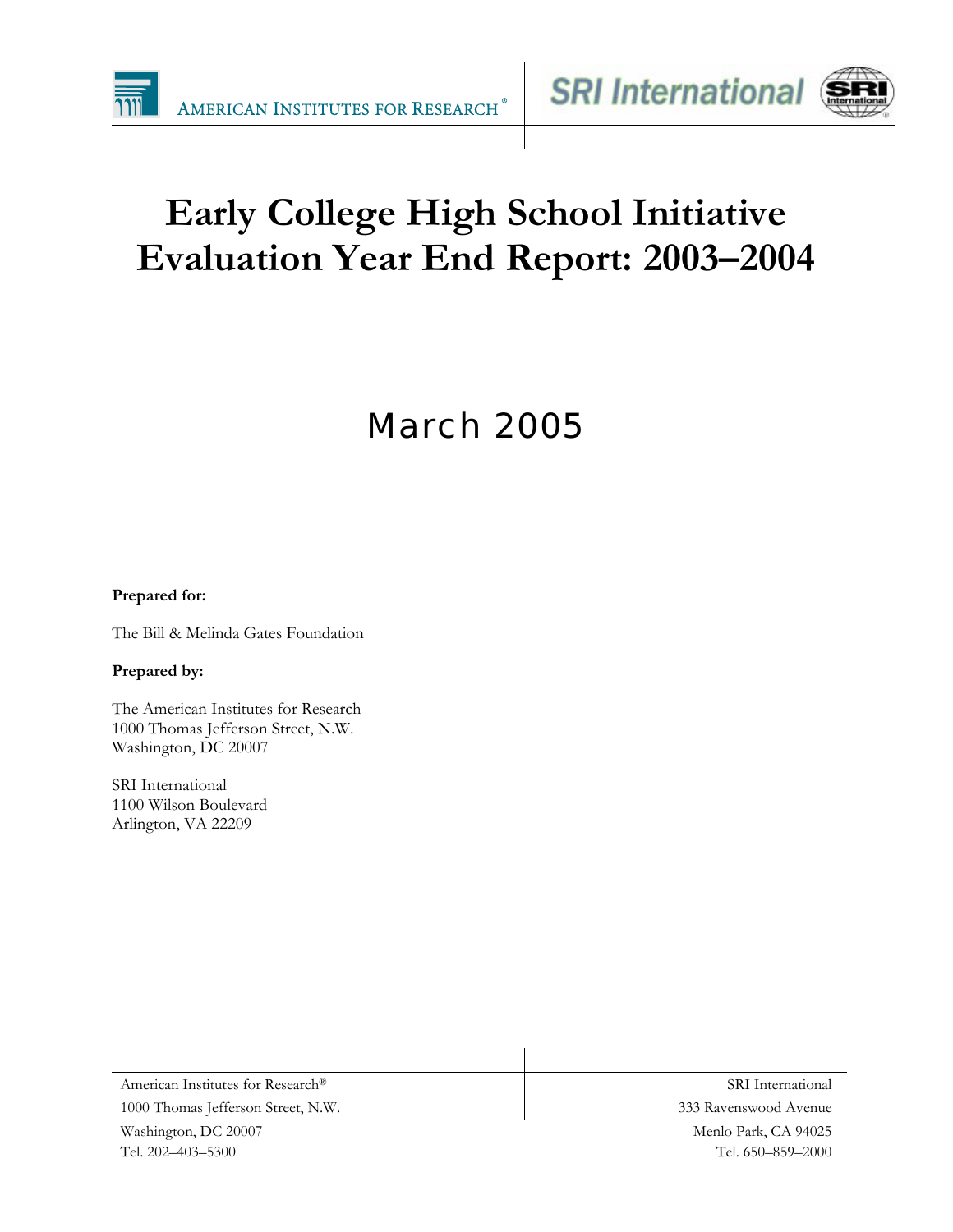*This report is part of an ongoing series of interim reports based on the evaluation of the Bill & Melinda Gates Foundation's Early College High School Initiative. The views, findings, conclusions, and recommendations expressed herein are those of the authors and do not necessarily express the viewpoint of the foundation. Direct inquiries to Andrea Berger at 1000 Thomas Jefferson, N.W., Washington, DC 20007 or aberger@air.org.* 

**Principal Investigators: Becky Smerdon Barbara Means** *The American Institutes for Research SRI International* 

**Authors:** 

Andrea R. Berger (Project Director) Nancy Adelman (Project Director) Susan Cole **Catherine Hall** Janet Melton Lauren Hersh Stephanie Safran Kaeli Knowles Keating Tyler Vogel **Samantha Murray** Laura Walton Natalie Nielsen

*The American Institutes for Research SRI International* 

Monika Schäffner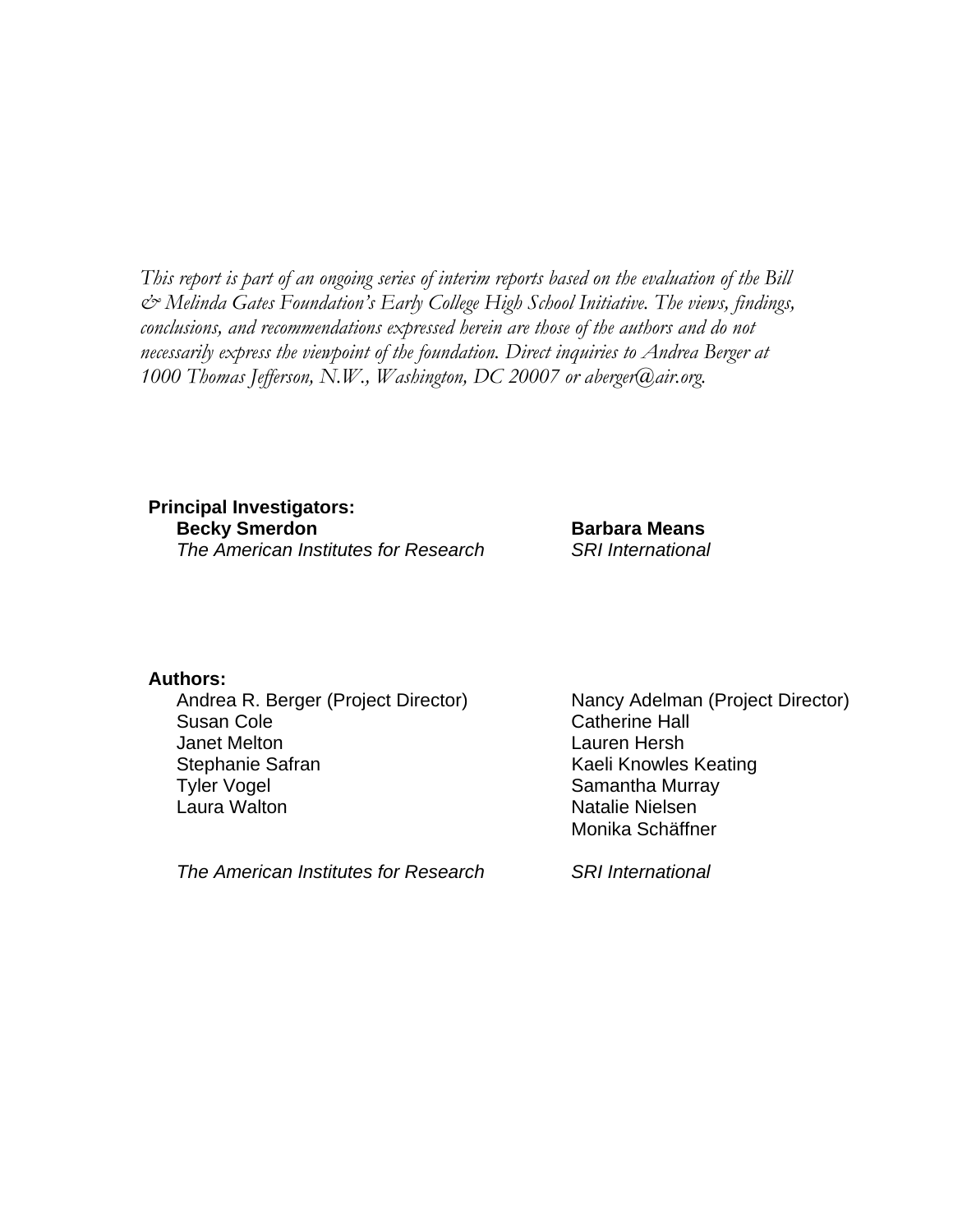# Contents

### Page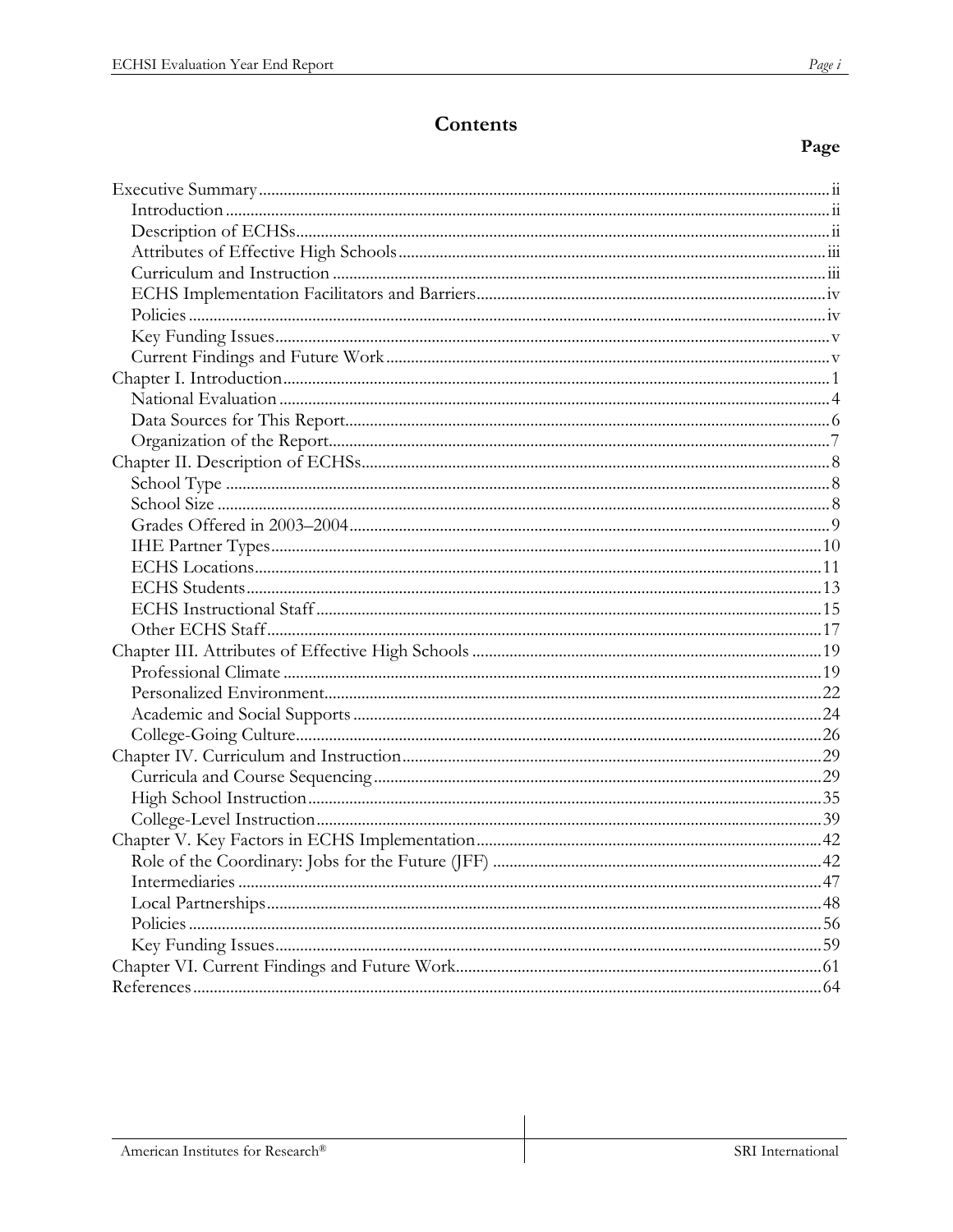# **Executive Summary**

# **Introduction**

The Bill & Melinda Gates Foundation's Early College High School Initiative (ECHSI) seeks to create a network of small schools that blend high school and college experiences. Early College High Schools (ECHSs) are designed to provide students with the opportunity to earn 2 years of college credit in a compressed time frame at public expense while simultaneously earning a high school diploma. The ECHSI is intended to serve students from groups traditionally underserved and underrepresented in higher education and is targeted to first-generation, low-income, English language learner, and minority students.

Structurally, the ECHSI can be viewed as a network of supportive relationships funded by the Bill & Melinda Gates Foundation. The nonprofit organization Jobs for the Future (JFF) oversees and facilitates the work of the initiative overall. The foundation and JFF work directly with intermediaries, who receive grant money from the foundation. These intermediaries represent a mixture of higher education institutions, philanthropic foundations, and education- or communitybased organizations located across the United States. Intermediaries work with local partnerships, which must include an institution of higher education (IHE) and a provider of secondary education (e.g., a public school district or other entity), to create ECHSs. Once the initial partnership is established, the intermediaries oversee the relationship, provide or arrange technical assistance to the local partnerships and the ECHSs, and facilitate the development of a learning network among all the schools connected to a given intermediary.

This first annual evaluation report on the ECHSI is based on surveys, interviews, and site visit data collected during the 2002–2003 and 2003–2004 academic years. It includes the first 10 intermediaries funded through this initiative.

# **Description of ECHSs**

### **School Characteristics**

The 22 ECHSs were fairly evenly divided between new schools starting from scratch and existing schools that were adapting to exhibit features of ECHSs. A number of these schools were charter schools. On average, ECHSs enrolled about 68 students per grade, far fewer than the suggested maximum of 100 students per grade, and the majority of operational ECHSs in 2003–2004 enrolled only 9th or 9th and 10th grade students. Although middle school outreach is a core feature of ECHSs, no ECHSs enrolled grades below ninth, and few had close relationships with middle schools as of the 2003–2004 school year. The ECHS model requires a local partnership between an institution of higher education and a school district or other entity legally authorized to operate a school. In 2003–2004, the majority of IHE partners were 2-year institutions.

ECHSs were located at four types of facilities: facilities shared with other schools, IHE campuses, office buildings, and their own school buildings. Locating ECHSs on IHE campuses reduced some of the logistical challenges involved in delivering college courses to high school students. Schools located in their own school buildings received the fewest complaints from staff and students.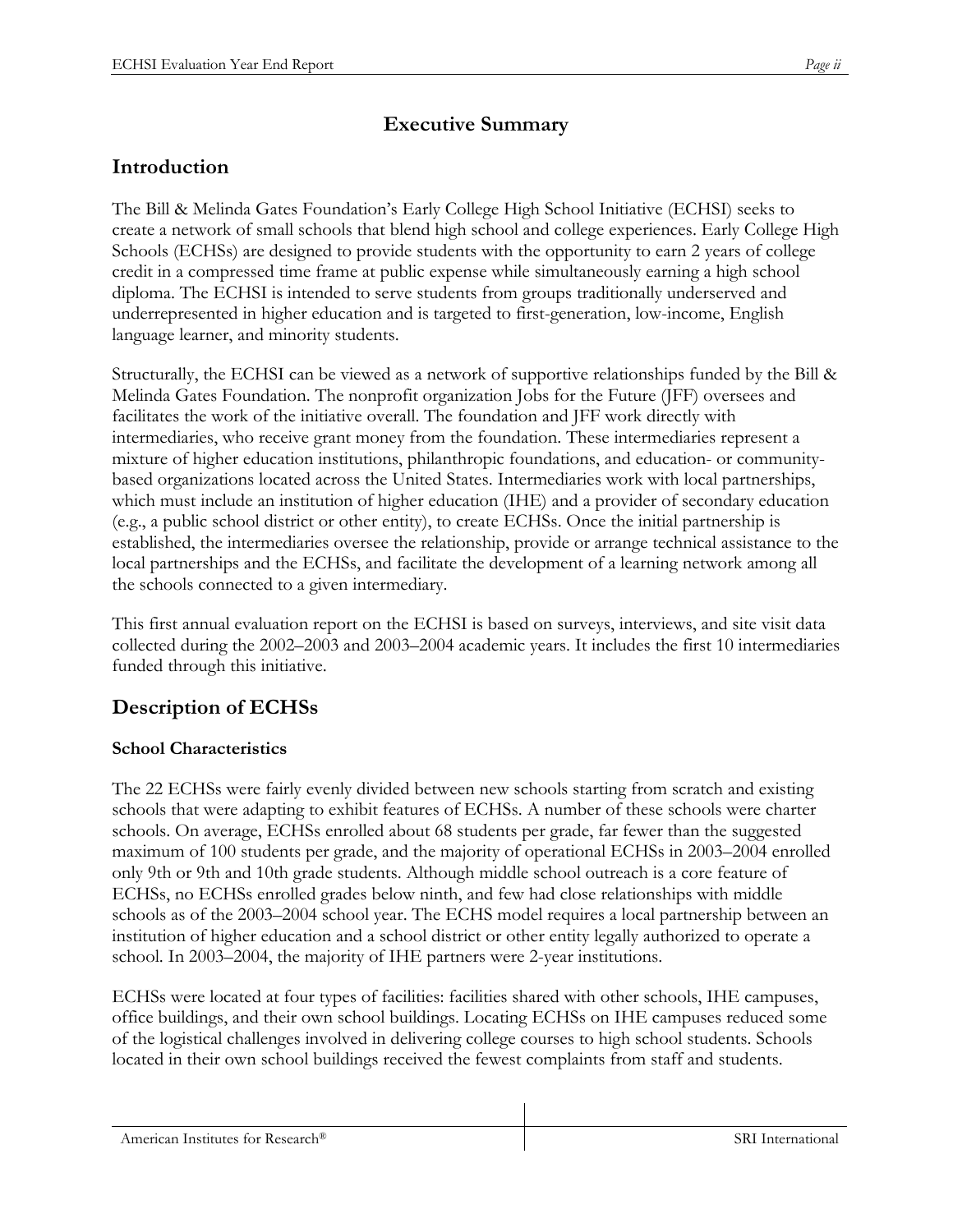However, at most location types, students and staff complained of inadequate facilities, transportation challenges, and crowded spaces.

#### **ECHS Students and Staff**

ECHSs recruited and enrolled underrepresented students, an ECHSI Core Principle. Some schools sought out students with academic and social difficulties. Success in recruiting underserved students amplified challenges in moving students successfully through a rigorous high school and college curriculum. This is an essential tension within the initiative.

ECHSs have been successful in attracting the basic instructional staff needed during the early phase of implementation. Most did not yet have the enrollment to allow hiring specialized personnel. Instructors filled in for missing support staff, a role for which some instructors felt unqualified. Some staff felt that ECHS leaders were spread too thin. To gain extra assistance, some leaders delegated tasks to others.

### **Attributes of Effective High Schools**

The foundation's work with high school reform includes key features that reformed high schools should exhibit. These schools should have a professional climate where teachers receive the professional development they need, instructors have time to collaborate and support each other, and instructors have input in school decisions. With relatively few students, ECHS instructors should be better able to personalize instruction and engage parents in student learning. The small size should also make it easier for staff to keep the school safe and orderly. Students should receive the academic and social support they need to be successful in the ECHS. And all staff, at the high school and college, should expect that all students will succeed in the ECHS.

The evaluation has produced some initial findings regarding these attributes. ECHSs had or had started to set up activities to develop strong professional communities. However, in most ECHSs, there was little evidence that the IHE instructors viewed themselves as part of the ECHS professional community, and few reported receiving training on instructing high school students. Students almost universally mentioned the personalized environment as a benefit of their ECHS. Teachers said that this personalization assisted their work with students and in engaging parents. It also helped to keep the schools safe. Many ECHSs, particularly adaptation schools, had highly developed supports for students. Yet, some support activities were too informal or poorly attended to have dramatic impacts, and some schools put off setting up programs. High expectations for all students, although generally evident in high school instructors, were less evident in IHE faculty. There was some evidence that faculty at 4-year IHEs had difficulty believing that the high school students would be prepared to succeed in more than a few college courses.

# **Curriculum and Instruction**

ECHSs have adopted a range of approaches to integrating college courses. Some ECHSs offered courses at the high school site; some gave them on the college campus. Some ECHSs relied primarily on high school instructors to teach college courses; others had only college faculty teaching these courses. Many ECHSs offered college courses just for high school students, but a few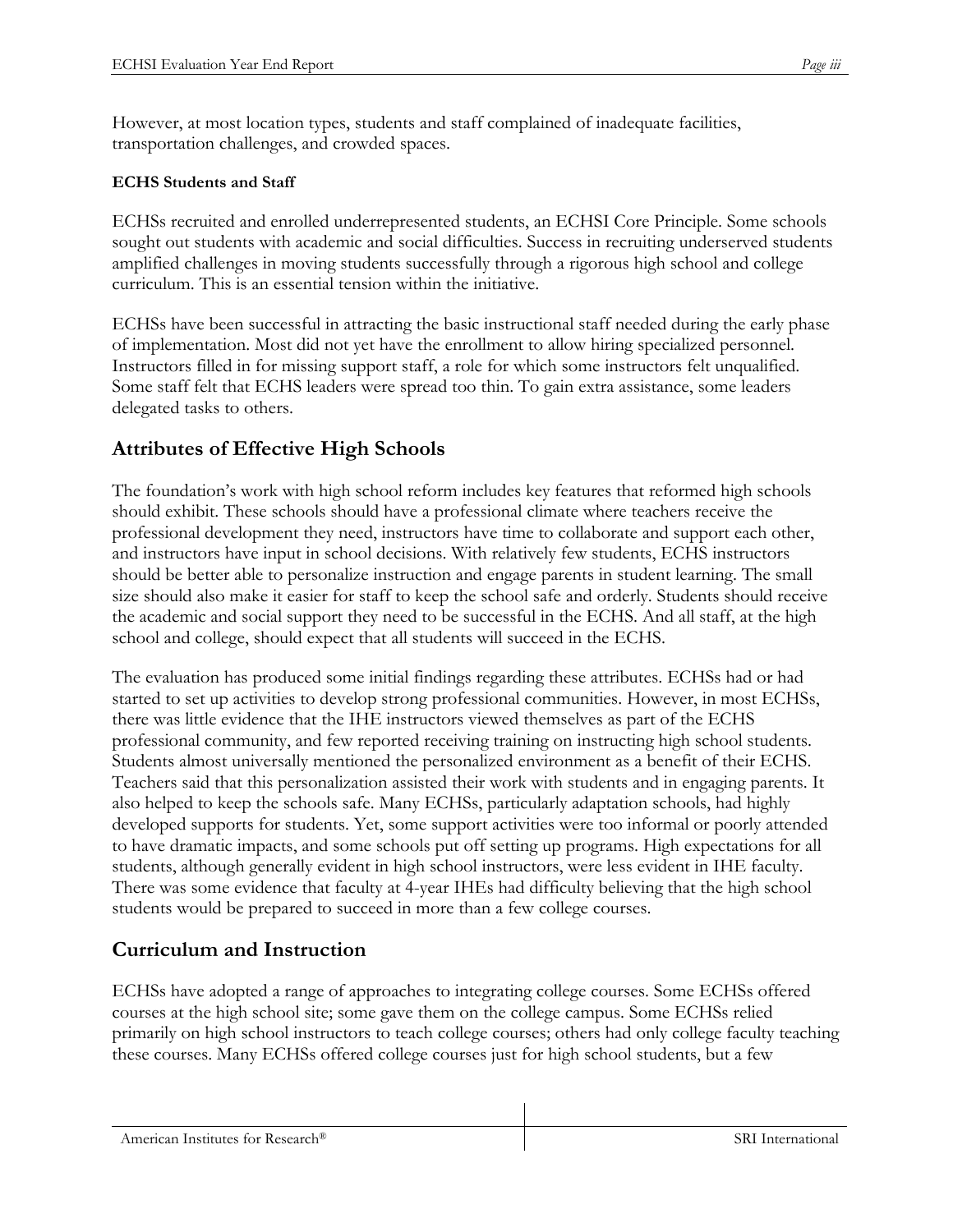integrated high school students with college students. Some ECHSs that were open in 2003–2004 had not yet outlined a full 4- or 5-year curriculum leading to a high school diploma and 60 units of college credit.

The preponderance of instruction observed in both high school and college classrooms during 2003–2004 must be described as traditional. Nevertheless, some instructors used student-centered instructional strategies, and others recognized that they could learn to diversify their approaches to helping students learn.

# **ECHS Implementation Facilitators and Barriers**

JFF both coordinates the overall initiative for the foundation and serves as a support to intermediaries. JFF's work includes identifying or providing technical assistance needed by the intermediaries and spearheading efforts to improve the policy environment for blended high school/college models such as ECHSs. As JFF's role has shifted to include more accountability work with intermediaries, intermediaries in turn have shown improvements in their compliance with accountability procedures and activities. Intermediaries represented a range of organizational types and adopted a wide range of development strategies. In general, intermediaries that worked in multiple states faced more implementation challenges than those working in a single state.

The district partners have largely been beneficial to school implementation. New schools associated with a district had fewer struggles concerning facilities and human resources than did schools opening outside of the local school district (e.g., charter schools that are their own district). The ECHS model also requires the participation and active leadership of IHEs as part of the local implementation partnership. Interviews with IHE-based respondents and ECHS leaders suggested wide variation in the level of commitment of participating IHEs to the ECHS concept, ranging from broad-based enthusiasm among faculty and administrators to outright skepticism.

# **Policies**

### **State Policies**

In general, state policies concerning the establishment and management of charter schools and rules governing dual student enrollment were supportive of the ECHSs. Depending on state law, charter schools typically have more control over issues such as curriculum, budget, and staffing. For many ECHS students to be able to meet the goal of earning 60 credit hours, favorable dual enrollment policies are essential. Other state policies, such as credentialing requirements, potentially limit the options available to developers of ECHSs. One challenge, as JFF and the intermediaries are discovering, is that a policy change that has a detrimental effect on one intermediary's work may have a beneficial effect or no effect for other intermediaries because of differences in the ECHS implementation models.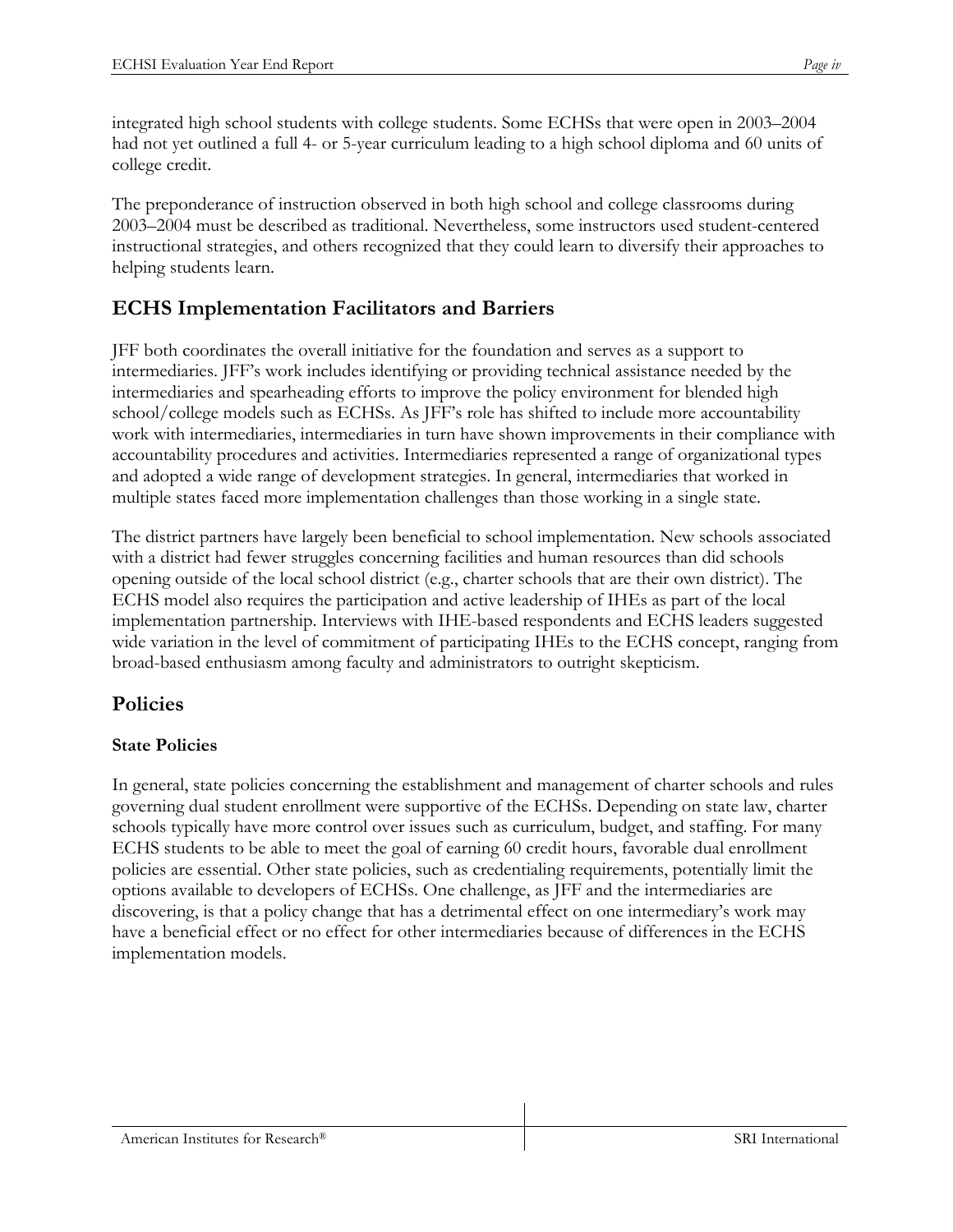In terms of federal policy, the most significant legislation affecting ECHSs is No Child Left Behind (NCLB). Of the law's regulations, intermediary and school staff most often discussed the provisions about highly qualified teachers. The other frequently mentioned regulation was adequate yearly progress (AYP), a concern for 5-year programs since the measure is based on 4-year graduation rates. Another federal policy that is adversely affecting some ECHSs relates to undocumented students. Federal law prohibits illegal aliens from receiving federal student financial aid and from receiving state tuition rates at public IHEs.

### **Assessment and Accountability Policies**

Over the past decade, the use of assessments for a variety of purposes has increased markedly. Since most ECHSs are public schools and all 40 states with charter school legislation require the students attending public schools to follow all state assessment mandates, ECHS students will be subject to the same assessment requirements as their peers. At the college level, assessments are also highstakes processes for the students. ECHS students who do not earn the minimum score for the placement tests will not be eligible for enrollment in most of the courses required to earn an A.A. degree.

# **Key Funding Issues**

In interviews with ECHS implementers, several key funding issues were mentioned regularly. The first issue concerns funding college courses. In 2003–2004, many IHEs agreed to provide instruction for free or for very low fees. However, this approach cannot be sustained over time. Other ECHSs started out by paying for college instructors to come to the high school to teach courses. The second issue is that many ECHSs still feel severely underfunded by the foundation. The third issue concerns general sustainability of the ECHS features. Most ECHS leaders had concerns about their schools' longevity, given that the model, according to several respondents, is a very expensive proposition. Many ECHS leaders noted that expenses that are covered by grant money will soon need to be covered some other way, but the details have not been worked out yet. Several leaders noted that they thought the real solution to sustainability would necessitate policy changes at the state and national levels.

# **Current Findings and Future Work**

The ECHSI has already achieved much in a short time. The data presented in this report highlight several notable accomplishments of the initiative:

- Twenty-two ECHSs have opened and are serving approximately 3,500 students, primarily from racial and ethnic minority groups and from low-income families.
- The 10 intermediary groups profiled have established many local partnerships and are learning how to nurture and solidify these local relationships.
- With the foundation, the "coordinary" (JFF) has developed an accountability plan to help the intermediaries track the progress of local partnerships and ECHSs.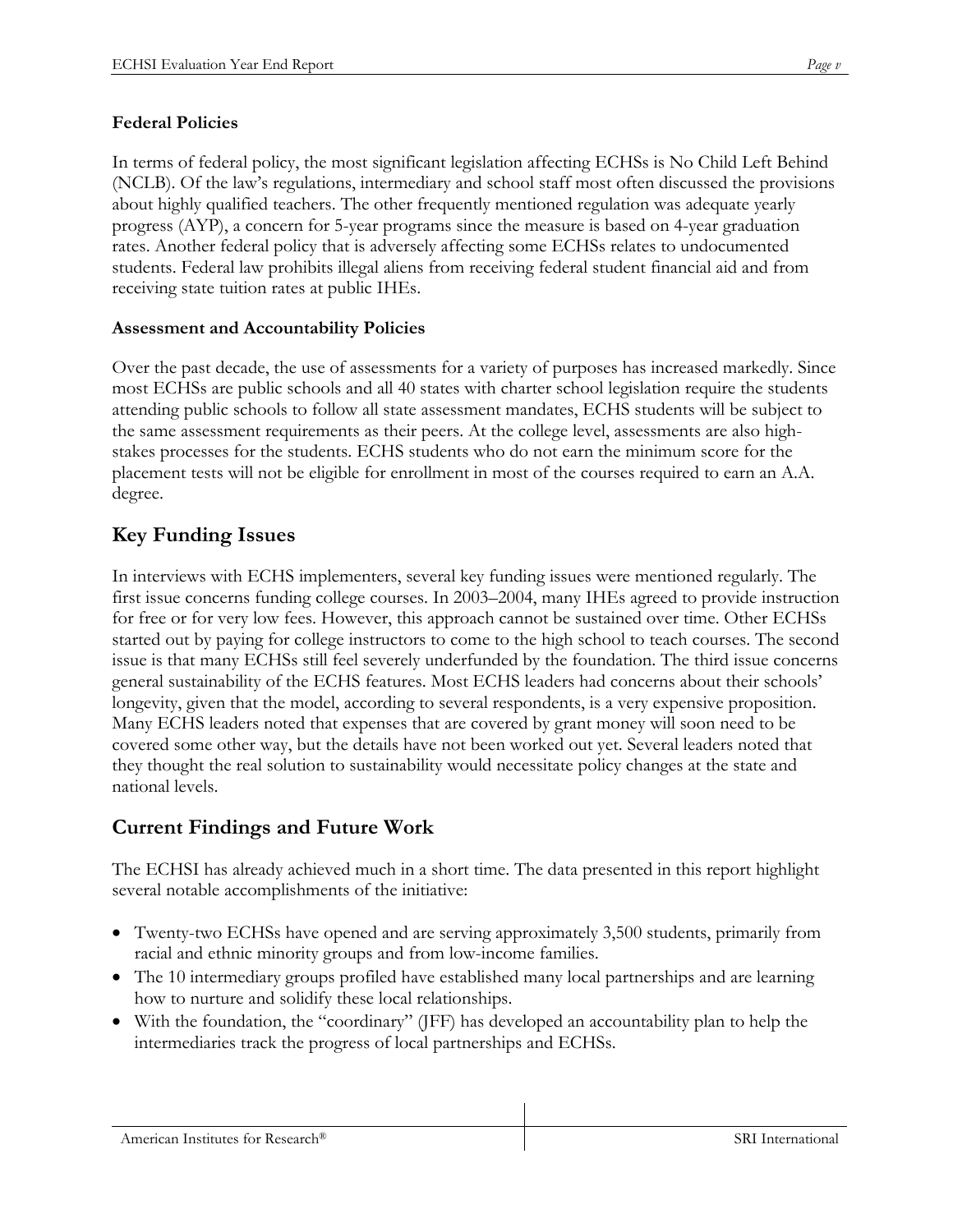- Most ECHSs are making good-faith efforts to create environments for teaching and learning that are characterized by the key attributes of high-performing small schools endorsed by the foundation.
- Most of the operating ECHSs devised strategies to introduce even ninth-grade students to college courses and/or a college campus.

Clearly, a tremendous amount of work has been accomplished. However, many hurdles remain as the initiative continues to grow. Issues that seem particularly important at this stage of the initiative's development include:

- Refining and streamlining the capacity of intermediaries, especially those with national ECHS networks, to continue to develop new local partnerships while simultaneously supporting the existing schools.
- Ensuring that every local partnership is rooted in a written and signed agreement that clearly specifies the responsibilities of every partner involved with an ECHS's development.
- Intensifying efforts to lobby for ECHS-friendly national, state, and local policies, specifically policies that will provide stable funding and improved physical facilities for the schools.
- Broadening the base of support for the ECHS among faculty and administrators at each of the participating IHEs, but particularly at 4-year institutions.
- Engaging both high school and IHE faculty in professional development that focuses on student-centered teaching and learning and the development of diversified instructional strategies.

Next year, the evaluation team will again collect data from ECHSs through site visits, document collections, interviews, and a survey. The 2004–2005 data collection will include 13 intermediaries and about 50 ECHSs.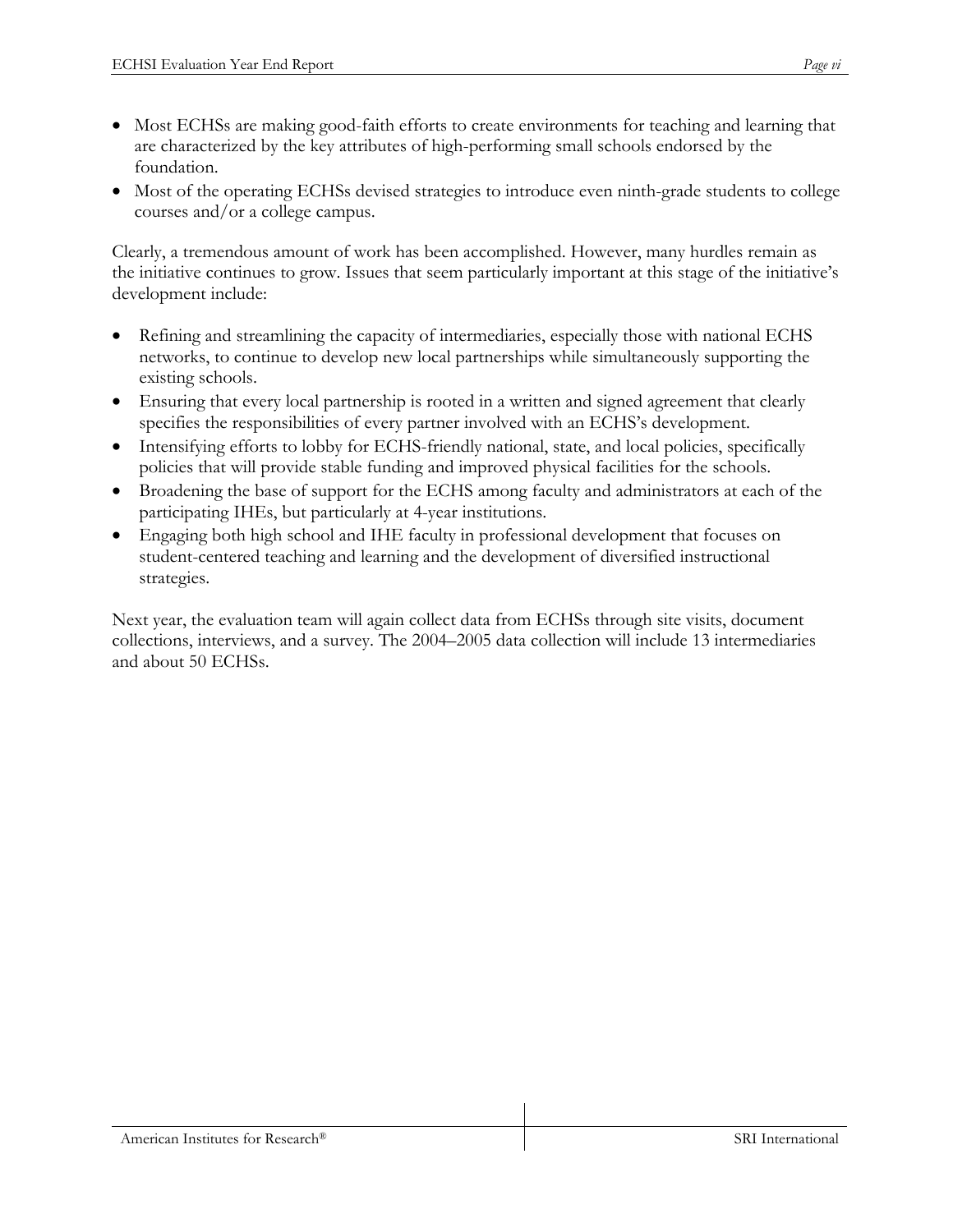# **Chapter I. Introduction**

The Bill & Melinda Gates Foundation's Early College High School Initiative (ECHSI) seeks to create a network of small schools that blends high school and college experiences and encourages high school students to accumulate college credits while attending high school. The foundation's commitment to developing and supporting such schools is fueled by one key mission of the foundation—that all students graduate from high school ready for college. High school graduation rates across the country are alarmingly low, and even when students graduate from high school, many fail to take the next step to college. The percentage of high school graduates who attend college soon after graduation tapers even more dramatically for lower-income students and for students from certain racial/ethnic groups (Venezia, Kirst, & Antonio, 2003). The ECHSI was developed to keep traditionally underserved students in school and give them an opportunity to earn college credits as part of their secondary education.

In some ways, the ECHSI is a high-risk investment for the foundation. To date, there are no "proof points" that the high schools the foundation envisions, are successful. However, there are a number of small high schools across the country that have blurred the boundary between high school and college, and these schools have provided important lessons for the foundation. One of these schools opened in 2000 through a partnership between a public school district and a private, 4-year institution of higher education and provides students with the opportunity to earn a high school diploma and 2 years of college credit in 4 years. However, this specific blended high school/college model serves a somewhat privileged population (students who have been successful in their education). In designing the ECHSI, the foundation has adapted the model to include the explicit goal of serving low-income and minority student populations, including English language learners.

Over the next several years, the foundation has committed to supporting the development of about 175 Early College High Schools (ECHSs) that are characterized by a set of Core Principles (Jobs for the Future [JFF], 2002). These schools will be small, autonomous institutions where:

- Students earn an associate's degree or 2 years of credit toward the baccalaureate while in high school.
- Mastery and competence are rewarded with enrollment in college-level courses.
- The years to a postsecondary degree are compressed.
- The middle grades are included, or there is outreach to middle-grade students to promote academic preparation and awareness of the Early College High School option.

In addition, ECHSs are expected to reflect other key attributes of high-performing small schools, which include:

- A common focus on key, research-based goals and intellectual mission.
- Small, personalized learning environments, with up to 400 students per school.
- Respect and responsibility among students, among faculty, and between students and faculty.
- Time for staff collaboration and the inclusion of parents and the community in an education partnership.
- High expectations for students on the part of the school staff, including the expectation that all students will engage in an ambitious and rigorous course of study.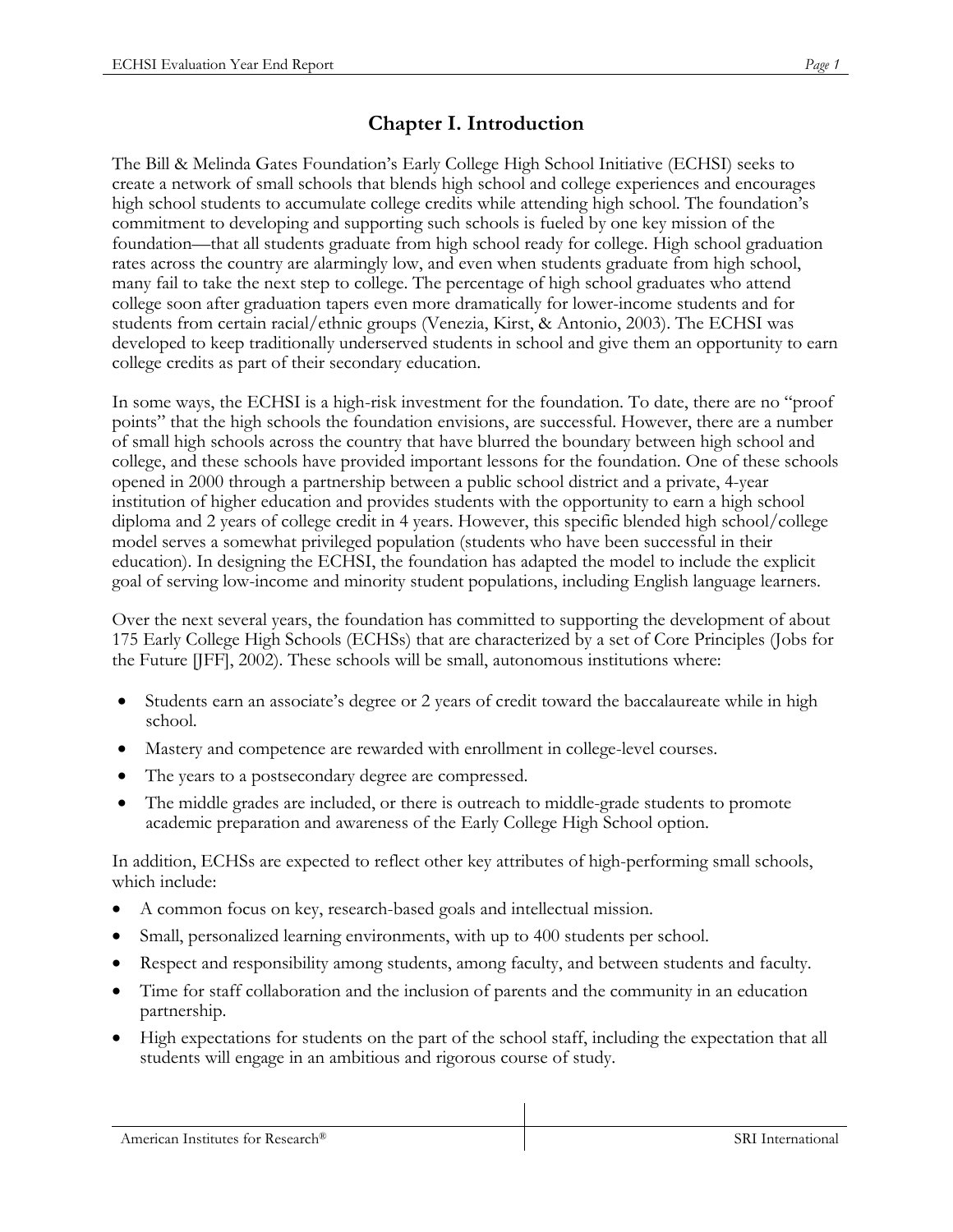Structurally, the ECHSI can be viewed as a network of supportive relationships (Figure 1). The ECHSs that are at the center of the figure are supported in some way by each of the other levels. As the outermost level, the Bill & Melinda Gates Foundation initiates the process through grants to the initiative's intermediary groups. As a superordinate intermediary, JFF oversees and facilitates the work of the initiative overall. The intermediaries represent a mixture of higher education institutions, philanthropic foundations, and education- or community-based organizations and are located across the United States. Intermediaries work with local partners, which must include an institution of higher education (IHE) and a provider of secondary education (public school district or other entity), to create ECHSs. Figure 2 describes the 10 intermediaries included in this report and the number of ECHSs each intermediary plans to open.<sup>2</sup> The foundation expects the initiative to scale up quickly, with up to 175 ECHSs in operation within a few years.





 $\overline{a}$ 1 These attributes also underlie the Bill & Melinda Gates Foundation's National School District and Network Grants

Program, which has been supporting the development of small high schools across the country since 2000. 2 As of January 2005, the foundation had funded 13 different intermediaries as part of the ECHSI. However, the data for this report include only the first 10 intermediaries.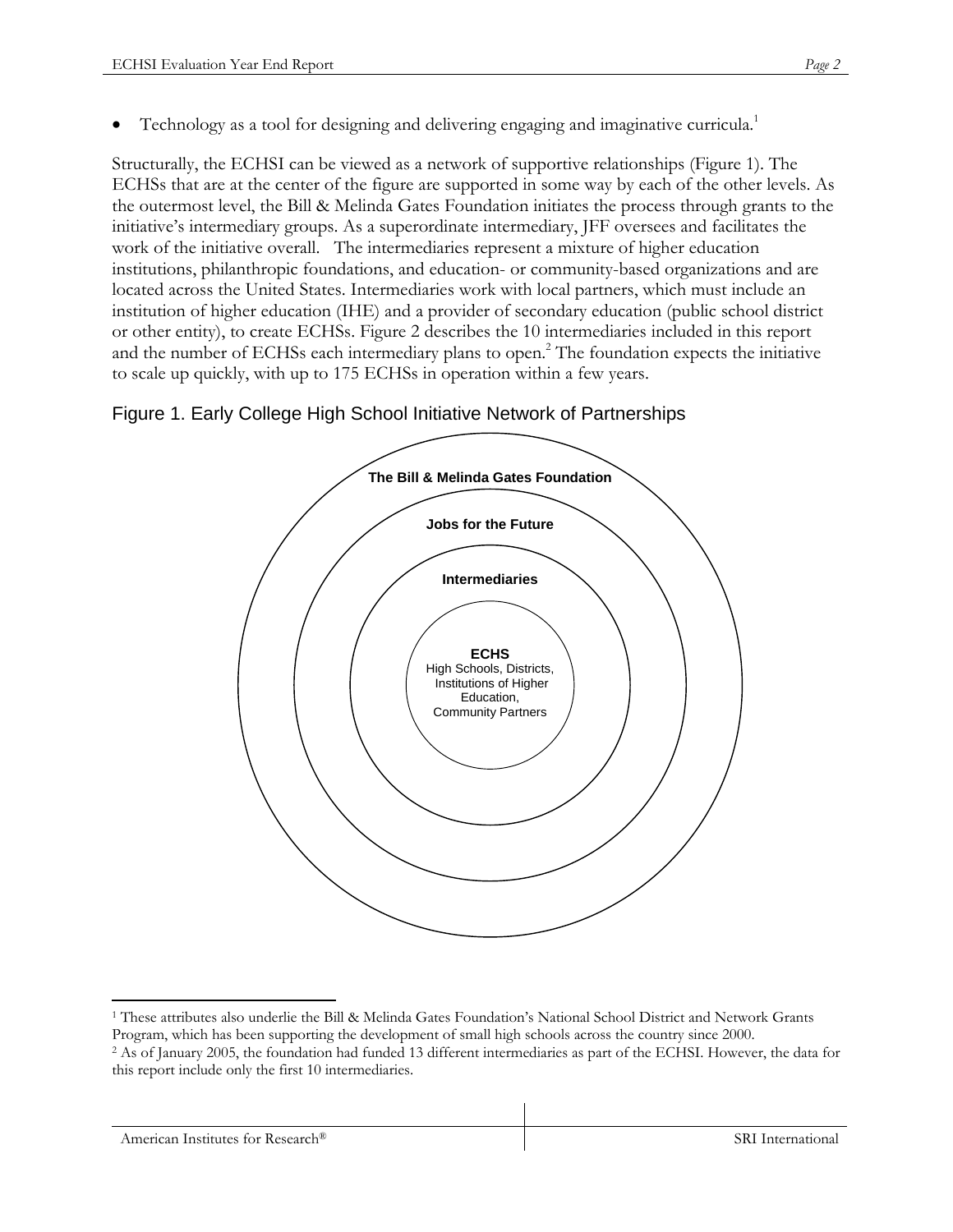### Figure 2. The First 10 Early College High School Initiative Intermediaries

**Antioch University Seattle (Antioch).** Located in downtown Seattle, Antioch is part of a six-campus national system of colleges. Antioch has considerable experience working with Native American communities, and all of its ECHSs will be opened with Native American community partners. These schools will target Native American students and will include culturally relevant instruction and curricula. Antioch had 3 schools in this sample and intends to open 8 ECHSs in Washington and 10 ECHSs nationwide.

**The City University of New York (CUNY).** CUNY is one of the nation's largest urban public university systems. CUNY has a history of collaborating with New York City's Department of Education to offer a systemwide program of college courses, college-oriented workshops, and special activities. Currently, one of CUNY's largest programs is College Now, a program that enables high school students, mostly in grades 11 and 12, to enroll in college classes. CUNY had no ECHSs in this sample and intends to open 10 ECHSs in New York City.

**The Foundation for California Community Colleges (FCCC).** FCCC is a cooperative consortium of California IHEs founded in 1998. The organization supports the Board of Governors of the California Community Colleges; the Chancellor's Office; and the colleges, districts, and foundations of the CCC system. In addition to participating in the ECHSI, FCCC assists campuses in obtaining competitive rates from third parties providing technology, facilities, and database development needs. FCCC had no ECHSs in this sample and intends to open 15 ECHSs in California.

**Gateway to College, Portland Community College (PCC).** PCC is a large, comprehensive community college located in Portland, Oregon. PCC's Gateway to College offers alternative routes for high school completion and college preparation. Gateway to College, located on the PCC campus, serves students who have not been successful in the traditional K-12 system. PCC had no ECHSs in this sample and intends to open 17 ECHSs nationwide.

**KnowledgeWorks Foundation (KWF).** Based in Cincinnati, Ohio, KWF is a philanthropic organization dedicated to improving educational opportunities for all individuals. KWF pursues this goal by collaborating with public and private entities. The goal of these partnerships is to improve educational outcomes for all students. KWF had 1 ECHS in this sample and intends to open 10 ECHSs in Ohio.

**Middle College National Consortium (MCNC).** MCNC was formed in 1993 to support secondary and postsecondary public-sector educators in implementing educational reforms for "at-risk" learners. Schools affiliated with this network are known as Middle Colleges, and they receive ongoing technical assistance. The developers of Middle Colleges believe that by situating schools on a college campus, they can help at-risk students move beyond their limitations. MCNC had 10 ECHSs in this sample and intends to open 30 ECHSs nationwide.

**National Council of La Raza (NCLR).** NCLR is the largest national constituency-based Hispanic organization. One of NCLR's five key strategic priorities is education. The NCLR ECHSs will be located in areas serving largely Latino communities. NCLR had 2 ECHSs in this sample and intends to open 12 ECHSs nationwide.

**SECME, Inc. (SECME).** SECME was created in 1975 as the Southeastern Consortium for Minorities in Engineering, and was renamed in 1997. SECME is a nonprofit corporation established through a collaborative effort. It links engineering universities, school systems, and corporate and government investors. SECME's mission is to increase the pool of underserved students prepared to enter and complete postsecondary studies in science, mathematics, engineering, and technology. SECME had 1 ECHS and 1 preparatory program in this sample and intends to open 8 ECHSs nationwide.

**The Utah Partnership for Education and Economic Development (UP).** UP was established in 1990 as an affiliate of the National Association of Partners in Education, Inc. UP aims to increase the number of students with high-tech skills ready to enter an increasing number and diversity of higher-paying jobs, to improve the quality of education in Utah through business–education partnerships focused on student achievement and teacher retraining, and to increase the research partnership efforts of business and university communities. UP had 1 ECHS in this sample and intends to open 6 ECHSs in Utah.

**Woodrow Wilson National Fellowship Foundation (WWNFF).** WWNFF, founded in 1945, is a nonprofit organization with three broad areas of interest: the liberal arts, access and opportunity in higher education, and partnerships for learning. The foundation focuses on the liberal arts in its ECHSs. The foundation also focuses on forming partnerships with selective institutions of higher education, including flagship state universities and top private institutions. WWNFF had 4 ECHSs in this sample and intends to open 14 ECHSs nationwide.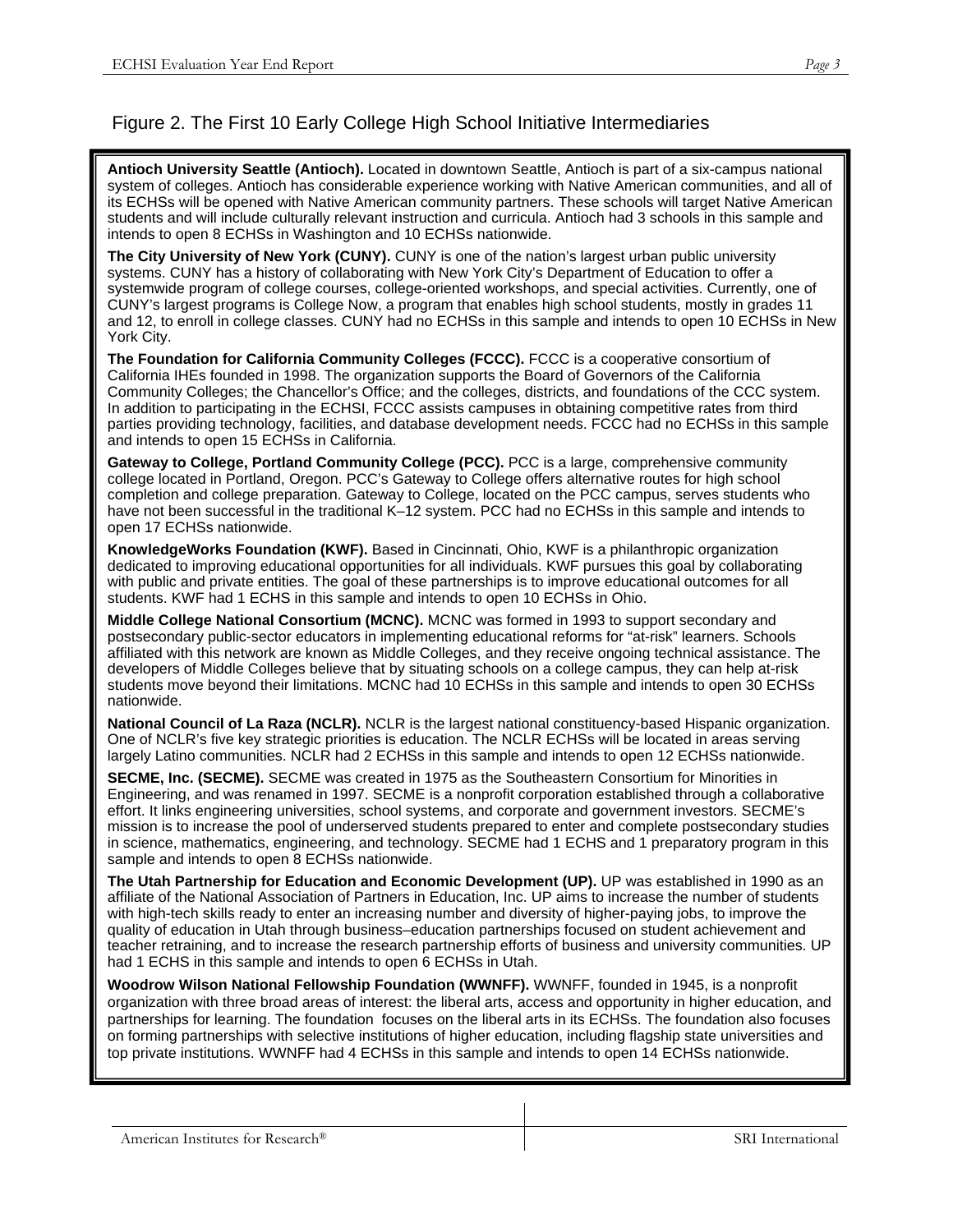The AIR/SRI evaluation team is responsible for documenting the process and outcomes associated with the ECHSI. This work is guided by three major research questions:

*What are the demographic, structural, organizational, and instructional characteristics of ECHSs?* 

*What factors support or inhibit the planning and development of ECHSs?* 

*What are the intermediate and long-term outcomes for students attending ECHSs, especially for students traditionally underserved by the postsecondary system?* 

These questions are quite global. To answer them, the evaluation must examine complex interrelationships of actors and factors that, theoretically, contribute to eventual outcomes for students. To guide its work, the evaluation team developed a conceptual framework (Figure 3). The top of the figure includes contextual and environmental factors that may facilitate or inhibit the development of ECHSs. The left side of the conceptual framework identifies the partners discussed above (and depicted in Figure 1) and the interorganizational relationships associated with the planning and implementation of an ECHS. These interrelationships include Jobs for the Future (JFF) supporting the intermediaries, the intermediaries fostering the local ECHS partnerships, and both the intermediaries and the local partnerships supporting the schools themselves. The center of the conceptual framework represents the ECHSs. The variables within each ECHS represent both the dimensions on which ECHSs might vary (e.g., structure) and the dimensions that all ECHSs should possess (i.e., the attributes listed earlier, such as high expectations and a small, personalized environment). Since all ECHSs will blend high school and college courses, the center of the figure represents both levels of courses and the possible mutual influence of each level on the other. The right side of the conceptual framework represents the inputs and outcomes for the ECHSs. As mentioned above, the ECHSI targets a specific population: students who are traditionally underserved in postsecondary education. The goal of ECHSs is to enable students to earn a high school diploma and 2 years of college credit or an A.A. degree.

The conceptual framework guiding the evaluation design is complex and comprehensive. This first report, coming as it does near the start of the initiative, provides initial descriptive information on the relationships and characteristics depicted in the left and center portions of Figure 3. Intermediate and summative outcome measures will be addressed in future year-end reports.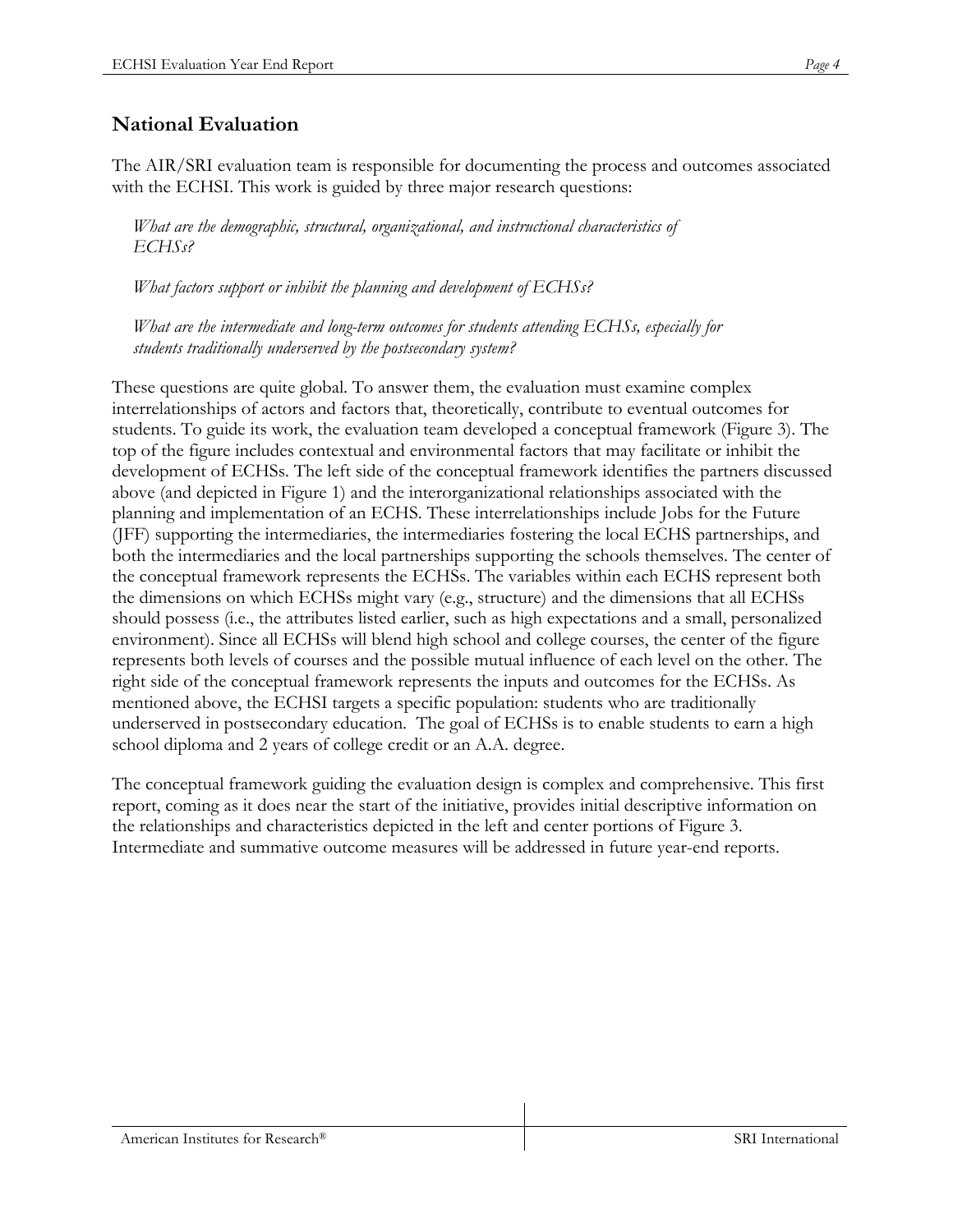### Figure 3. Conceptual Framework for the Early College High School Initiative



NOTE: This diagram does not fully capture the complexity of the reform process. Actual situations will not be as linear or compartmentalized. The framework will be refined as the evaluation proceeds.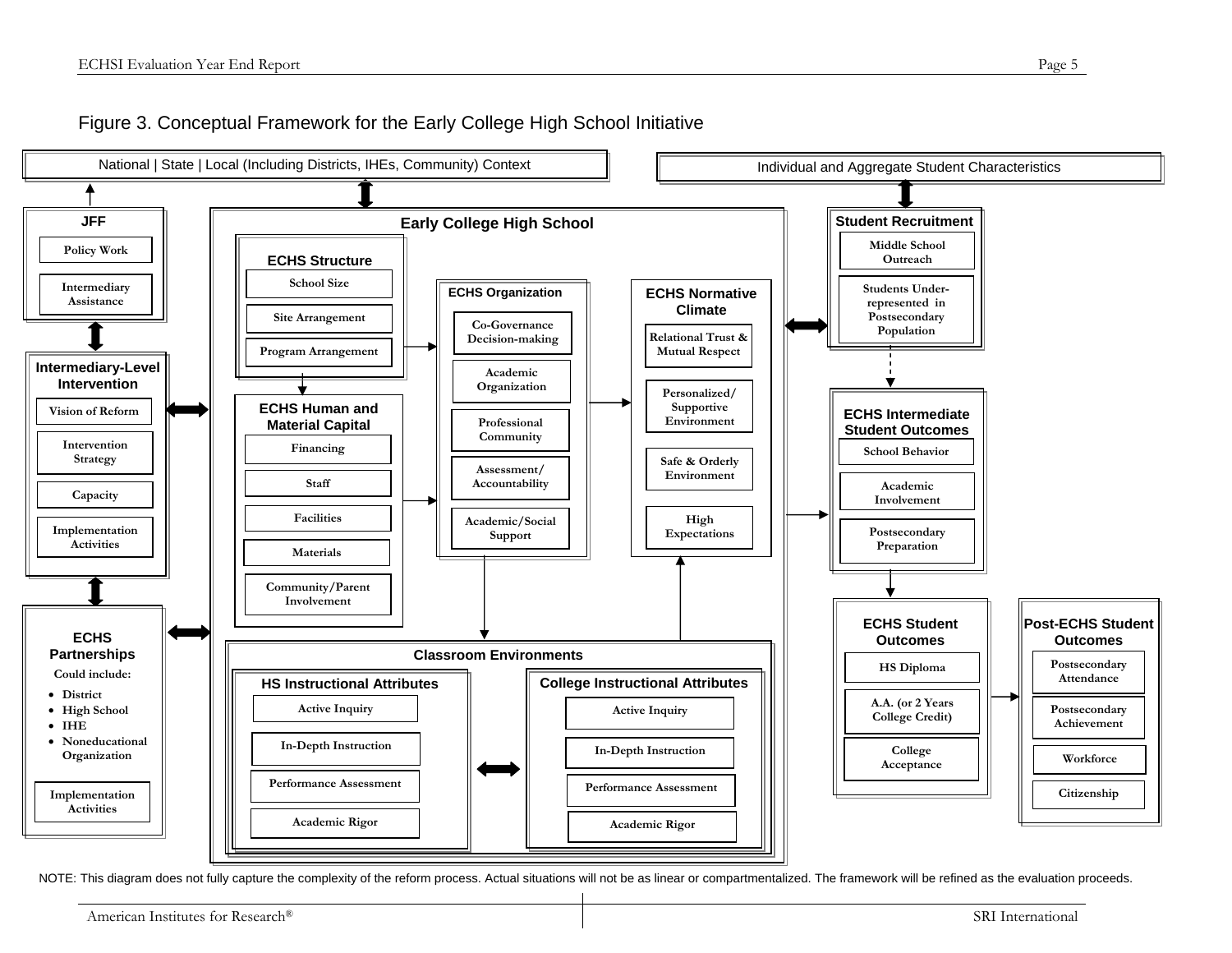The national evaluation plan combines qualitative and quantitative data collection methodologies to document and describe the activities of the partners noted in Figure 3. In the early years, the evaluation will rely heavily on qualitative methodologies, including interviews (both in person and on the telephone), observations, and documentation collections. These activities will be conducted in a sample of ECHSs. Some basic data about each school, including program characteristics, student demographics, staffing distributions, and attendance and graduation rates will be collected through a survey of each ECHS each year. Between the qualitative data collection activities and the survey, the evaluation will obtain data on most aspects of Figure 3 but will brush only lightly on student outcomes. Starting in 2005-2006, the evaluation team will have access to a database containing information on all students attending ECHSs, including student assessment results, courses taken, grades, and attendance. These data will come from district or state records and will allow the evaluation to track student progress toward high school graduation and in college credit accumulation. By collecting and analyzing course descriptions, the evaluation will be able to investigate the rigor of students' course sequences. In addition, this database should also include information on students enrolled in other high schools, allowing for comparisons between ECHS students and other students. Importantly, the database will include information on each student that will allow the evaluation to track the students after leaving the ECHSs. By tracking students over time, the evaluation will be able to shed light on the student outcomes listed in Figure 3. Table 1 includes a brief outline of the timeline and data sources for the national evaluation.

|                                   | <b>Data Sources</b>                  |                                              |                                             |                                               |                                |                               |  |  |
|-----------------------------------|--------------------------------------|----------------------------------------------|---------------------------------------------|-----------------------------------------------|--------------------------------|-------------------------------|--|--|
| Data<br><b>Collection</b><br>Year | Intermediaries:<br><b>Interviews</b> | <b>ECHS</b><br>Leaders:<br><b>Interviews</b> | <b>ECHS</b><br><b>Site</b><br><b>Visits</b> | <b>ECHS</b><br><b>School</b><br><b>Survey</b> | <b>ECHS</b><br><b>Database</b> | Course<br><b>Descriptions</b> |  |  |
| 2002-2003                         | <b>ALL</b>                           |                                              |                                             |                                               |                                |                               |  |  |
| 2003-2004                         | <b>ALL</b>                           | <b>ALL</b>                                   | <b>SAMPLE</b>                               | <b>ALL</b>                                    |                                |                               |  |  |
| 2004-2005                         | <b>ALL</b>                           | <b>SAMPLE</b>                                | <b>SAMPLE</b>                               | <b>ALL</b>                                    | <b>PILOT</b>                   | <b>PILOT</b>                  |  |  |
| 2005-2006                         | <b>ALL</b>                           | <b>SAMPLE</b>                                | <b>SAMPLE</b>                               | <b>ALL</b>                                    | <b>ALL</b>                     | <b>SAMPLE</b>                 |  |  |
| 2006-2007                         | <b>ALL</b>                           | <b>SAMPLE</b>                                | <b>SAMPLE</b>                               | <b>ALL</b>                                    | <b>ALL</b>                     | <b>SAMPLE</b>                 |  |  |
| 2007-2008                         | <b>ALL</b>                           | <b>SAMPLE</b>                                | <b>SAMPLE</b>                               | <b>ALL</b>                                    | <b>ALL</b>                     | <b>SAMPLE</b>                 |  |  |
| 2008-2009                         | Final Data Analysis and Reporting    |                                              |                                             |                                               |                                |                               |  |  |

Table 1. Timeline and Data Sources for the ECHSI National Evaluation

# **Data Sources for This Report**

The national evaluation of the ECHSI started in October 2002 and continues until November 2009. Because this report comes at an early stage, many of the findings reported here are preliminary. The evaluation design includes both qualitative data (such as interviews and observations) and quantitative data (such as survey responses). Not all of the data sources planned to be used are currently available. Schools are still too new to provide some measures (e.g., achievement scores), and other data (e.g., course taking) remain to be collected and analyzed. This report references data collected between January 2003 and October 2004, which involved the following: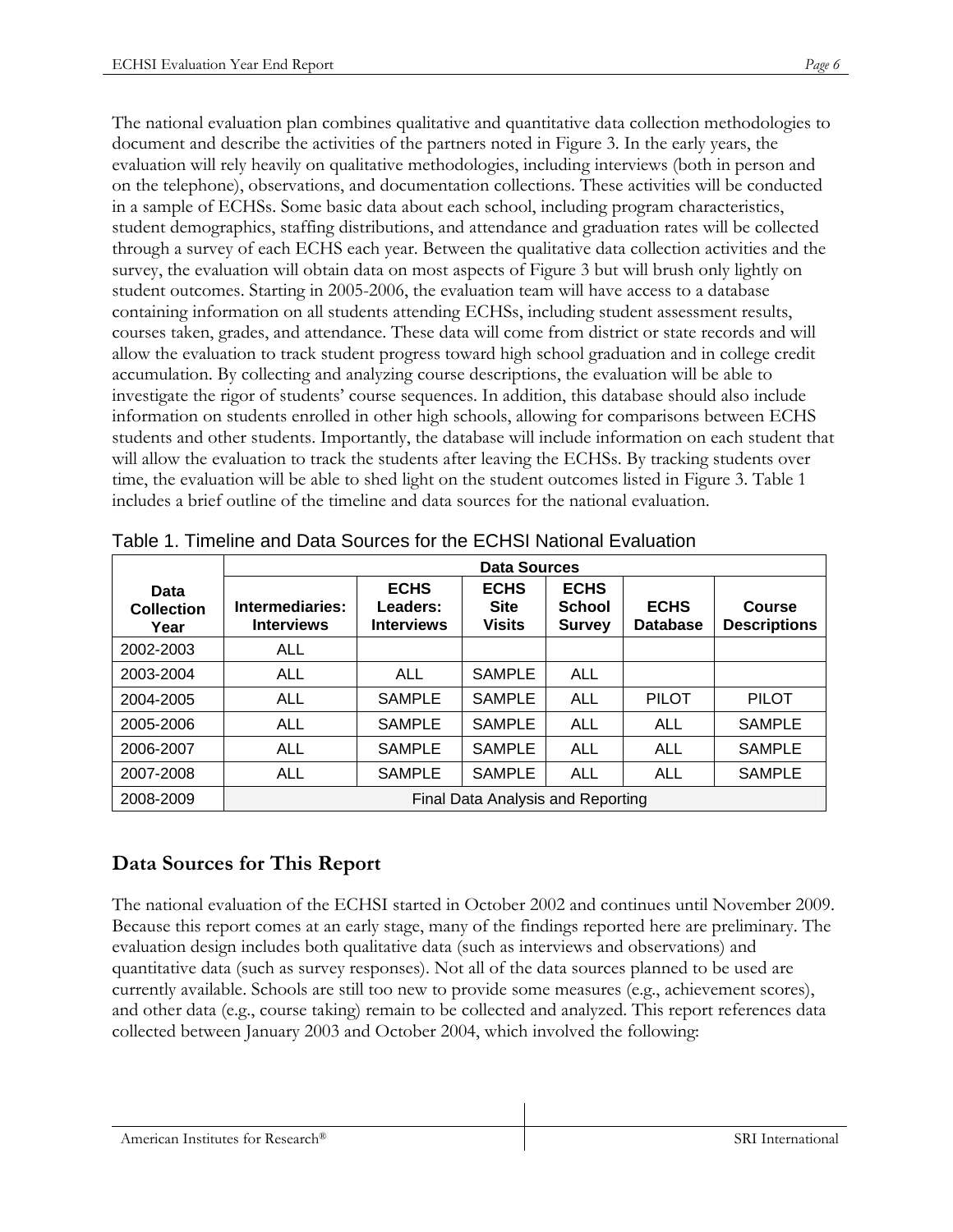- The 22 ECHSs (and 1 middle school preparatory program) associated with these 7 intermediaries and open during the 2003–2004 academic year:
	- o One school-level survey completed by 21 of the 22 ECHSs, including details about their programs, students, and staff.
	- o Site visits by the evaluation team to 12 ECHSs and 1 middle school program, where we interviewed school leaders, instructors, other staff, and students and also observed classes.
	- o Telephone interviews with nine school leaders (at ECHSs not visited)<sup>4</sup>.
- The next three intermediaries to receive grants<sup>5</sup>: One set of interviews with key intermediary staff, completed by October 2004.

# **Organization of the Report**

The purpose of this report is to provide an initial description of the first 2 years of the ECHSI. Given the age of the ECHSI, it is too soon to answer all potential questions of interest. However, this early look at the initiative provides important details about how the schools were coming together, who was involved, who was enrolled, and how things were going. Chapter II descriptively explores the most basic characteristics of the first group of ECHSs, including, for example, types of students enrolled, types of staff, the prevalence of partnerships with 2-year versus 4-year institutions of higher education, and where the schools were physically located. Chapter III describes the degree to which ECHSs were starting to develop the attributes associated with successful small high schools that were outlined earlier in this chapter. Chapter IV moves into the classroom with preliminary descriptions of the curriculum and of the instructional techniques observed in some ECHSs. Chapter V steps back out of the ECHS to focus on the partners working to implement ECHSs and the policies that supported or inhibited their work. Chapter VI summarizes the status of the initiative and the evaluation as of the 2003-2004 school year and looks ahead to the evaluation work that will take place during the 2004-2005 data collection year.<sup>6</sup>

<sup>1</sup> 3 Antioch University Seattle, KnowledgeWorks Foundation, Middle College National Consortium, National Council of

La Raza, SECME, Utah Partnership, and Woodrow Wilson National Fellowship Foundation.<br><sup>4</sup> We were unable to schedule an interview with any staff at one ECHS.<br><sup>5</sup> The City University of New York, The Foundation for Californi College.

<sup>6</sup> Throughout this report, references to specific ECHSs are pseudonyms.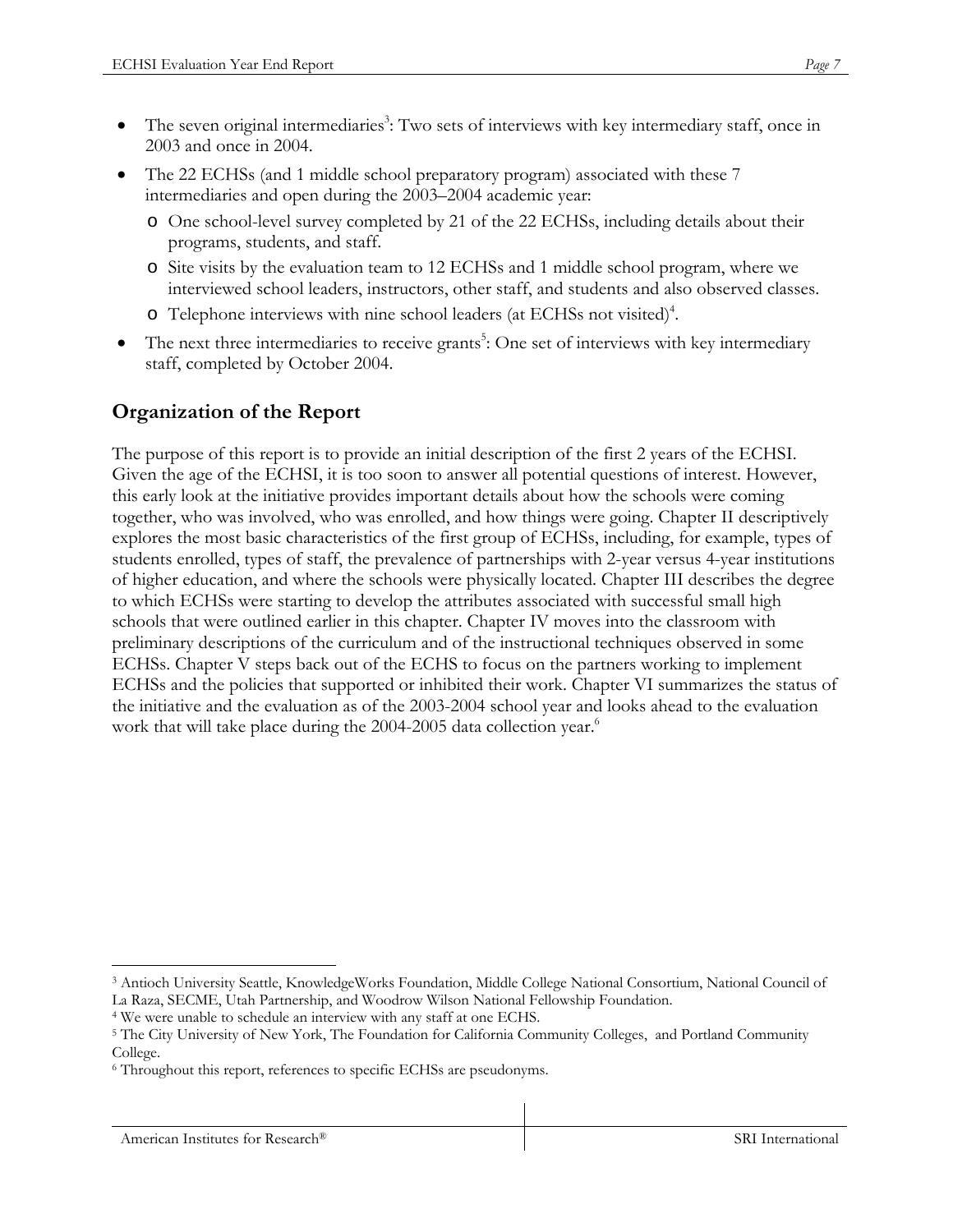# **Chapter II. Description of ECHSs**

The Core Principles of the ECHSI and the key attributes of successful small high schools outlined in Chapter I provide the commonalities that link the Bill & Melinda Gates Foundation, JFF, the local partnerships, the intermediary groups, and the schools themselves. Mutual commitment to the principles and the attributes creates the initiative—multiple entities striving for common goals. Along with this central vision, however, the individual intermediaries and the networks of schools that they are helping to build have considerable latitude with design elements, the origins of the schools, the nature of the local partnerships, where the schools are located, and other characteristics. How these schools are alike and how they differ will provide an important analytic framework for understanding their successes and their struggles over the years of the evaluation.

This chapter focuses on the 22 ECHSs that were operational during the 2003–2004 school year or earlier. It provides basic descriptive data on the schools' characteristics, as these relate to the Core Principles and key attributes such as school size, as well as some basic data on the school types, partner institutions of higher education, the schools' physical locations, and their early staffing arrangements. Table 2 serves as a central reference point for several key characteristics that are discussed. Although this chapter is currently descriptive, future analyses will link some of these characteristics to student outcomes.

# **School Type**

The 22 ECHSs were fairly evenly divided between new schools starting from scratch and existing schools that were adapting to exhibit ECHS features.

The two basic types of ECHSs are startups and adaptations. Startups are brand new schools, conceived and initiated as a result of the ECHSI. Adaptations are schools that already have opened but will be adapting into ECHSs. Most of the adaptation ECHSs were associated with one intermediary, the Middle College National Consortium (MCNC). Middle Colleges are high

schools primarily located on community college campuses; some of them have been operating for more than 20 years. In the Middle College model, students may take college courses while in high school, but there is no principle pushing students to earn 60 college credits in a 4- or 5-year period. As an ECHS intermediary, MCNC is encouraging its network members to adopt the ECHSI Core Principles.

# **School Size**

Small school size is a Core Principle of the ECHSI. In the ECHSI context, smallness is defined as about 100 students per grade. On average, in 2003–2004, ECHSs enrolled a total of about 160 students per school. As shown in Table 2, the smallest school (a startup) had only 26 students and the largest (an adaptation) had 505 students. Because many schools did not yet have all grades in place, total enrollment figures are somewhat misleading. On average, ECHSs enrolled about 68 students per grade, far lower than the suggested maximum of 100 students per grade, and many had only ninth-grade students in 2003–2004.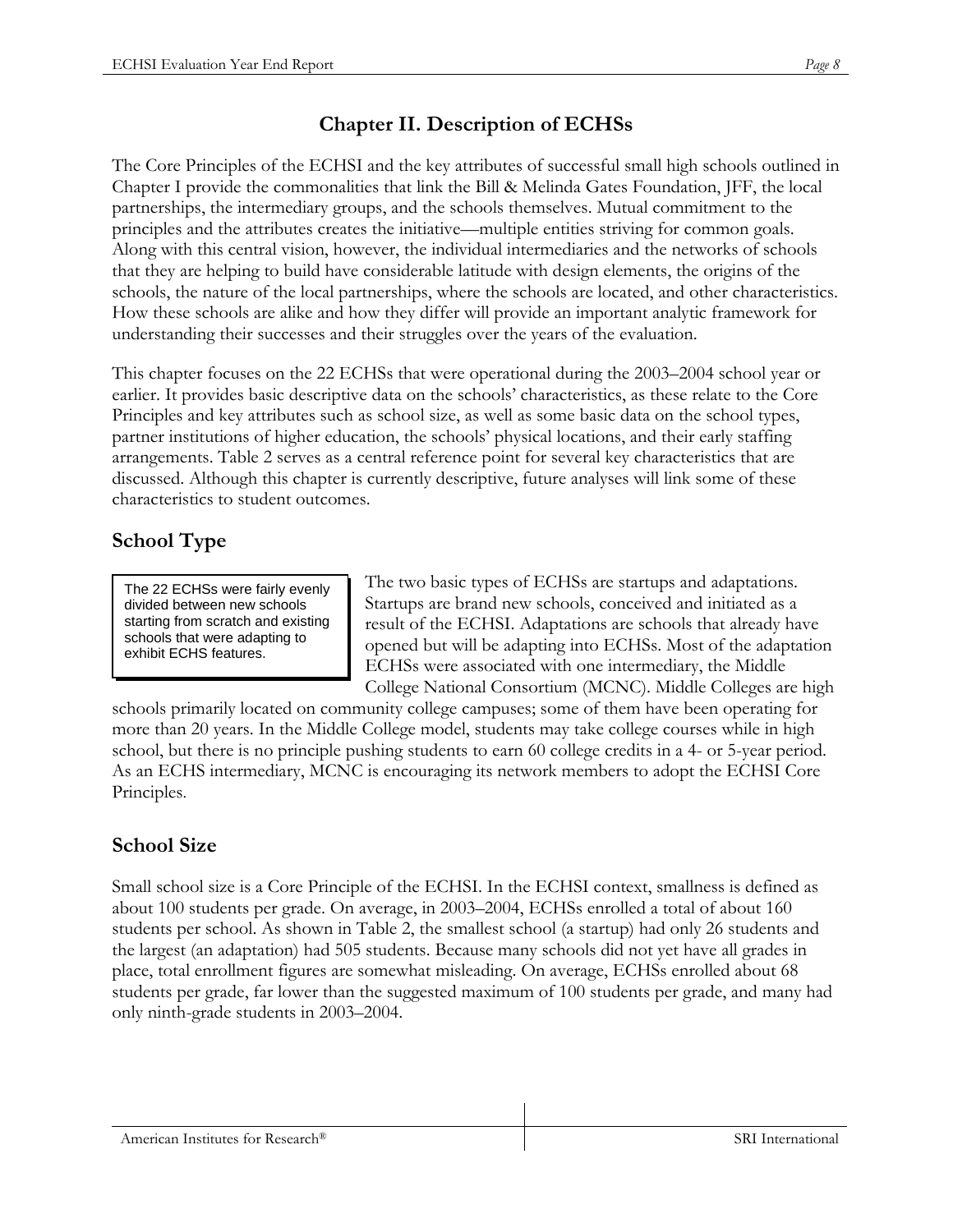| <b>School</b><br>Name* | <b>School</b><br><b>Type</b> | <b>IHE</b><br><b>Partner</b><br><b>Type</b> | <b>School Size</b><br>(Total<br>Enrollment) | Mean No.<br><b>Students</b><br>per Grade | <b>Grades</b><br><b>Offered</b><br>2003-04 | <b>School</b><br><b>Primary</b><br>Location |
|------------------------|------------------------------|---------------------------------------------|---------------------------------------------|------------------------------------------|--------------------------------------------|---------------------------------------------|
| Alton                  | Adaptation                   | 2-year                                      | 235                                         | 59                                       | $9 - 12$                                   | On an IHE campus                            |
| <b>Birch Tree</b>      | Startup                      | 2-year                                      | 65                                          | 33                                       | $11 - 12$                                  | On an IHE campus                            |
| Canyon Ridge           | Adaptation                   | 2-year                                      | 68                                          | 68                                       | $9 - 12$                                   | On an IHE campus                            |
| Carriage               | Startup                      | 4-year                                      | 251                                         | 126                                      | $9 - 10$                                   | Share with other<br>school(s)               |
| <b>Central Avenue</b>  | Startup                      | 2-year                                      | 80                                          | 80                                       | 9                                          | In an office building                       |
| Community              | Startup                      | 2-year                                      | $\frac{134}{x}$                             | 67                                       | $9 - 10$                                   | On an IHE campus                            |
| Destination            | Startup                      | 4-year                                      | 69                                          | 69                                       | 9                                          | Share with other<br>school(s)               |
| Frontier               | Startup                      | 4-year                                      | 87                                          | 87                                       | 9                                          | Share with other<br>school(s)               |
| Heartfield             | Adaptation                   | 2-year                                      | 218                                         | 73                                       | $\overline{10} - 12$                       | On an IHE campus                            |
| <b>Highland Oaks</b>   | Startup                      | 2-year                                      | 35                                          | 9                                        | $9 - 12$                                   | In own school building                      |
| Longview               | Startup                      | 4-year                                      | 96                                          | 96                                       | 9                                          | On an IHE campus                            |
| <b>Lytton Springs</b>  | Startup                      | $2$ -year $\&$<br>4-year                    | 113                                         | 113                                      | 9                                          | Share with other<br>school(s)               |
| Malvasia Grove         | Adaptation                   | 2-year                                      | 66                                          | $\overline{17}$                          | $9 - 12$                                   | Share with other<br>school(s)               |
| Millstone              | Adaptation                   | $2$ -year $\&$<br>4-year                    | $\overline{213}$                            | 53                                       | $9 - 12$                                   | In own school building                      |
| Nebbiolo               | Adaptation                   | $2$ -year                                   | 505                                         | 126                                      | $9 - 12$                                   | On an IHE campus                            |
| North Valley           | Startup                      | 4-year                                      | 31                                          | 31                                       | 9                                          | In own school building                      |
| Sawtelle               | Adaptation                   | 2-year                                      | 287                                         | 72                                       | $9 - 12$                                   | On an IHE campus                            |
| Scholastic             | Adaptation                   | 2-year                                      | 450                                         | 113                                      | $9 - 12$                                   | On an IHE campus                            |
| St. Moritz             | Startup                      | $2$ -year $\&$<br>4-year                    | 84                                          | 84                                       | 9                                          | In an office building                       |
| <b>Tea Creek</b>       | Startup                      | 4-year                                      | 26                                          | 26                                       | 9                                          | Share with other<br>school(s)               |
| Walnut                 | Adaptation                   | 2-year                                      | 104                                         | 26                                       | $9 - 12$                                   | Share with other<br>school(s)               |
| Wildwood               | Adaptation                   | 2-year                                      | 279                                         | 70                                       | $9 - 12$                                   | On an IHE campus                            |

Table 2. 2003–2004 ECHS Characteristics

\* All school names are pseudonyms.

### **Grades Offered in 2003–2004**

As illustrated in Table 2, the ECHSs operational in 2003–2004 commonly enrolled only 9th- or 9thand 10th-grade students (10 of 22 schools). Nine of the adaptation ECHSs enrolled grades 9–12. However, many of these schools were applying the ECHS Core Principles to their younger students while allowing older students to continue through high school as before. Of the remaining three schools, one startup enrolled grades 9-12 and one enrolled just grades 11 and  $12<sup>7</sup>$  and one adaptation enrolled grades 10–12. Next year, more ECHSs will offer the upper grades since many schools are scaling up one grade per year.

 $\overline{a}$ 7 This school will no longer be part of the ECHSI as of 2004–2005.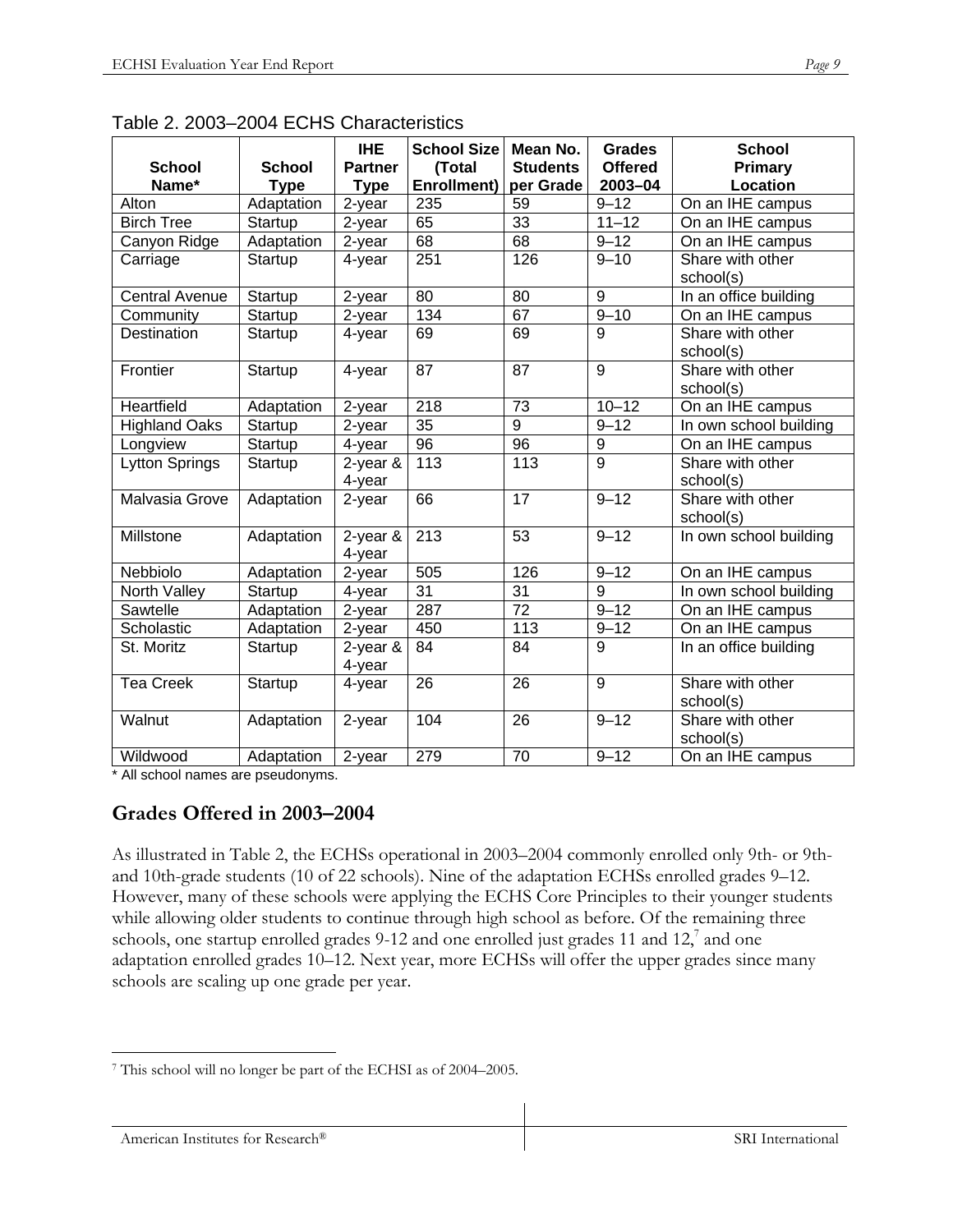### **Middle-Grade Outreach**

One of the ECHSI Core Principles is that in order to succeed as a blended and accelerated high school/college model targeting educationally challenged students, the local partnerships will have to somehow include middle schools to ensure that entering ninth-grade students are prepared to take on challenging course work. The data on the ECHSs operational in 2003–2004 indicate that none of the ECHSs actually enrolled students below ninth grade. However, one school did set up pre-ECHS programs in several middle schools to prepare students for ECHS enrollment (although these students still had to apply for entrance along with other students). A few other ECHSs had close partnerships with feeder middle schools.

Although middle-school outreach is a core feature of ECHSs, no ECHSs enrolled grades below ninth, and few had close relationships with middle schools as of the 2003–2004 school year. Interviews with leaders and staff of the intermediary organizations made clear that these individuals understood the importance of middle-grade outreach that goes beyond simple recruitment of students to an ECHS. Some ECHSI intermediaries will be making it a requirement for the schools in their networks to "reach down" into the middle schools. A representative at FCCC explained that one of the stipulations in

their application process is that ECHSs "demonstrate before they win a grant, how are you going to reach down into the middle schools. Some of them are actually thinking about making [the ECHS] start at seventh grade…If you want to be a 7–12 or even a 6–12 school, we encourage it." This intention was echoed by other intermediaries. School leaders at some sites were targeting students in even lower grades. At Walnut ECHS, school leaders felt that the seventh- and eighth-grade students came to them unprepared in mathematics and reading. They thought that they needed to "gear down" and target fifth- and sixth-grade students. One of the school leaders maintained that a key strategy for the success of an ECHS is "to partner with at least one middle school [to] start sixth graders into…knowing that they can choose…and [that] this is one high school that is an option for them."

# **IHE Partner Types**

The ECHS model requires a local partnership between an institution of higher education and a school district or other entity legally authorized to operate a school. In 2003–2004, the majority of IHE partners were 2-year institutions.

As part of the ECHSI, all schools must partner with an institution of higher education. In 2003–2004, most of the operating ECHSs (16 of 22) partnered with 2-year public institutions (see Table 2). Of the remaining six ECHSs, five had partnerships with 4-year public institutions and one had a partnership with a 4-year private institution. Several of the ECHSs actually had multiple higher education partners. In these cases, one IHE was generally designated as the lead partner. In

the multiple partnerships, all included a public 2-year institution. The overrepresentation of partnerships with 2-year institutions is interesting, considering that the original model ECHS was created by a private 4-year institution.

Several intermediaries have decided to partner exclusively with specific types of IHEs. For example, MCNC ECHSs were partnered exclusively with public 2-year institutions.<sup>8</sup> In contrast, WWNFF

 $\overline{a}$ 8 Although MCNC partnered with 2-year institutions in this sample of ECHSs, they have since started to partner with 4 year institutions also.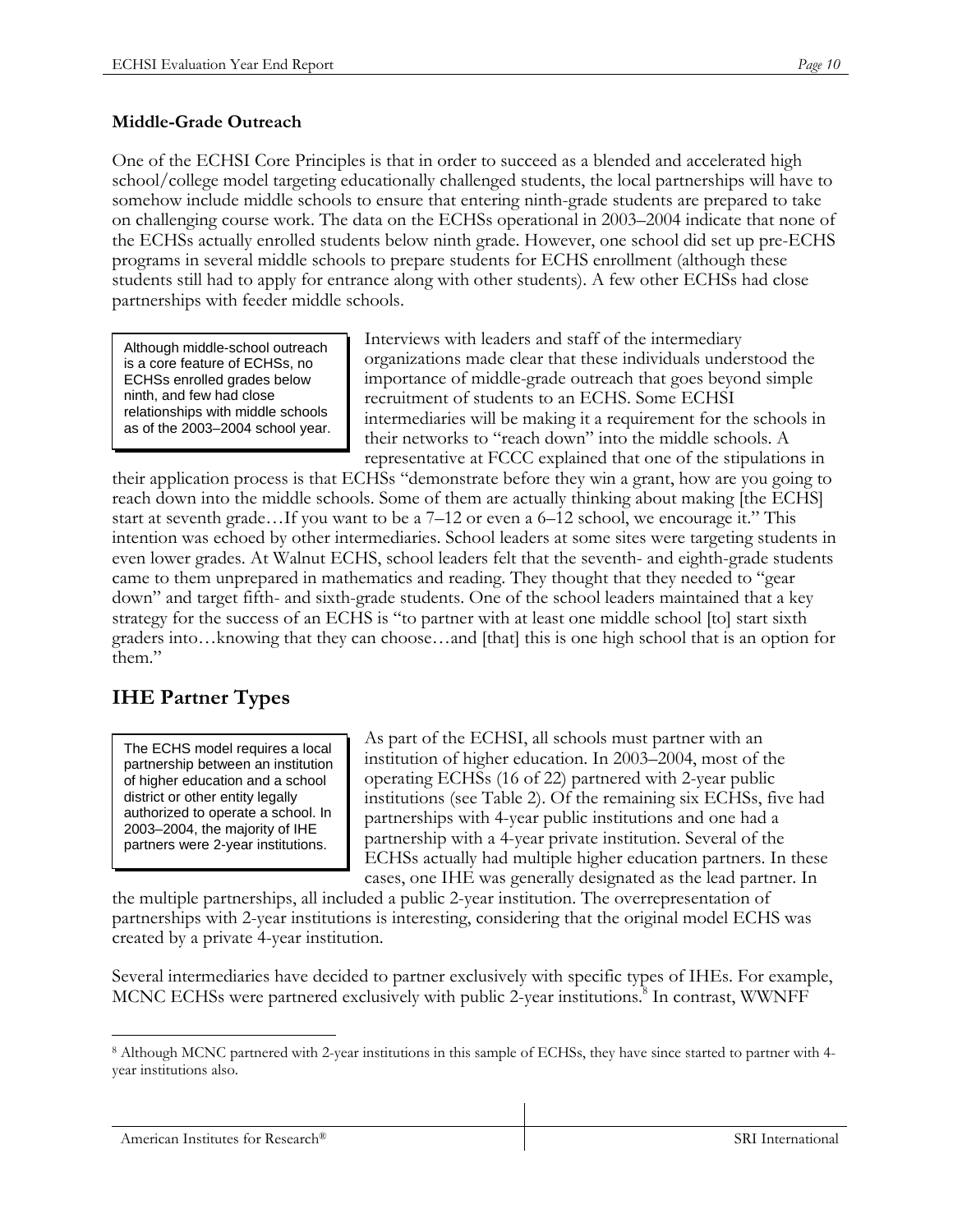ECHSs were all deliberately partnered with 4-year institutions, both public and private. Because the MCNC schools represented such a large proportion (nearly half) of the ECHSs reported on in 2003–2004, the overall distribution of IHE partner types tips toward 2-year colleges. It remains to be seen whether this pattern persists as other intermediaries increase the number of operating ECHSs in their networks.

# **ECHS Locations**

Given that the ECHSs blend educational systems, there are many possibilities for where a school might be located. In this section, we categorize these locations into four types and summarize the benefits and drawbacks discussed by ECHS staff and students during interviews.

### **Facilities Shared with Other Schools**

Benefits of location

- Many resources already established (e.g., library, cafeteria, sports facilities).
- Transportation provided.
- Challenges of location
- Difficulty sharing resources, conflict between students (and sometimes staff) at different schools.
- Long commutes.
- Poor condition of facilities and materials.

Seven ECHSs shared facilities with one or more other high schools. One benefit of these locations was that many of the resources and facilities needed for a high school were already present. The leader at Carriage noted, "Overall, for us to be located in a traditional high school has helped our school. …We have access to their library. We have access to their school lunch program."

However, co-location with a conventional high school was also the source of many complaints. One co-location issue noted by ECHS leaders was difficulty in sharing facilities and equipment among multiple schools. As one leader at Lytton Springs stated, "We always feel like we're visitors or guests." The challenge

presented by sharing space led to some conflicts between students in different schools within the same building. Students at two ECHSs within comprehensive high schools noted that the students from the larger high school "jumped all over" them or were mean to them. Another issue with sharing a high school facility has been the quality of the facilities in these usually aging, large public school buildings. One observer to a class at Lytton Springs noted that "the students continually turned the air conditioner on and off––a balancing act between distracting noise and uncomfortable air quality." Some schools, such as Carriage ECHS, have renovated their spaces. However, others have not yet had the opportunity to improve their surroundings.

#### Benefits of location

- Can facilitate connection between HS and IHE faculty.
- IHE students can serve as role models to HS students.
- HS students practice being "college students."
- Adequate (and sometimes "state-of-the-art") materials and resources available.
- IHE courses on-site.

### **Shared IHE Campus**

Ten ECHSs were located on an IHE campus in 2003–2004. Nine of these schools were affiliated with MCNC, an intermediary that requires its schools to locate on a college campus.<sup>9</sup> Some preliminary research has demonstrated that placing blended-model high schools on college campuses contributes to positive student outcomes (Cavalluzzo, Jordan, & Corallo, 2002). For all of these locations, the administration felt that being on the IHE campus was an important part of the school structure by strengthening the

 $\overline{a}$ 9 The 10th MCNC ECHS was located in an office building while a facility on the college campus was being completed.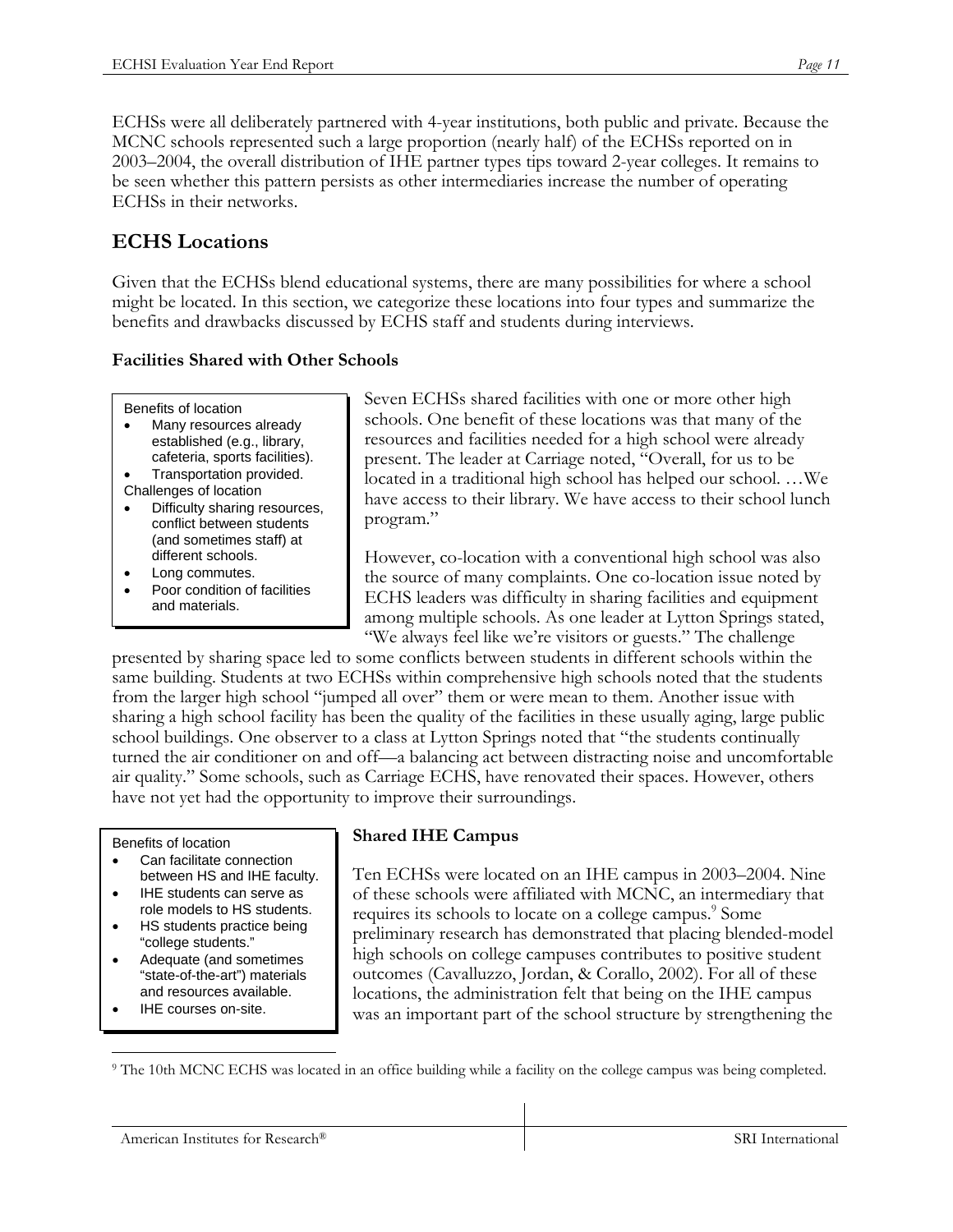connection between the two faculties, providing ECHS students with college role models, and making it easier for students to imagine themselves as successful college students.

In general, there were few complaints about the facilities at the ECHSs on college campuses. A leader at Birch Tree ECHS raved that students "have access to the full resources of the college…Our kids really do use the entire campus. The campus itself—you would need to envision—has a \$60-million brand new facility…We're very lucky that the college has been really generous with our students' use of it."

Challenges of location

- Space originally intended for other purposes.
- IHE uses had first priority.
- Some IHE students resented presence of HS students.
- Students usually required to
- arrange own transportation.
- Long commutes common.

Yet some ECHSs did not have all the needed facilities. For example, Community ECHS had no cafeteria or outdoor facilities, and several buildings did not have restrooms. Birch Tree ECHS had access to "state-of-the-art science labs," but these spaces were not suited for high school biology and chemistry. Canyon Ridge ECHS was located in a converted automotive shop that, the leader said, "does not really lend itself to our purposes." Because the IHEs must make their college students the first priority, ECHSs negotiated their own access

around college needs. Students at Community ECHS complained, "We don't get to use a lot of the stuff, like the basketball courts. It's harder to get permission to use them through the college, and if we do, we have to go with the schedule of the college…We don't have any other playing area."

### **ECHSs in Office Buildings**

Benefits of location

• School was able to open.

Challenges of location

- Missing many school facilities (e.g., gymnasiums, cafeterias, laboratories).
- Crowded.
- Materials not in great shape.
- Students required to arrange own transportation.

Only two ECHSs were located in a noneducational setting, both in office buildings. The main benefit of these facilities was that the settings at least allowed the schools to open while continuing to look for or wait for more appropriate spaces to become available. The primary issue in these spaces was the missing infrastructure to support a school. They lacked gymnasiums, cafeterias, and outside spaces. A student at St. Moritz ECHS said, "Sometimes I want to be back in the eigth grade because you can go outside and there's such an open space." At Central Avenue ECHS, students ate delivered boxed lunches in the classrooms.

The other problem with the office buildings was that the spaces were too small, both overall and in the configuration of the instructional space. Both schools' leaders were concerned about the space constraints as the schools continue to grow. In both schools, classrooms will have to be divided to accommodate two classes at a time, and already crowded hallways will be even more congested. Some students will have to share lockers, and even bathrooms will be a valued commodity. One student at Central Avenue ECHS worried about the following year, saying, "It's gonna be hard here next year. There are gonna be more fights because the hall is so small. We're gonna have to share lockers and share classrooms. You can hear the other teachers through the walls. It's gonna be hard for us. There are only two bathrooms with three stalls. It will be crazy."

Despite the numerous complaints, the future is not necessarily bleak for these sites. One school will be in the office building only until the IHE partner completes a new building, where one floor is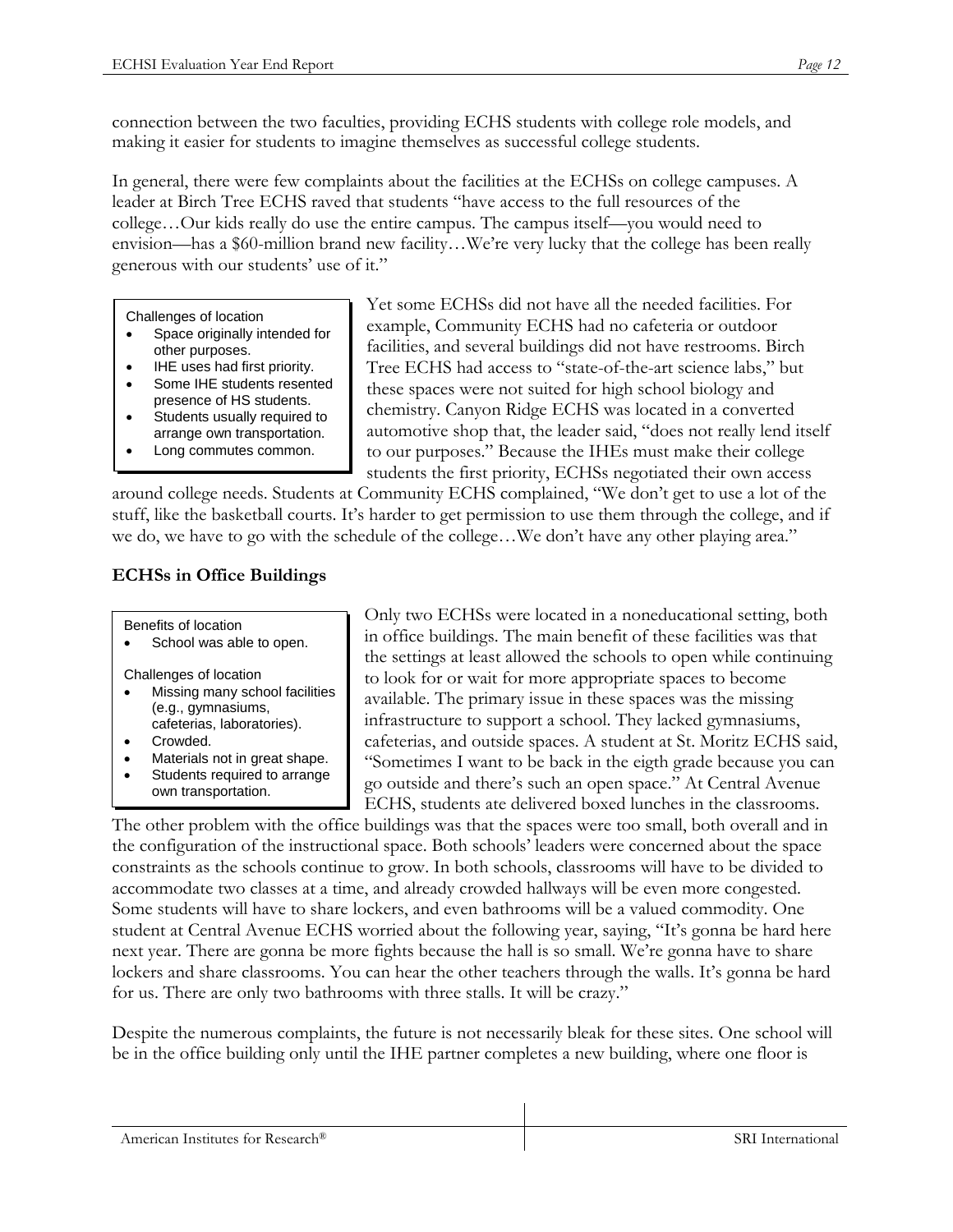being set aside for the ECHS. It is also possible that, over time, the other school will be able to acquire more space to develop additional facilities. As an example of this kind of approach to facilities, one adaptation school that opened many years ago developed a site that was originally a mental health facility. It is now an adequate school campus that continues to add school facilities. Finding appropriate space is a problem that charter schools have faced all over the country, and the ECHSI community might look to this sector for policy and finance solutions, such as revolving capital improvement loans from state governments or nonprofits.

### **ECHSs in Own School Building**

#### Benefits of location

- Facilities designed to meet secondary school needs. Challenges of location
- Few extracurricular activities because of school size.

Three ECHSs were housed in their own school buildings (including the ECHS on a former mental health facility site mentioned above). The main benefits were that the facilities at the site were designed to serve secondary school students and remained dedicated to the ECHS students' needs. In fact, few complaints emerged from students or staff about these settings.

# **ECHS Students**

One of the most important Core Principles of the ECHSI relates to the characteristics of the students served. As defined by the foundation and articulated in initiative documentation, all ECHSs should enroll students underrepresented in postsecondary education, including "students who have not had access to the academic preparation needed to meet college readiness standards, students for whom the cost of college is prohibitive, students of color, and English language learners" (JFF, 2004). According to our survey data, most ECHSs went out of their way to attract the students the foundation seeks to serve.

### **Recruitment and Selection Strategies**

The first steps in enrolling the target student population are to (a) find ways to inform the population about the school and (b) set up selection procedures that align with the ECHSI vision.

ECHSs used a variety of strategies and several communication channels to recruit students into ECHSs. A majority of ECHSs worked with middle and high schools to recruit students. Examples of particular activities included presentations to students at local middle or high schools and the distribution of informational materials to these schools or through mailings. Half of the ECHSs used local community and outreach groups to target particular populations for recruitment. A very small number also used the local media to advertise their schools in the newspaper or on the radio. More than one-third of the ECHSs used multiple strategies to recruit students. The average acceptance rate in 2003–2004 was 70 percent, and no schools reported difficulties filling the classes. One startup ECHS did no recruiting and received 10 applicants for every space available. This school had an unusually high application rate because families in the area were familiar with the affiliated charter middle school.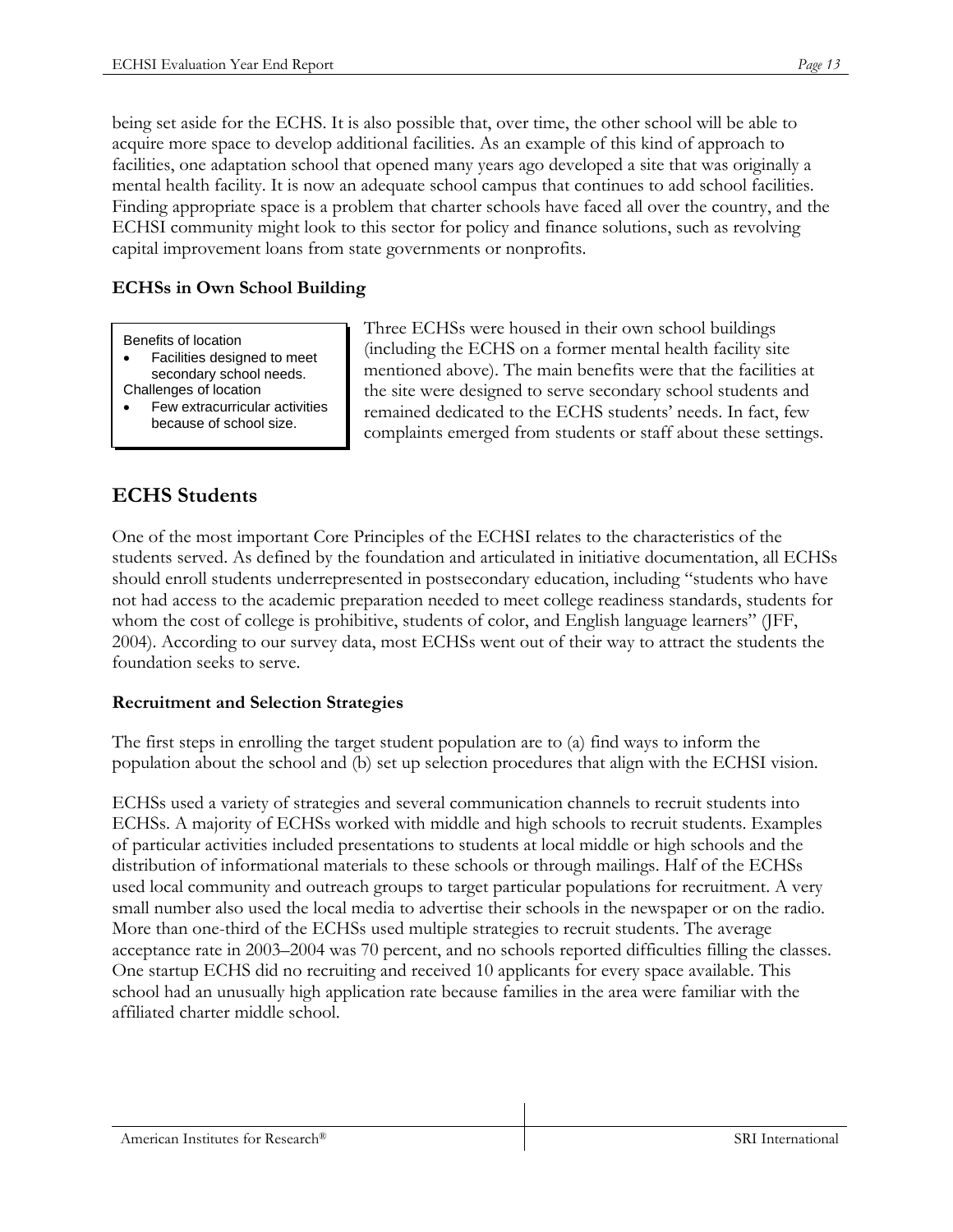Typically, ECHSs used particular criteria to select students from the applicant pool, though these criteria and their level of specificity varied. About one-third of the schools had criteria for targeting students with specific demographic characteristics, such as Native American students, English language learners, or low-income students. Nearly as many schools outlined various behavioral or motivational criteria, including few disciplinary problems and being drug free. On the other hand, one school actively sought out students who had exhibited behavioral (and academic and social) problems. Nearly half of the schools cited academic considerations when asked about their selection criteria. However, two of these schools targeted students who had dropped out of school or exhibited academic problems. In addition, four schools relied on a lottery to select students randomly, though three of them conducted some screening before the applicant pool was finalized.

#### **Demographic Characteristics of Enrolled Students**

Generally speaking, the ECHSs included students from underserved populations in proportions similar to or greater than those in the surrounding populations, meaning that ECHSs were targeting underserved students. On average, 80 percent of ECHS students were from racial and ethnic minority groups, and almost 70 percent were from low-income families. In general, the proportions of ECHS students from minority backgrounds approximately equaled or exceeded their proportions

ECHSs enrolled underrepresented students, an ECHSI Core Principle. Some schools sought students with academic and social difficulties.

in the local feeder districts. For example, one Antioch University–supported ECHS in Washington enrolled 98 percent minority students, compared with only 22 percent minority students in the local district. The same pattern holds for the percentage of students eligible for free or reduced-price lunch (a proxy measure for poverty). All but six ECHSs enrolled a

majority of students eligible for free or reduced-price lunch. The proportion of enrolled students with special needs, however, was lower in ECHSs than in the local districts for almost every school.

According to survey data, some ECHSs required an application process with several steps. Others, by local or state policy, were required to use a lottery if there were more applicants than seats available in the school. Some early evidence suggests that the ECHSs with the most rigorous enrollment criteria also enrolled fewer traditionally underserved students than would be expected, given the local student population. This is an area that the national evaluation will track carefully in the future. (For more information about recruitment and enrollment in the ECHSs, see *Early College High Schools: Early Recruitment and Selection Strategies,* available at http://www.gatesfoundation.org)

### **Tension between Enrolling Target Population and Academic Success**

Success in recruiting underserved students amplified challenges in moving students successfully through a rigorous high school and college curriculum, and is an essential tension within the initiative.

ECHSs recruited and enrolled students from groups who are traditionally underserved by the school system and who usually do not have the opportunity to attend college. Many of these students have not had the academic opportunities and experiences to prepare them to succeed in high school, let alone college. Therefore, it is not surprising that ECHSs face many challenges providing an accelerated education to students who exhibit significant academic difficulties.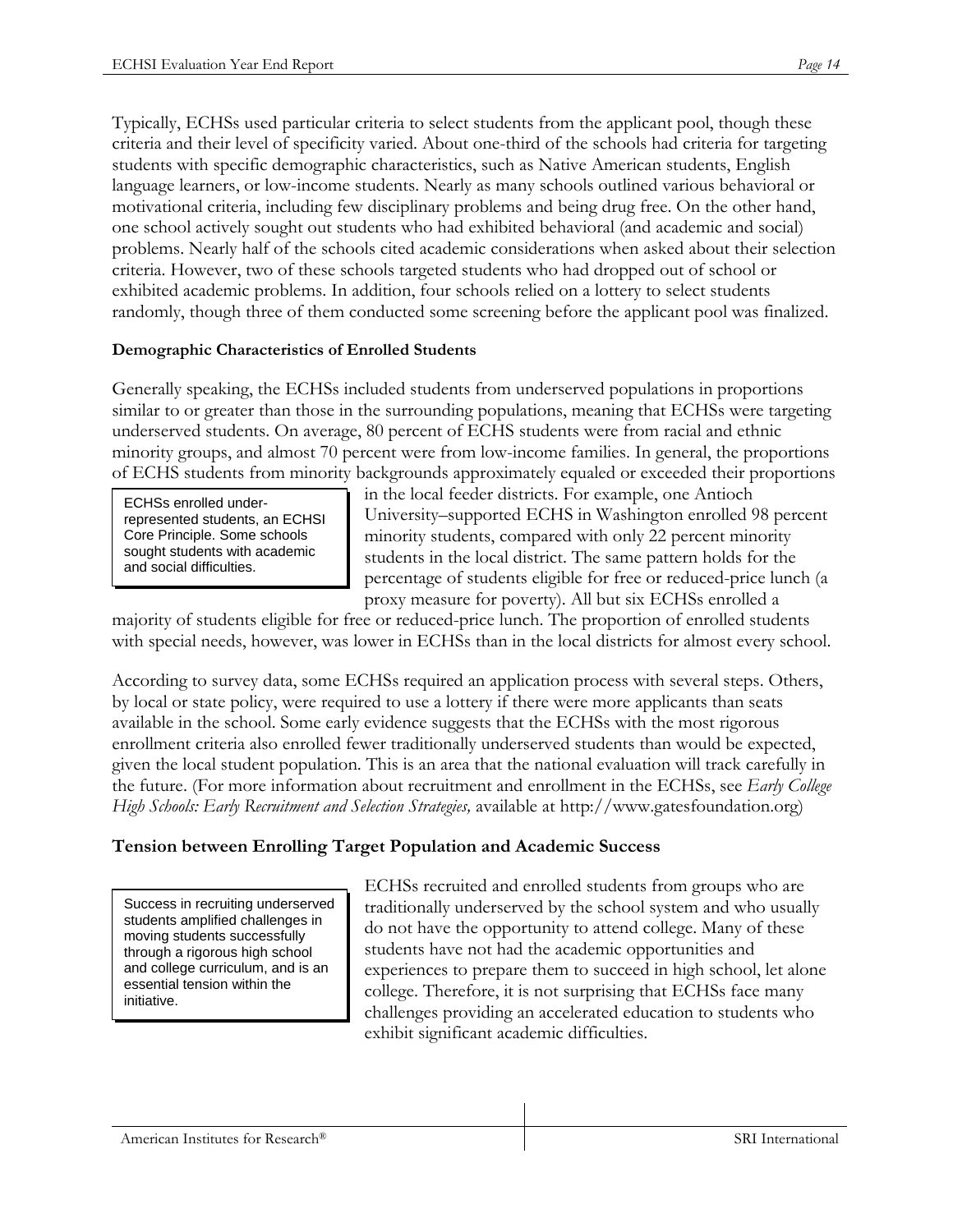Many entering students lacked solid reading, writing, and math skills, as well as presentation skills, that they needed to succeed in classes. In interviews, intermediary staff, school leaders, and teachers were concerned about their students' low levels of academic skills, some as low as the third grade. For example, the leader at Community ECHS stated, "Being that we are accepting students who are not necessarily average or above in terms of their performance on standardized tests, we have some students who are in need of extra time on assignments or extended time, or they may need tutorials. So we really try to adjust to the students we have and meet their needs rather than going out and truly trying to just select the cream of the crop." ECHS instructors were also concerned. An instructor at one school stated, "Right now, they need to be preparing for their [state subject matter] exams…If they fail that exam, they are not going to be interested in progressing further. That is why I would like to see more on their basic skills because they need to do well." Instructors and school leaders at several ECHSs pointed to the challenges of providing these incoming students the opportunity to experience at least 2 years of college while at the same time needing to do remediation. An instructor at Walnut ECHS noted:

The challenge has been this year that many of the students are coming in the door in need of a certain amount of remediation, and we're putting them into an accelerated math program to get college credit. The program feels like it's wearing two hats. It's an accelerated remediation program, in that weird sense. Some kids were put in over their heads, and at the same time we've made promises of college credit at the other end to others, so we're trying to serve two distinct populations, and that's unfair to both.

Another concern expressed by some of the school leaders and instructors was that the curriculum would have to be watered down if the students' skills were not up to par. A high school instructor who was teaching a college-level class stated, "It's been a challenge to keep the curriculum as demanding as a college class should be and still get people involved." The ECHS students have been scoring at low levels on the college readiness tests, and grading these students can be challenging. A school leader at Millstone ECHS questioned whether high school students should be graded by the same standards as college students; if so, he felt that it would be a problem. A school leader maintained that the students must take the college readiness test and felt that "If they are going to get through this rigorous program, they have to be treated like—and get grades like—the college students. And that caused a few of them to get Ds and Fs."

As time passes, pressure will mount for ECHSs to demonstrate strong academic outcomes for their students. If these schools have been struggling to obtain the desired outcomes with their enrolled students, they might be tempted to either change the entrance requirements to select a more prepared group of students or lower their expectations for students. The evaluation will certainly track ECHSs over time to determine whether schools start to select academically better-prepared students.

# **ECHS Instructional Staff**

The survey administered to the ECHSs in 2003–2004 asked respondents to report on their staffing. Not surprisingly, given the early implementation status of many of the schools, staff size was often very small.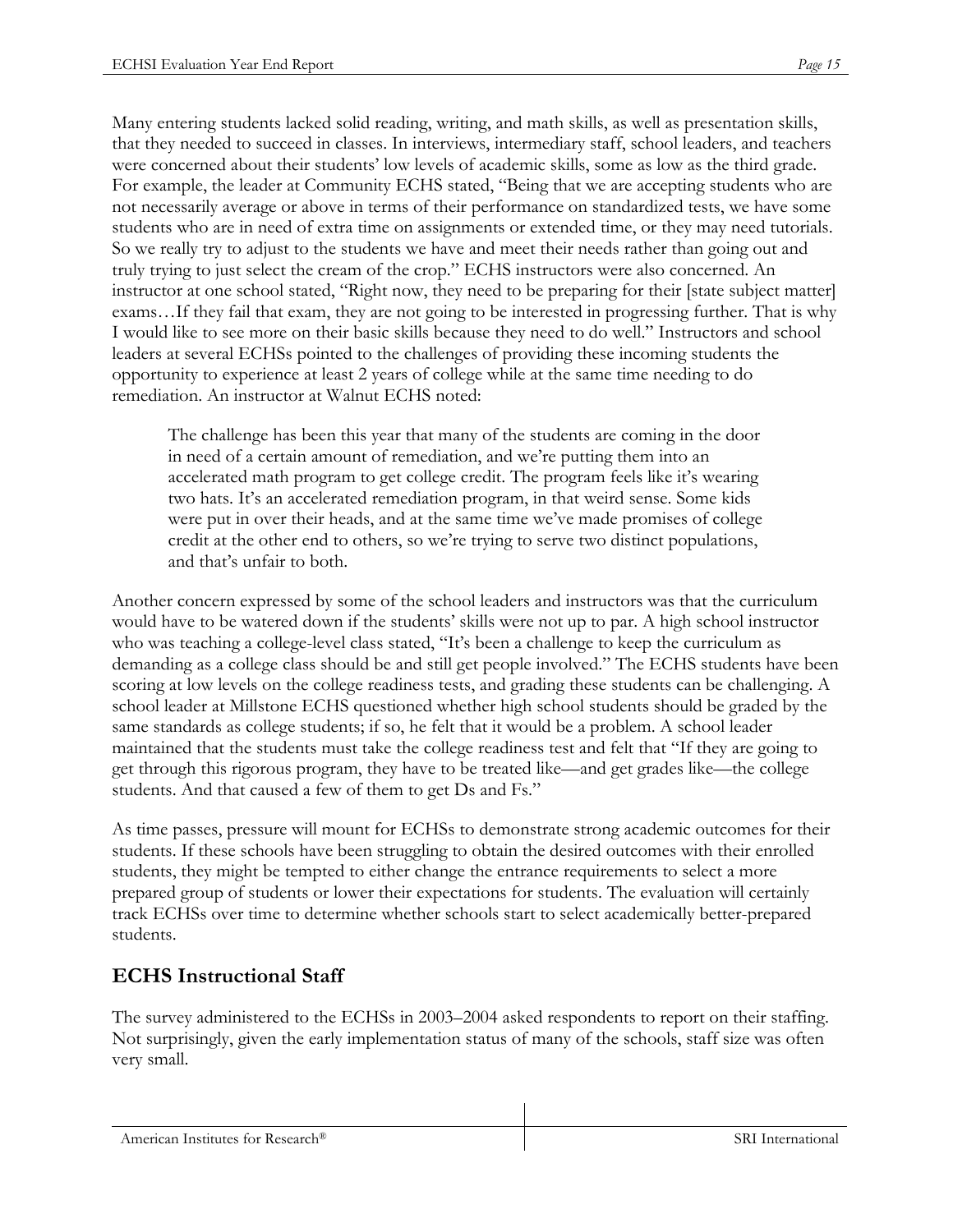ECHSs have been successful in attracting the basic instructional staff that they needed during the early phase of implementation. Most did not yet have the enrollment to allow hiring of specialized personnel.

One indicator for the level of academic support available to students in ECHSs is the number of instructors in relation to the number of students. The median student–teacher ratio was about 16 students for every full-time high school instructor.<sup>10</sup> Despite national and state concerns about teacher shortages, particularly in mathematics and science (see Achieve, 2004; Damico, 2004), few ECHSs reported problems filling their instructional

positions. Several schools noted that they had several hundred teachers apply for a few positions. Most schools had affiliations with school districts and relied on the districts' established procedures for teacher recruitment. Other ECHSs had fewer choices, hiring some teachers who did not support the ECHS vision. In these cases, the leaders generally reported that they were able to counsel the instructors out of the positions and were not concerned about finding replacements.

In some places, teacher unions limited some of the ECHSs' flexibility to choose instructional staff, but the schools were also creative about maneuvering around union rules. One intermediary reported that, despite strong teacher union contracts in the state, appropriate staff could be recruited if sites "make the expectations to teachers clear up front, and basically scare away the lazy ones and…ones who really aren't going to be a good match." Longview ECHS negotiated an agreement with the teachers' union to waive the role of seniority in staffing decisions so the leader could hire and fire at will.

Several adaptation ECHSs had difficulty finding staff interested in transferring to this new type of high school. At Millstone ECHS, there was a high rate of teacher turnover in two key academic departments. The school hired less experienced teachers who were more flexible in their approach to instruction. At Walnut ECHS, teachers volunteered to work in the ECHS program, but some teachers who did not volunteer were placed in the program to fill positions. A few of the teachers who did not choose the program seemed skeptical of the ECHS goals.

The ECHS Core Principles document states that ECHS teachers should be "certified in their fields or have attained mastery of their academic disciplines" (JFF, 2002). Teachers in ECHSs generally appeared to meet these criteria. Many high school teachers had received master's degrees, while others reported working toward master's degrees. In addition, all interviewed teachers reported being certified by the state or in the process through alternative certification programs. Most teachers held certifications in their fields. Several teachers have received National Board Certification from the National Board for Professional Teaching Standards. One school partnered with the National Board to train all teachers in the ECHS to become National Board Certified Teachers; another school applied for membership with a nationwide certification program. The national evaluation will continue to investigate the subject area qualifications of ECHS instructional staff.

Although most ECHS leaders felt that *filling* positions was not a challenge, it was challenging for those hired to fulfill all of a school's needs. Several ECHSs had few course offerings because there

<sup>1</sup> 10 The mean student–teacher ratio in ECHSs, based on full-time high school instructors, was about 23. However, the mean is misleading for these data because one outlier raises the ratio significantly. This one ECHS had only one full-time instructor, but other part-time staff were available. The median provides a more accurate summary.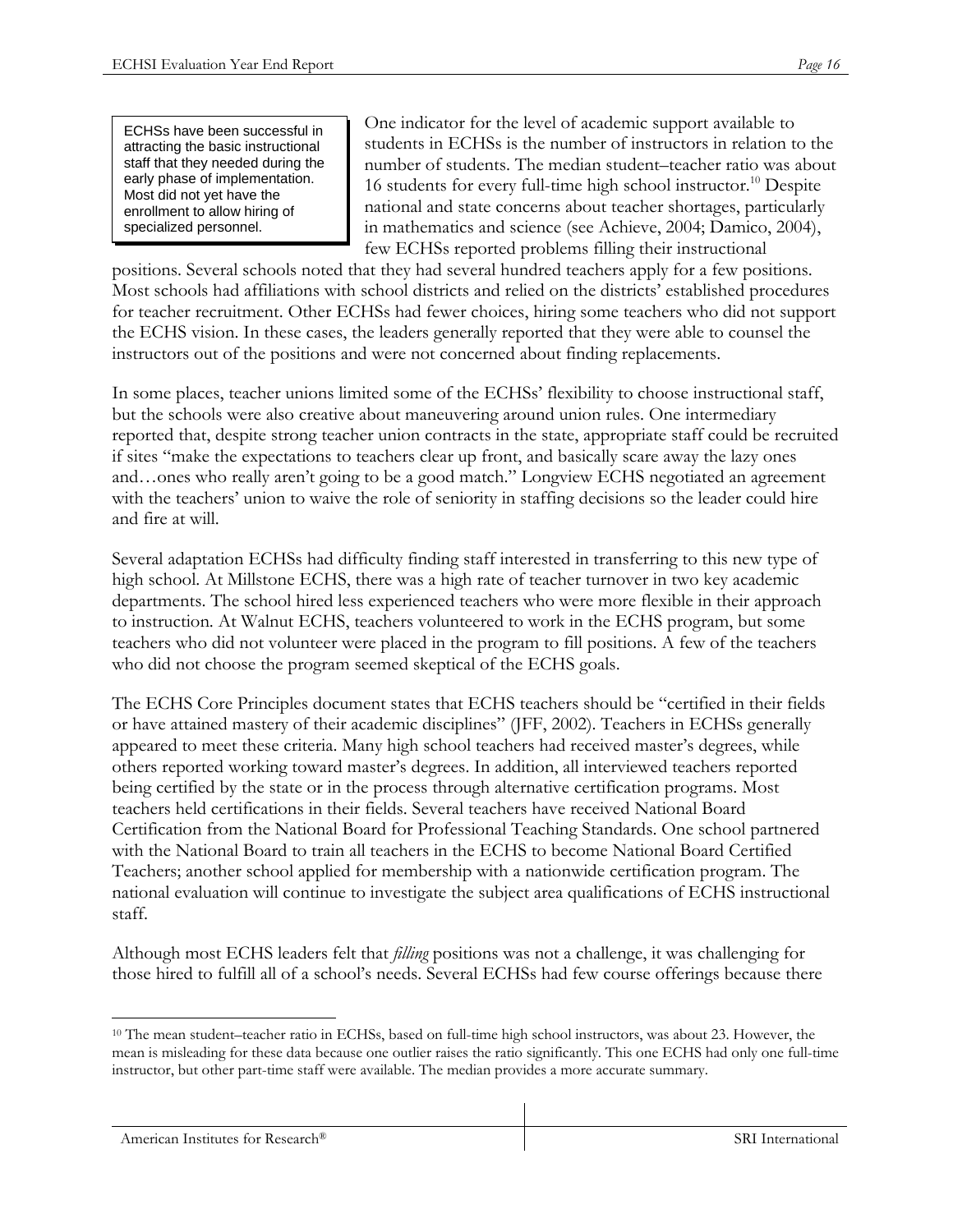were too few instructors to cover the courses. This was particularly a problem in the smallest ECHS, where one full-time instructor and several part-time instructors covered all the academic areas for four grade levels.

# **Other ECHS Staff**

Classroom instructors will clearly be at the heart of whether ECHSs ultimately succeed in helping students achieve the goal of high school graduation and 60 units of college credit. What happens in the classroom will not be enough, however. As unique "outliers" within school districts or as charter schools without a district affiliation, these schools require strong, savvy leaders who can ensure that they obtain all the resources to which they are entitled and who can advocate for the ECHS model and its goals. As the schools grow and resources increase, ECHSs will be able to diversify their staffing to include special roles for supporting students' academic, social, and civic development. This section reports on the basic status of leadership roles and the prevalence of noninstructional staff in the ECHSs as of 2003–2004.

### **School Leaders**

Some staff felt that ECHS leaders were spread too thin.

Of the 21 ECHSs reporting data on leadership, 17 schools had a full-time, primary leader (and one of these had two full-time leaders). The remaining four ECHSs had a part-time leader or

had a leader available through a larger high school in which the ECHS was housed. Although instructors appreciated the efforts at ECHSs to focus the staffing resources on "the front line," staff at some schools felt that there was not enough leadership support and that leaders were spread too thin. To gain extra assistance, some leaders delegated tasks to others. At Destination ECHS, one teacher also served as the assistant principal. At one adaptation ECHS, the leader added a new position of grant facilitator and felt that the division of labor worked well because "a principal cannot do the principal's job and run the grant."

### **Academic and Social Support Staff**

Instructors filled in for missing support staff, a role for which some instructors felt unqualified.

Particularly important in working with underserved students is having staff members who can provide additional academic and social support. Only 3 of 21 ECHSs had a full-time instructional coordinator, although an additional 11 schools

had a part-time person in this role. More than half of the ECHSs had at least one full-time guidance counselor. This number is due largely to the presence of guidance counselors at MCNC ECHSs; all of these schools (that reported data) had at least one guidance counselor working full-time. In terms of additional support staff, such as nurses, psychologists, speech pathologists, or social workers, eight ECHSs had at least one full-time staff member, and an additional eight had at least one parttime staff member available.

As a result of the scarcity of academic and social support staff, existing staff had to cover multiple roles, or, as one leader said, "Everyone has to take on more hats." Because the ECHS students had so many challenges, teachers were often called on to help with nonacademic needs. Alton ECHS expected all teachers to play multiple roles. An instructor there said, "All of the teachers are called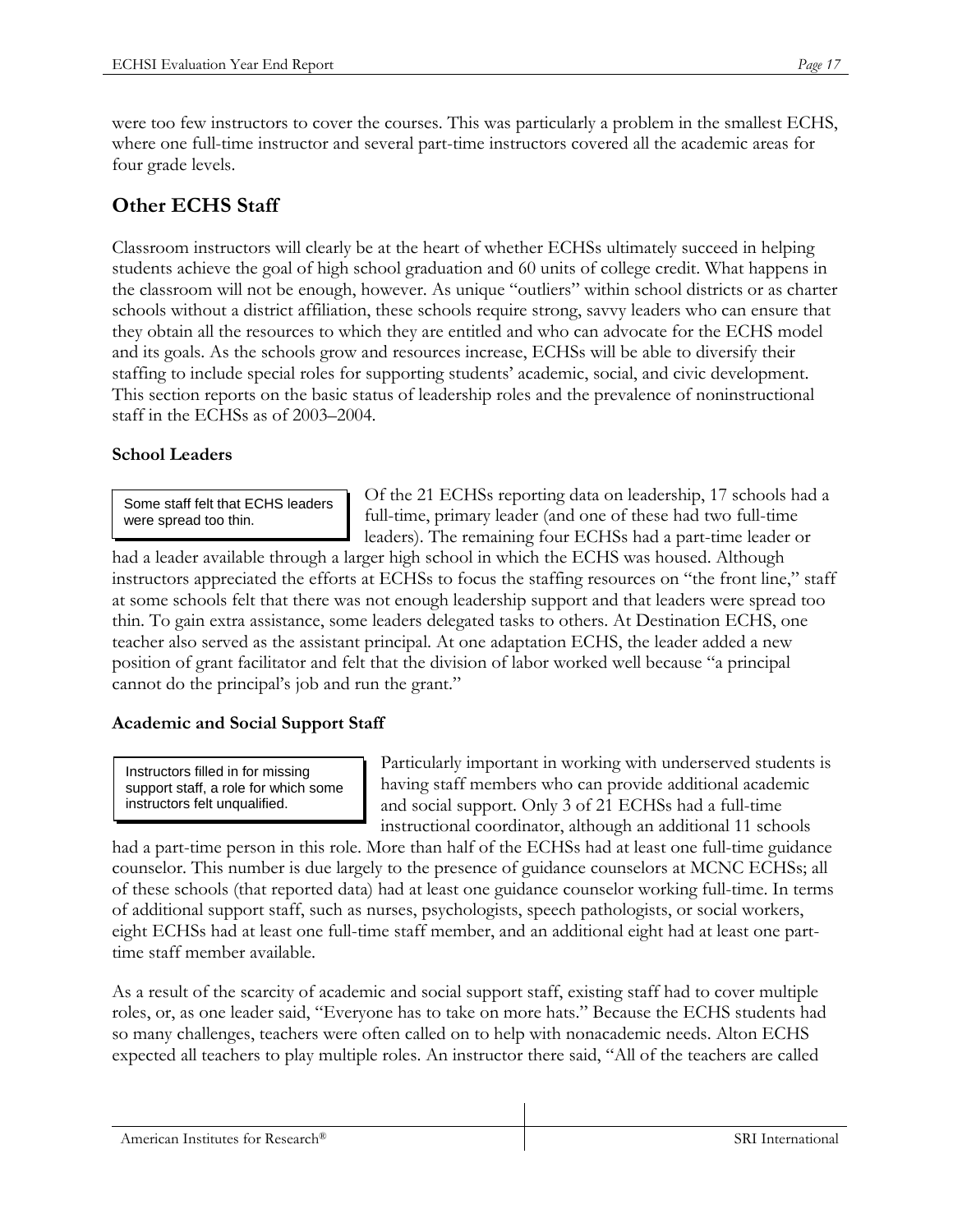upon to be counselors as well. If students' basic needs are not being met, it's up to teachers to help fill the gaps." Usually, these instructors did not have formal training to serve in this capacity. As one teacher said, "The teaching part is easy. But the coordinator, counselor, parent, lawyer, whatever the many roles I take, that's the tough part."

It will be interesting to track the staffing patterns at ECHSs over time. As schools grow, they may add academic and social support staff, or they may focus on adding instructional staff. Alternatively, the ECHSs may find that such specialized functions can be more effectively fulfilled by contracting with a school district or a social service agency. Given the challenge of working with underserved students, an important feature of ECHSs may be the presence of staff focused on supporting students academically and socially.

### **Summary**

This chapter has provided an initial descriptive look at the first 22 high schools in the ECHSI, including basic characteristics such as enrollment size, where they are housed, whom they are serving, how they are staffed (so far), and other key parameters. The early evidence is that these schools are in the process of becoming small, autonomous high schools serving populations that are underrepresented in higher education. Having few students and targeting underrepresented students are key constructs of the initiative's strategy. Each school has developed through a partnership between an IHE and a school district or other entity, again a key component of the ECHSI. In general, the schools seemed to be adequately staffed, given the grade levels served so far. However, two variables described above suggest some challenges. One challenge is reaching middle school students in a significant way to ensure that ninth graders are prepared to start in the ECHS immediately. This is a Core Principle of the ECHSI and will no doubt be addressed more assiduously as schools mature. The other area that is challenging many of the schools is facilities. Currently, a number of the ECHSs are not adequately housed, and their space problems are likely to increase as they grow.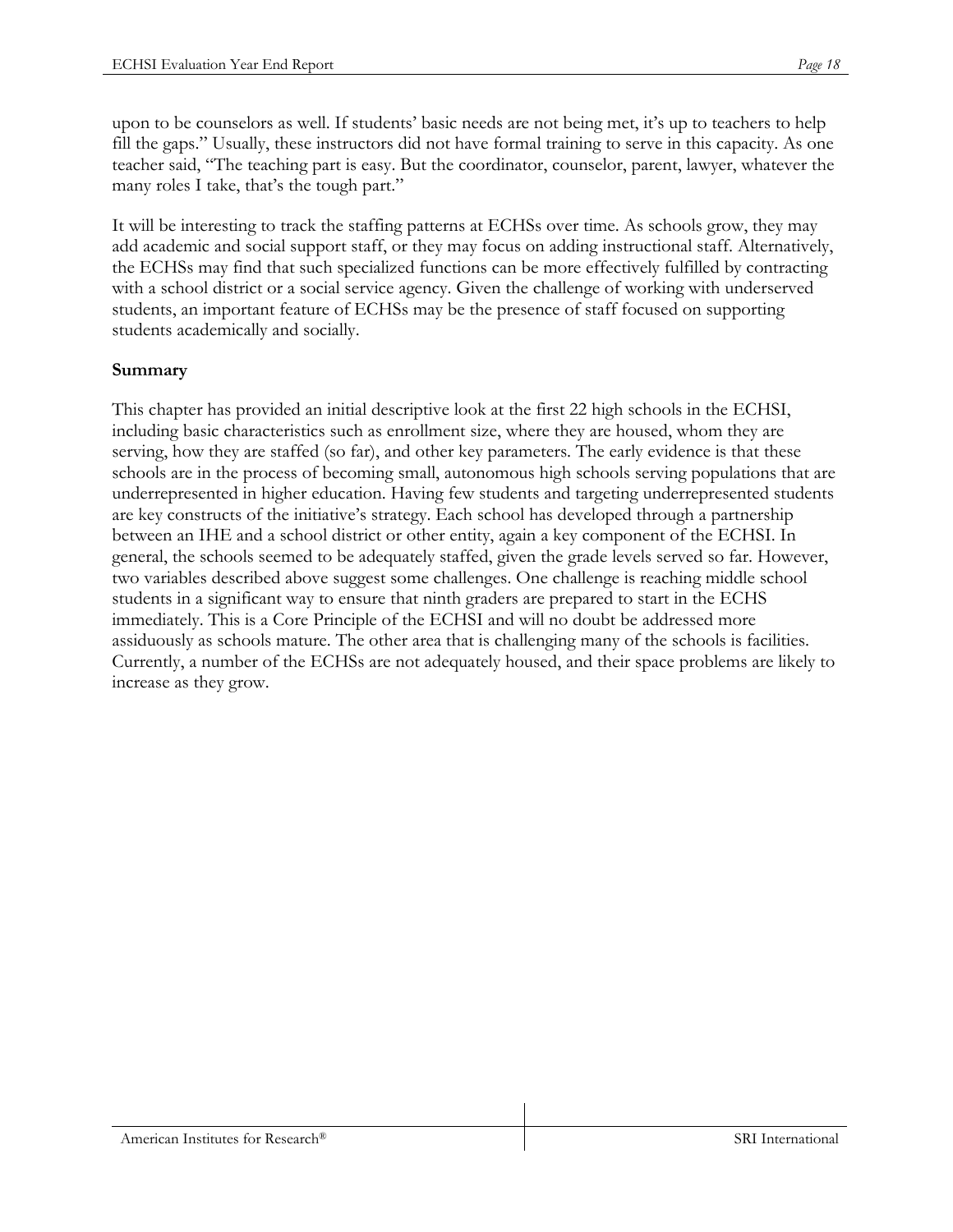# **Chapter III. Attributes of Effective High Schools**

Several themes have emerged across the ECHSs relating to attributes of effective high schools. The theory of change that underlies the foundation's high school grant activities posits that high schools that offer high-quality educational experiences for all students share a set of common attributes. Although the ECHSI's Core Principles are the primary drivers of Early College development, the more generalized attributes of effective high schools, as put forth by the foundation, have emerged as indicators of effective ECHSs as well (AIR/SRI, 2004). These attributes have been a consistent goal in all of the foundation's high school reform work. The attributes include:

- **Common Focus.** Staff and students are focused on a few important goals. The school has adopted a consistent research-based instructional approach based on shared beliefs about teaching and learning. The use of time, tools, materials, and professional development activities are aligned with instruction.
- **High Expectations.** Staff members are dedicated to helping students achieve state and local standards; students are engaged in an ambitious and rigorous course of study; and students leave school prepared for success in work, further education, and citizenship.
- **Personalized.** The school is designed to promote sustained student relationships with adults where every student has an adult advocate and a personal plan for progress. Schools are small. There is an emphasis on responsible behavior and mutual respect in a safe and ethical atmosphere.
- **Respect and Responsibility.** The environment is authoritative, safe, ethical, and studious. The staff teaches, models, and expects responsible behavior and relationships are based on mutual respect.
- **Time to Collaborate.** Staff has time to collaborate and develop skills and plans to meet the needs of all students. Parents are recognized as partners in education. Partnerships are developed with businesses to create work-based opportunities and with institutions of higher education to improve teacher preparation.
- **Performance-Based.** Students are promoted to the next instructional level only when they have achieved competency. Students receive additional time and assistance when needed to achieve this competency.
- **Technology as a Tool**. Teachers design engaging and imaginative curriculum linked to learning standards, analyze results, and have easy access to best practices and learning opportunities. Schools publish their progress to parents and engage the community in dialogue about continuous improvement.

This chapter examines these attributes, organizing the discussion under headings that are important to the development of ECHSs. The chapter also provides teachers' and students' perspectives on how these attributes have affected their ECHS experiences.

# **Professional Climate**

When ECHSs develop a supportive environment for staff, they develop a climate in which faculty feel they have the resources to support their students. This positive climate comes, in part, from three aspects of the instructional work environment. Instructors need time and space to work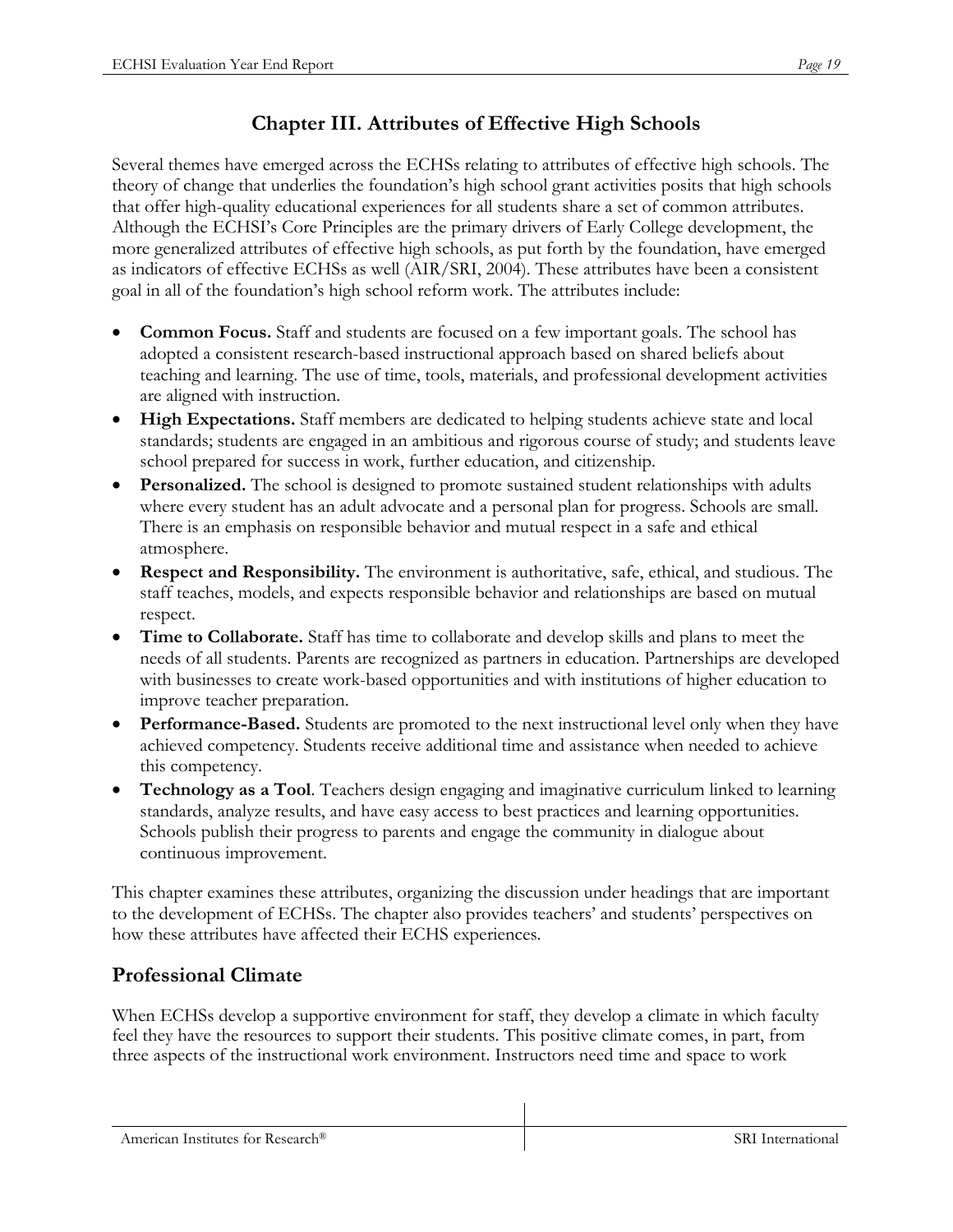together to support students and each other. Teachers need targeted and effective professional development that helps them grow as professionals. Finally, leadership structures that value the expertise of faculty by including them in decision-making roles help create a positive professional climate. These aspects of the school climate are discussed below.

### **Professional Community**

ECHSs had or had started to set up activities to develop strong professional communities. In most ECHSs, however there was little evidence that the IHE instructors viewed themselves as part of the ECHS professional community, and few reported receiving training on instructing high school students.

Building an effective professional community characterized by strong collaboration and mutual trust and respect among all parties has been a major goal of ECHSs. This attribute of effective high schools rests on a body of research conducted over the past 15 years that links successful high school reform to contexts that foster collegial relationships and shared problem solving (see, for example, the essays by Little & McLaughlin, 1993). Evidence of strong communication and collaboration among staff members existed in many of the schools.

Teachers reported seeking out other teachers for assistance, ideas, brainstorming, and curriculum development. For example, a leader at St. Moritz ECHS said, "We have teachers working together to make sure there is a common vocabulary spoken in their classes." A teacher echoed the collaborative atmosphere and said, "We definitely try to implement what we talk about. We try to work together, and I've never seen that before." Teachers spoke of the importance of working constructively and collaboratively to address their problems. A new teacher at Community ECHS found the community very supportive: "It's so funny. A lot of teachers will say, 'Hey, I'm new, what should I teach? and everybody all of a sudden just sends all these lessons. So there's this really great support system, which makes it really marvelous." Talking about the close-knit faculty at Alton ECHS, one teacher said, "I find the faculty is a family. We cry when someone has a loss and feel safe and within a family." However, some ECHS instructors also expressed frustration with feeling that all faculty were not equally committed to the work. One teacher said, "When I [began teaching in] this school [I realized] you do need to work harder…You can't just go home and not think about school…I don't feel like we're all working hard. We're not with the same mentality on that. I'm not here to make my job easier...I'm here to meet the needs of the students."

Another crucial component of building an effective professional community is the relationship between college and high school faculty. Canyon Ridge ECHS has made great strides in this regard. According to the leader at Canyon Ridge, "There is a lot of communication between the high school and the college faculty. If any [college] instructor has a problem with our students, he just picks up the phone and tells us about it, and we deal with it immediately." In some cases, ECHS faculty accessed IHE resources for professional development. In a few cases, faculty from the partner IHE mentored the high school faculty and assisted them with developing their curricula and teaching strategies. Building the relationship between college and high school instructors, however, was not without its challenges. Although ECHS staff said that college instructors were invited to participate in ECHS gatherings and meetings, very few did. Further, college faculty were usually not included in professional development opportunities.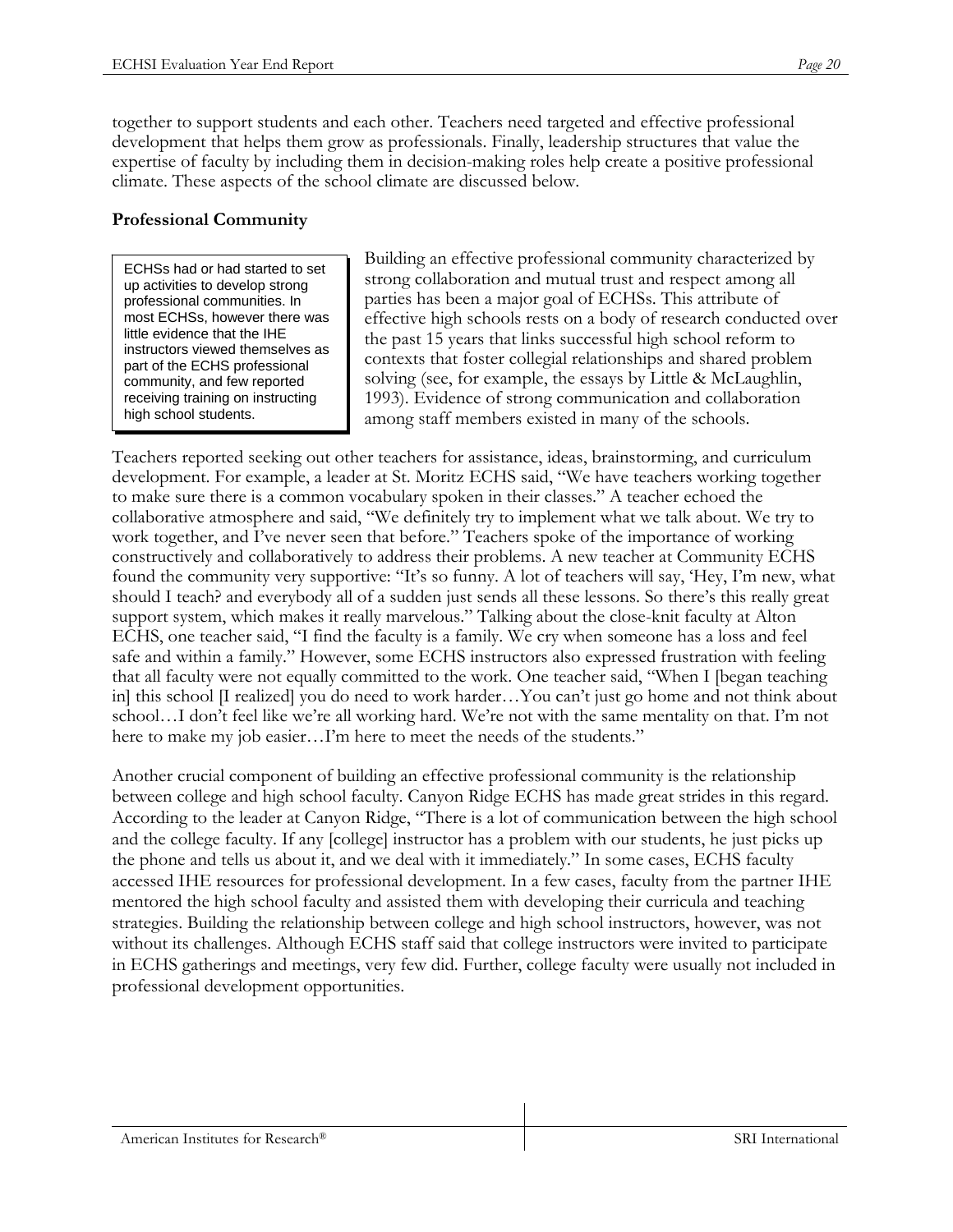#### **Professional Development**

Building an effective professional community requires that the instructors have the skills to succeed in their work. Professional development at ECHSs came in a number of forms, including school inservice, workshops (both summer and weekend offerings), staff retreats, and national conferences (such as the MCNC conference held annually and meetings organized specifically for the ECHSI). Topics for professional development included teaching college-level classes for high school students, understanding poverty, student academic and social support, using computers and technology with instruction, behavior management, building trust in student–teacher relationships, and the guiding principles of the ECHS Initiative. Professional development topics that teachers felt were missing included the development of curriculum, team teaching, leadership development, and heterogeneous grouping of students with diverse ability levels.

Many schools made explicit arrangements for instructors to teach each other. St. Moritz ECHS leadership believed that "some of our best professional development can come from our own staff"; as a result, a math teacher was planning a program for the entire math department. As one Community ECHS teacher commented, "When I was at [my old school], I'd come out of those professional development meetings, I just wanted to scream, because they were just so horrible. But five or six of us sit down here, and we discuss things, and one of us presents something, and it's enjoyable actually, and we're learning things, and we're helping each other." This type of sharing can be difficult to harness. As one teacher remarked, "If you get a bunch of teachers from all different disciplines together and you don't have good leadership and you're not told to work on interdisciplinary stuff and come up with specific plans, it makes for a hodgepodge of clichés." Other teachers expressed the view that the meetings were "reinventing the wheel" and were an inefficient use of their time.

#### **Shared Decision-making**

ECHSs may eventually become professional communities where shared decision-making strategies can make teachers feel more invested in the school. There are already indications that teachers have substantive input. Teachers tended to cite examples of freedom to make decisions regarding curriculum and shared responsibility around disciplinary issues. Several teachers mentioned an increased sense of ownership and responsibility at the ECHS, compared with other schools where they have worked, due to the level of shared decision-making. Most schools had some structures that allowed for teacher input, such as weekly staff meetings, although those meetings varied in quality, depending on the amount of time allocated and the expertise of the facilitator. One particularly forthright school leader spoke about how much meetings had improved with the help of a facilitator (provided by the intermediary).

In 2003–2004, however, most ECHSs focused on launching their instructional programs rather than on sharing decision-making authority. Thus, teachers tended to be concerned with matters of autonomy around curriculum—"How much latitude do we have with curriculum? Should we go with this curriculum or with curriculum provided by the district? There is discrepancy among teachers in the schools as to whether they feel they have latitude." To the extent that they commented on decision-making issues at all, teachers noted problems with the management structures. A teacher at one school felt that the ECHS staff met frequently and for sufficient periods of time each week, yet the decision-making structure in the school was "a work in progress."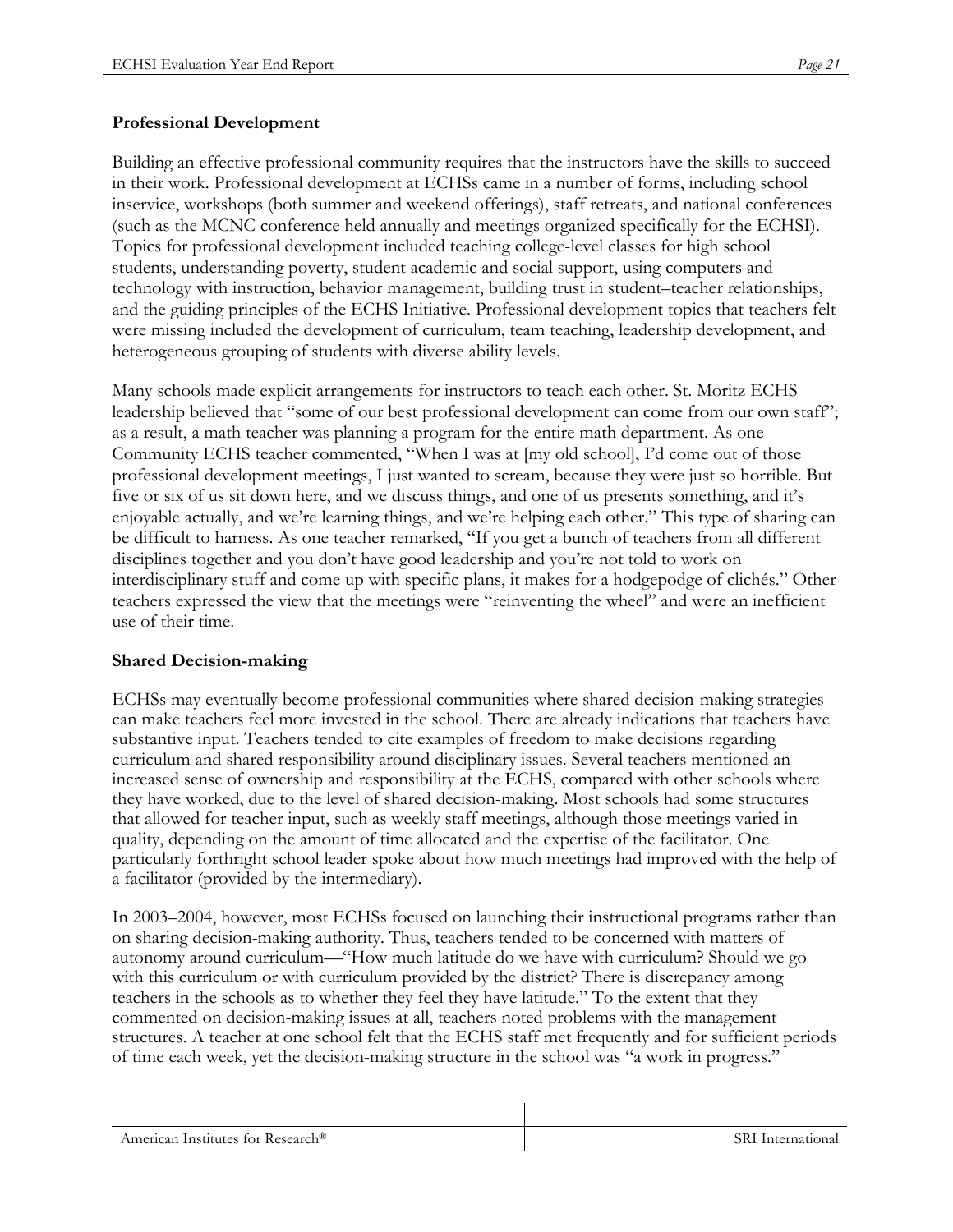# **Personalized Environment**

Students almost universally mentioned the personalized environment as a benefit of their ECHS. Teachers said that this personalization assisted their work with students and in engaging parents. It also helped to keep schools safe.

One of the unifying features of all high schools supported by the foundation, including ECHSs, is their small size. With fewer students in the school, teachers have the opportunity to get to know the students and their families. Parents or guardians can alert instructors to student needs and reinforce lessons from school at home. Once faculty get to know their students, the personalized knowledge can be invaluable. Staff can use this information to build on students' strengths, address students'

weaknesses, and engage them in the education system. More practically, with fewer students, staff have a better chance to keep the high school a safe place for students, both by knowing students well enough to know when something is wrong and by having enough staff to enforce school rules. The following section focuses on schools' development of personalized environments through personalized instruction, safe and orderly environments, and parent engagement.

#### **Personalized Instruction**

The establishment of a small, personalized educational environment was one of the most commonly identified positive traits of ECHSs. This attribute appeared to be tangible immediately upon schools' opening and important to both the students and staff.

ECHSs used a number of strategies to create and maintain personalized environments. At Central Avenue ECHS, teachers will move with students as they progress through grade levels, hopefully facilitating the development of a long-term rapport and relationship between teachers and students. "We're gonna be close with the same teachers for 5 years. I like that," said one of the students. Another strategy is to keep class sizes small, so that teachers are available to provide individualized attention to the students. Some schools provided individualized learning plans for all of their students. Some schools also had advisories devoted to providing a forum for students to talk frankly and establish trust with their teachers and advisors. Some teachers found they had time to devote to personalizing instruction because students were gone taking IHE courses for part of the day. As one Community ECHS teacher stated, "Because they're spending time in college classes, we as teachers have a little bit more time to do prep work and to be able to give them individualized attention."

The establishment of a more personalized learning environment has had a number of positive outcomes. Teachers felt that the environment helped them to develop stronger relationships with students, which led them to feel more accountable for their students' academic achievement. This connection was a new experience for some teachers, as noted by a Longview ECHS teacher: "When I first started teaching, I was told that it was wrong to be personal with students because of the legalities of sexual harassment…I was very standoffish with my students. This experience taught me that it is okay to be personal with them." Staff also felt they were seeing a positive impact on the students. The guidance counselor at St. Moritz ECHS said, "I've seen some students really grow. On the first day, my group was really polarized…I've really seen some of the boys start to be more sensitive, thinking before they speak so they are not laughing or mocking anybody––and I've seen girls start to express their opinions more because they are starting to feel more safe."

Students also remarked on the benefits of the personalized environment. Many students saw their teachers as truly dedicated to helping them improve. Students said their teachers knew them by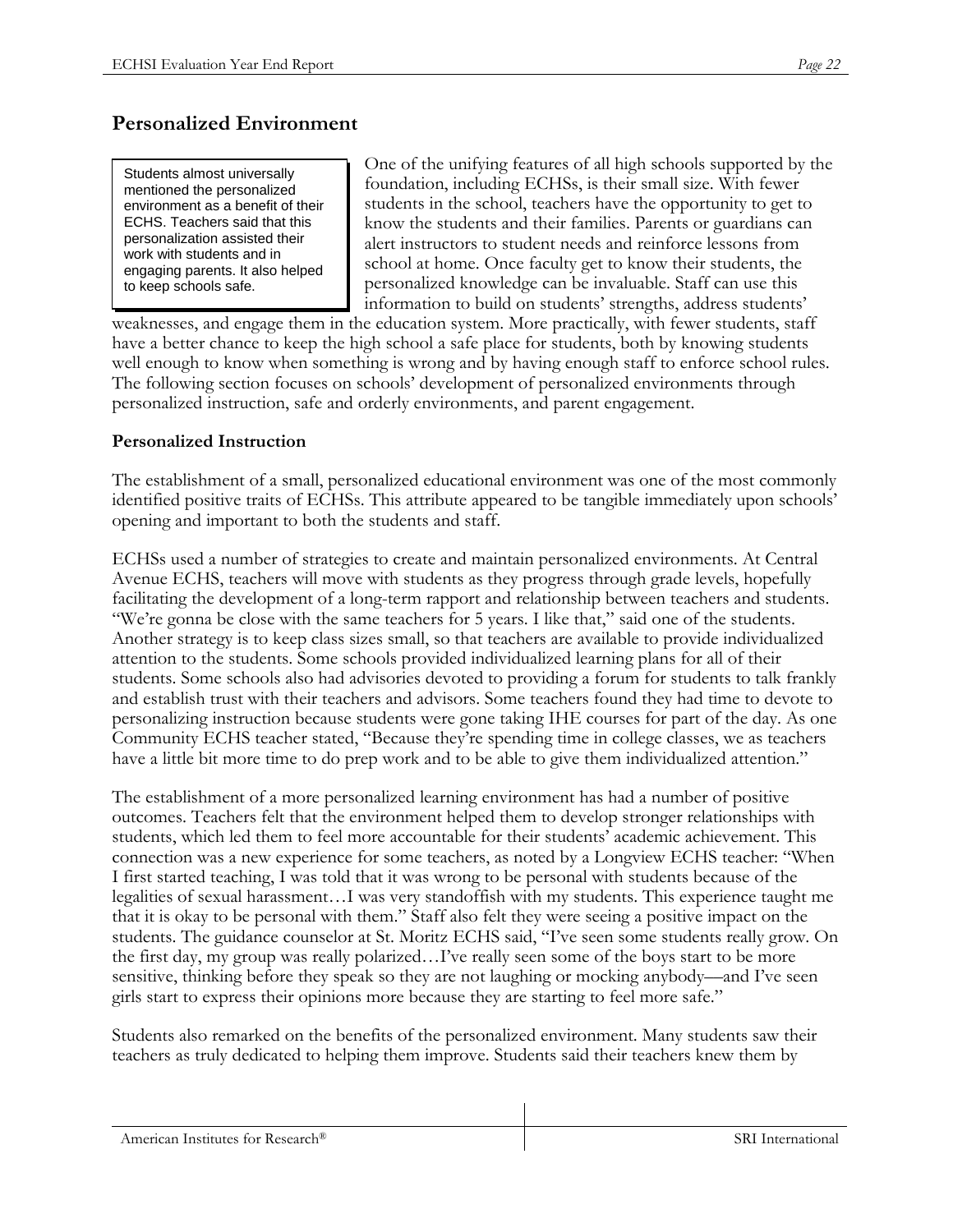name and even knew them well enough to try to read their moods and understand their individual situations. Students also cited examples of teachers' going above and beyond their teaching responsibilities. A Walnut ECHS student said, "If you're struggling in one class, they'll talk to the teacher…If you don't have much money for lunch, the teachers will cover you." There was a general acknowledgment that ECHS faculty paid attention to student achievement and sought out struggling students to provide extra help. Students also felt that their voices were heard. Teachers at St. Moritz ECHS involved students in decisions about the curriculum. Students remarked, "I've been asked by teachers if I think certain projects are good enough for the class. They get my perspective. And I'll give them my opinion…We create our own unit, and that shows they respect our opinion." While most students agreed that they had strong relationships with ECHS instructors, students also acknowledged that their relationships with IHE faculty were much less personal. For example, a student at Millstone ECHS said that IHE instructors were available only during class time.

Even some students' criticisms are actually evidence for the strength of the personalized environment. For example, students who wanted to keep a low profile were having a hard time doing so. Some students felt that ECHS faculty could sometimes be too involved, bossy, or overprotective. A St. Moritz ECHS student said, "Even though they say they care about you, sometimes they care a little too much about you." Students said that because of their relationship with teachers and faculty, they could not get away with behavior that they could at another school. The overall impression gained from both students and adults at the ECHSs was that staff were successfully engaging students even when students did not want to be noticed.

In spite of the generally positive comments from faculty and students, the deeper personal connections were not always easy or welcome. Although ECHS teachers spoke largely of the benefits of personal relationships with students, some instructors felt that they learned more information than they wanted (e.g., about sexual abuse or violent home situations). Instructors found dealing with that information difficult. The level of support needed by some students may require that ECHSs both provide specific training to enable teachers to support students and develop strong connections with community support services for situations beyond their capacity.

### **Safe and Orderly Environment**

As another benefit, a personalized environment appeared to facilitate a safe and orderly environment at school. One Community ECHS student remarked, "At my old school, the only way a teacher knew you is if you got in trouble…Here you don't need to be bad to be known." Students perceived the small school size as promoting a safer school environment because students at the school chose to be there and everyone knew each other. Students and teachers also cited strict school rules, such as zero tolerance for misbehavior, dress codes, and expulsion, as contributing to a safer environment. Some schools also provided social services that supported students in need of assistance before they became a threat. Particular to schools on IHE campuses, these students felt that they were safer on a college campus. One Community ECHS student said, "What I like best about the school is probably the environment…It's on a college campus, so there are no bad influences around."

Although many schools have succeeded in creating safe learning environments, some schools that were located on larger high school campuses struggled with safety and discipline problems. Several of these schools were located in dangerous neighborhoods. In addition, a number of teachers felt that students had too much voice in the discipline process and were not always held accountable.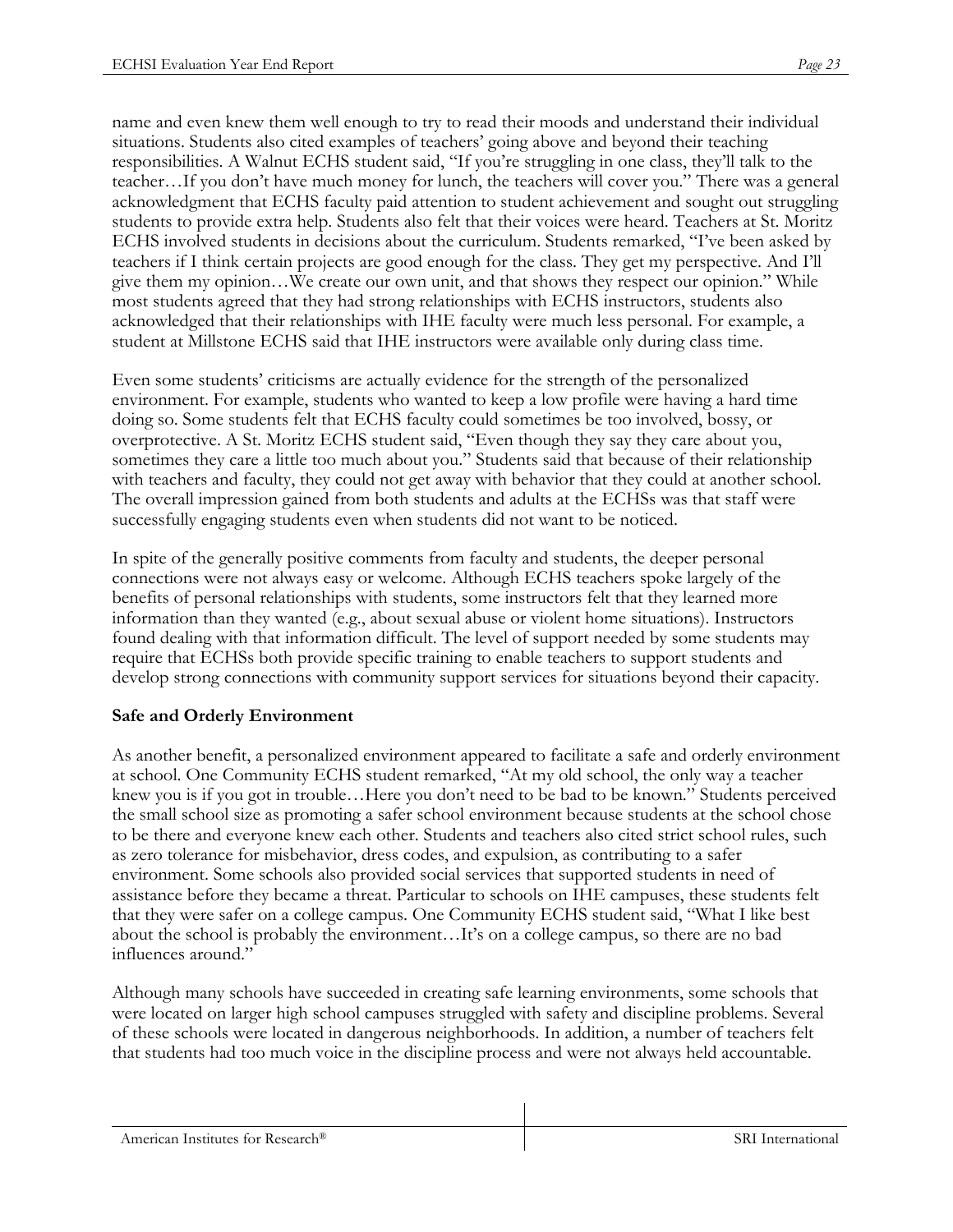ECHSs are definitely interested in having students quickly develop responsibility for themselves and respect for others. However, some adult comments such as these suggested a desire for more structure and authority, particularly for 9th grade students.

### **Parent Engagement**

Parent (or guardian) engagement is an important part of school success because parents have the greatest opportunity to influence students. Regular communication with parents assists instructors in understanding and building a rapport with students and can lead to parents taking a more active role in their children's education. "I think that home visits worked the best…the kids whose homes I visited, I have built a bond with, and they come up and talk with me more than the others do," said a teacher from Longview ECHS. Some schools engaged parents by offering social supports. At Millstone ECHS, some parents attended General Educational Development and English as a Second Language classes. At one site, ECHS preparatory programs hosted "parent cafes," which are sessions to teach parents skills for preparing their children for college. A teacher from Community ECHS noted the impact of such engagement at one of these small schools: "I had over 20 sets of parents that came to see me last night, and I had met most of them already. I know them by sight, so there's a lot more involvement." Of course, not all parents can be engaged. Time, transportation, child care, and motivational constraints impeded engagement at times. The bottom line is that high schools have traditionally had less success than lower grade levels in involving families (National Association of Secondary School Principals [NASSP], 2002). Therefore, the work continues as ECHS staff develop new strategies to engage parents. As one Millstone ECHS teacher remarked, "Yesterday I called 24 [parents.] And I will guarantee if I get 2 responses, that's a lot…I guess the next step is to go knock on doors."

### **Academic and Social Supports**

Many ECHSs, particularly adaptation schools, developed supports for students. Yet, some support activities were too informal or poorly attended to have dramatic impacts, and some schools put off setting up programs.

When students enroll unprepared for the academic and social demands of high school, ECHSs must develop extensive systems of support so that students can learn the full range of skills that will allow them to succeed. A school leader at Malvasia Grove ECHS commented on the supports needed by students: "Their skills here are not very strong, so we really need to do a lot of prep work, a lot of remedial work, and then get them engaged so that they will be able to do the rigor of college work."

Many of the adaptation ECHSs had programs in place. These programs included evening, weekend, and summer tutoring sessions in academic areas; courses focused on study skills; and "advisories," the goal of which was to have students connected to at least one adult in the school (see Figure 4 for more details on advisories). Startup ECHSs also began to implement these same types of support activities, although they were not as established or numerous as the programs at adaptation ECHSs. All these activities are an important feature to monitor, since research has documented the benefits of providing supports (e.g., higher level of persistence, stronger academic performance) to students who may be inadequately prepared, academically and emotionally, for college-level work and learning (Howell, 2001).

At both startup and adaptation ECHSs, staff noted that some of the formal support programs still needed improvement. Several areas where ECHSs attempted to provide supports appeared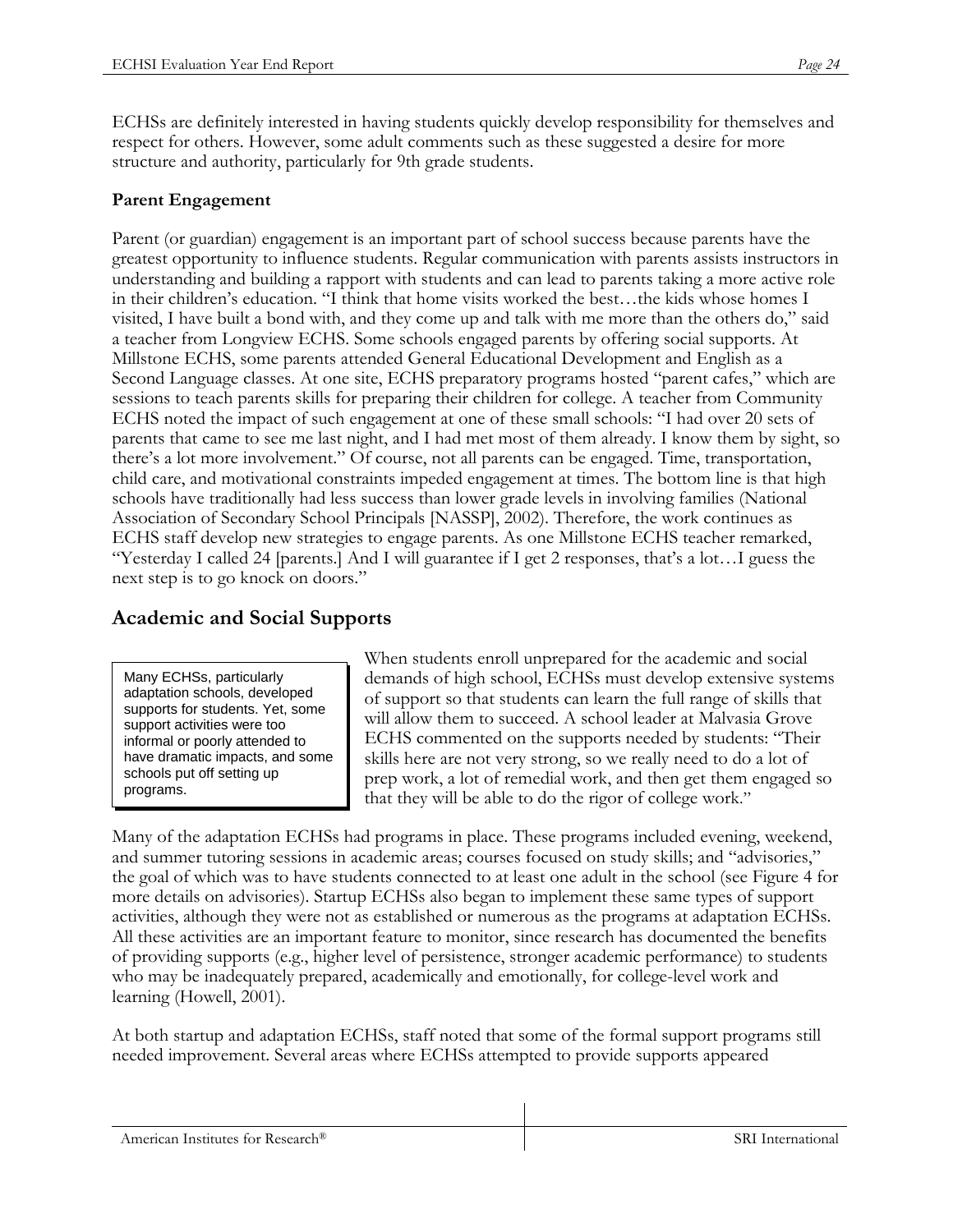understaffed or disorganized. Some ECHSs did not have formal programs in place. These ECHSs usually offered some tutoring for students, usually informally on a case-by-case basis. Nevertheless, schools were starting to recognize the importance of established programs to enable students to be successful in rigorous courses. Several schools indicated that a tutoring program would be implemented for the 2004–2005 academic year. However, it might take some time for schools to develop the balance of programs that will be most beneficial to students. One teacher said, "What is available and what is used are two different things," pointing out that there remained "a disconnect on this particular issue" between the teachers and students.

### Figure 4. Introduction to Advisories

Although few comprehensive and methodologically sound research studies have considered the effectiveness of advisory programs (also called advisements, houses, or focus groups), some research does support the benefits of advisory program participation (Galassi, Gulledge, & Cox, 1997; National Middle School Association [NMSA], 1996). According to NMSA, the benefits of student participation include:

- Promoting student–teacher relationships
- Addressing self-esteem and competence beliefs
- Mediating between academic and social concerns.

Many school leaders believe that to be successful in a rigorous high school and college curriculum, underserved students need significant individual or small-group advisement. NMSA (1996) describes advisory programs as an arrangement whereby one adult and a small group of students have an opportunity to interact regularly in a caring environment. The time should be used for academic guidance and support, administrative details, recognition, and activities to promote citizenship. The goal of an advisory program is to have every student known by a staff member and to have that adult serve as the student's advocate.

In several schools, advisors closely monitored students' work on a daily basis, typically meeting students in morning seminars to assist them in preparing for their college courses later in the day. For example, at one ECHS, the principal noted that through the seminar, "every single day, someone is asking [students], 'How is it going?'" The principal also noted that the seminar had been "essential" for the students and gave the staff an opportunity to prevent students from making bad decisions.

The principal of another ECHS commented that the seminar provided support not available to many students:

What we are providing the students is the stuff that middle-class parents provide their kids around the dinner table. It has to do with how do you negotiate with a professor, how do you find out what assignment you have missed, how do you look at a textbook and understand how a textbook is formulated.

This principal further noted that a seminar teacher "[makes] the implicit rules of college explicit and gives students tools and strategies for tackling their frustrations."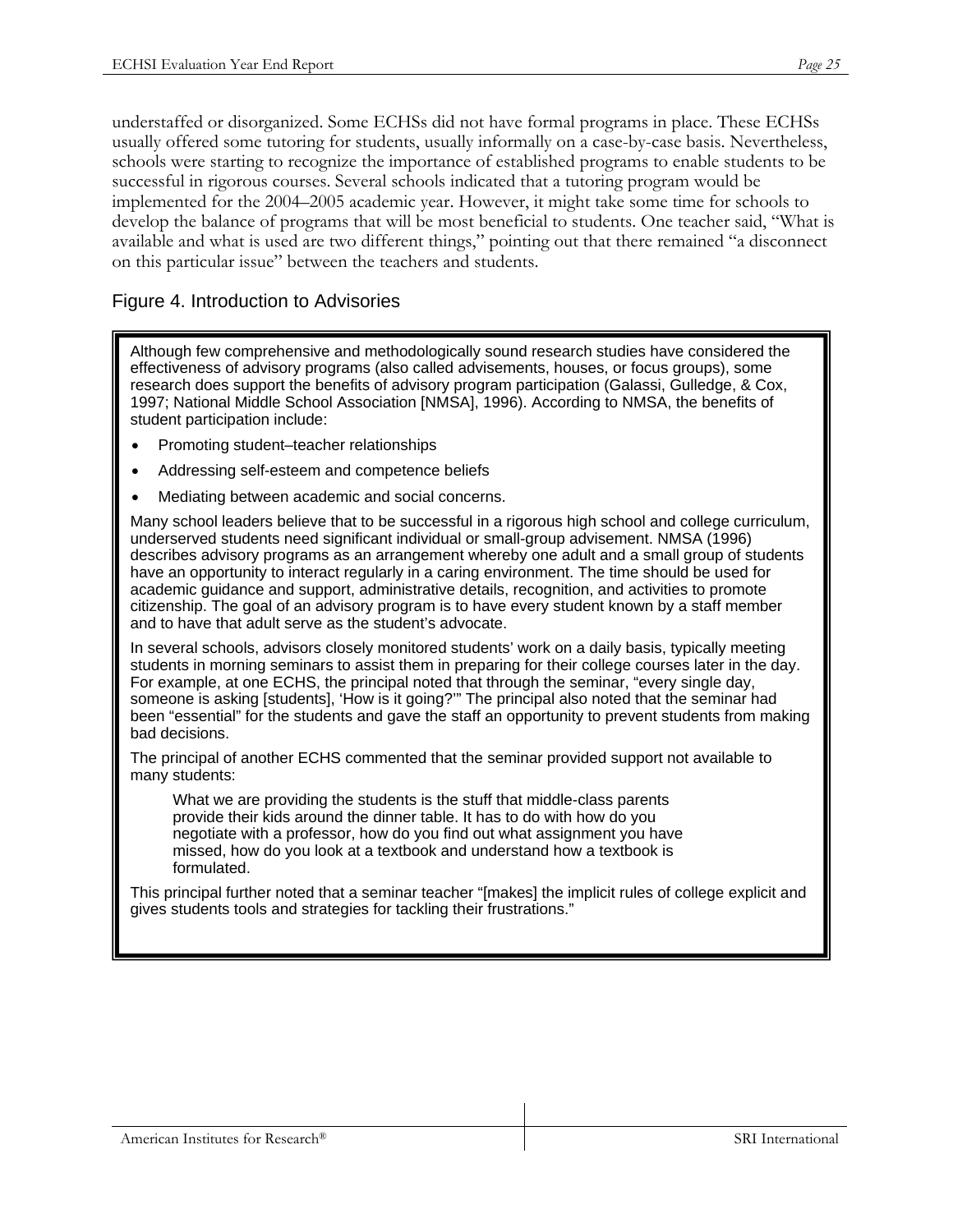# **College-Going Culture**

High expectations for all students, although generally evident among high school instructors, were less evident among IHE faculty. There was some evidence that faculty at 4-year IHEs had difficulty believing that the ECHS students would succeed in many college courses.

One of the fundamental principles of the ECHSI is the creation of schools that expect all students to attend and complete college. Thus, a major implementation goal for each school is the development of a college-going culture that keeps everyone within it focused on this outcome. Embedded in this goal is the notion that everyone associated with the ECHS will have high expectations for all students. In other words, the general expectation is that not just some students will take some college courses, but all students will take enough college courses to

receive an associate's degree and the skills to continue for a 4-year degree. Many ECHS staff, from leaders to teachers, worked to establish a culture of high expectations. The language used by faculty describing their goals for students (e.g., that students "must move on—high school is not the limit") suggested high expectations for students' futures. As stated by Alton staff, the ECHS has one goal for students: college completion.

ECHSs also took concrete steps to demonstrate their expectations for students. Several ECHSs invited members of the business community to speak to students and talk about how they made it through to college and how college affected their career paths. College students themselves served as inspiration. The St. Moritz ECHS guidance counselor mentioned, "Getting kids from local colleges who are freshmen to come talk to the kids about college, what getting in is like and about the application process, is important because they really have no peers to look to." Many ECHSs integrated college tours into their programs (see Figure 5 for an example). An important feature of some ECHSs is their location on an IHE campus. The designers of these schools hoped that by being located on a college campus, students would think of themselves as "college material." All these features were designed to make it clear to students that each one of them was being prepared to attend college.

Teachers also integrated preparation for college into their daily instruction as a way to promote a college-going culture. In one class, students did research on colleges, and one student commented that more of this type of activity should be done in the future. In courses, teachers explained that what they were teaching was what students needed to know for college. A physics teacher told her students, "When you're in college, you will have to read things that you don't agree with. In a college situation, you might receive four articles about the same topic, so it will be important to identify this information." Another student said that teachers gave them tips about how college professors teach and that the teachers told them that "college professors will do it this way, so you have to practice it now."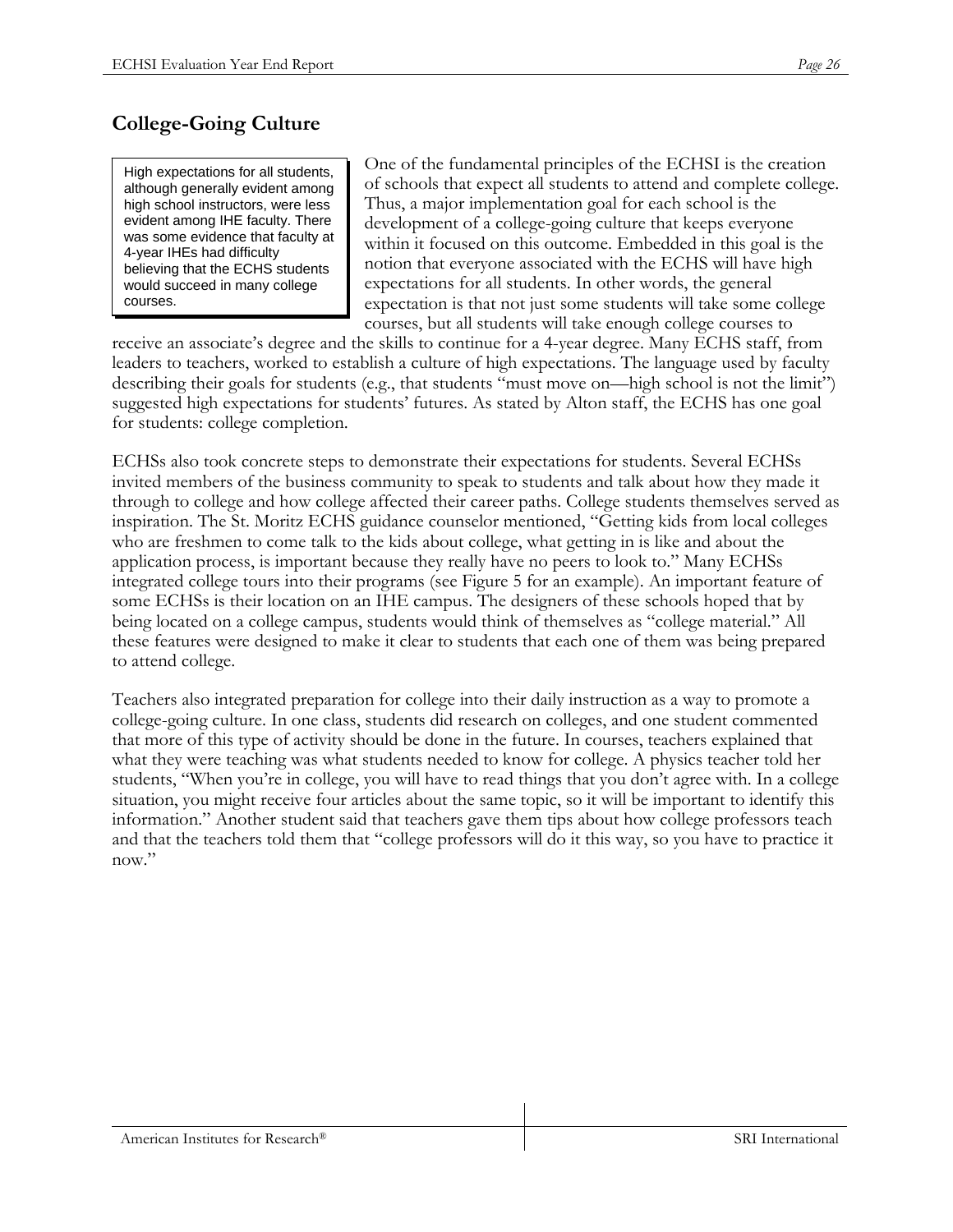### Figure 5. Alton ECHS Students' Perceptions of the College-Going Culture at Their **School**

At Alton ECHS, an adaptation school, staff accompanied students on tours of various historically black colleges and universities (HBCUs) located several states away. When asked about their future plans in focus groups, all the participating students stated that they intended to enroll in one of the HBCUs. Following are some examples of student responses to how the college-going culture at Alton affected them and their peers:

- "I never heard about HBCUs before I came."
- "We have a HBCU college tour. This trip is the best trip because if your intention is to go to college and it helps show you what you need to get there. This tour will help you on which college you want to go to."
- "Here all they talk about is college … They will help you figure out which college is best for you."
- "This school prepares us for college because this school is all about college…because all the teachers went to colleges. They also all went to historically black colleges and universities."
- "[Alton] prepares you for college. Every time you turn around a teacher is talking about an HBCU. The school prepares us for college. On Fridays we have people come talk to us."

The clearest way that ECHSs can impart the message of college-going culture is through the courses students take. Rigorous high school courses and enrollment in college courses both convey the message to students that they are being "groomed" for college. In speaking about the same teacher, two students commented that she gave the students a lot of work on the computer, "so it's preparing us for college." Staff at Walnut ECHS received positive feedback from students about a class that students felt helped them succeed in college-level classes.

As many ECHSs have moved from planning to implementation, there was some concern that teachers might lower their expectations as they confront the challenges associated with educating underserved populations. While acknowledging the importance of high expectations for all students, some teachers were concerned about students' lack of basic skills and lack of preparedness for the rigors of college-level work. Some teachers were highly skeptical of the possibility and wisdom of enrolling students who were far below grade level in college courses when it would be a challenge to assist them in mastering the high school curriculum. Some students recognized that teachers had lowered expectations, reporting that "they don't ask enough of us" and asserting that classes had become boring.

IHE faculty, especially, seemed to have lower expectations for the ECHS students. Faculty at the 4 year IHE affiliated with Longview expressed concerns that they would need to "dumb down" their curriculum to accommodate the ECHS students. An IHE instructor working at Destination ECHS said the students had the "weakest background" of any students he had encountered: "It's almost impossible that these kids could get 2 whole years of college credits, because they first have to be brought to the level of being ready for college––some will be able to, but not all." It is clear that enhancing communication about high expectations among all stakeholders at ECHSs is crucial.

If there is a college-going culture in ECHSs, then students should see themselves as college students in the future. Students' discussions about their future plans suggest that the college-going culture is permeating ECHSs. The majority of students who participated in focus groups planned to pursue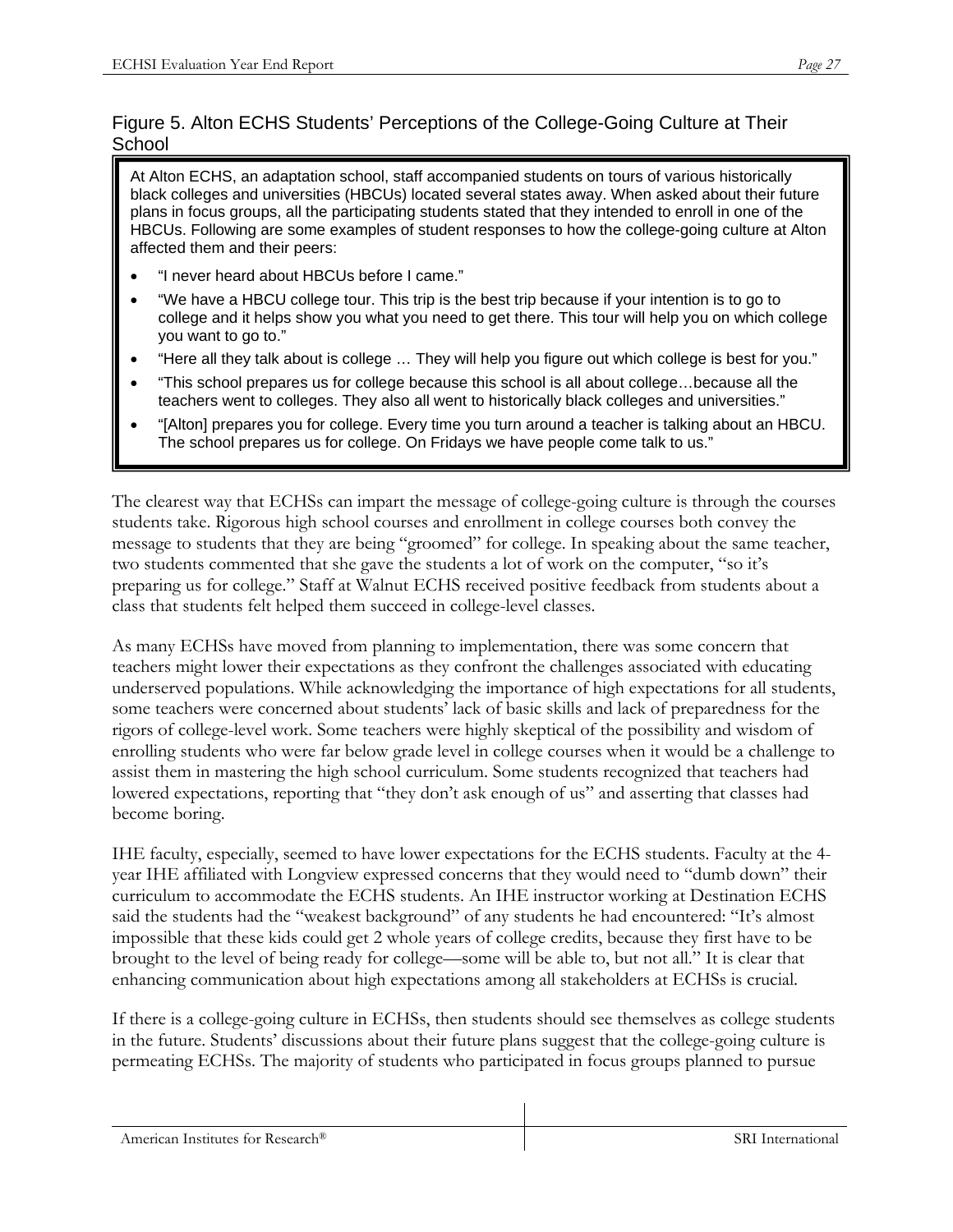some sort of postsecondary degree. Many students hoped to attend the local institutions in the ECHSI partnership. Several students stated that they would like to attend a school farther away from home, with many expressing interest in Ivy League and other highly selective schools. Of course, we would expect these students to be more aware of college as an option for their future, merely through their decision to enroll in the ECHS. Many student focus group participants commented that college was a common topic around their homes, with several expressing their parents' desires for them to attend college since their parents were not able to. However, ECHSs should be channeling students' proclivity toward college into specific goals. Our interactions were primarily with 9th- and 10th-grade students. Many of these younger students' goals were exceedingly generic. For example, some students mentioned wanting to go to college but also mentioned career goals that did not require college (e.g., flight attendant, actress, baseball player, or singer). We expect that if the ECHSs continue to develop the college-going culture, students will begin to think about the kinds of colleges they want to attend and the reasons. We might then hear more of the following types of responses, which came from a ninth-grade student at Community ECHS: "[In the ECHS we played a game called] *The Real World* where you have to act like you're 18, just moved out of your parents' house, and you're on your own. And we have to go to college for that game, and it was the first time that I actually did look into college. I found a major in educational psychology…So I would like to do that, be an educational psychologist."

On the basis of previous research (Edmonds, 1982) indicating a correlation between high expectations for students and student achievement, the climate of high expectations at ECHSs bodes well for the future academic performance of their students. When high expectations were present, there seemed to be a reciprocal relationship: Students who viewed their teachers as committed to their success tried harder so as not to disappoint their teachers. Students at St. Moritz reported that "[the teachers] tell us every day, 'We want you to succeed.'"

By choosing enthusiastic staff, by keeping the schools small, and by focusing on the relationships between and among staff and students, ECHSs have begun to set the groundwork for a powerful experience for all involved. The largest remaining challenge seems to be getting IHE faculty to buy into, and high school faculty to maintain, a culture that assumes success, rather than setting up potentially self-fulfilling prophecies for failure.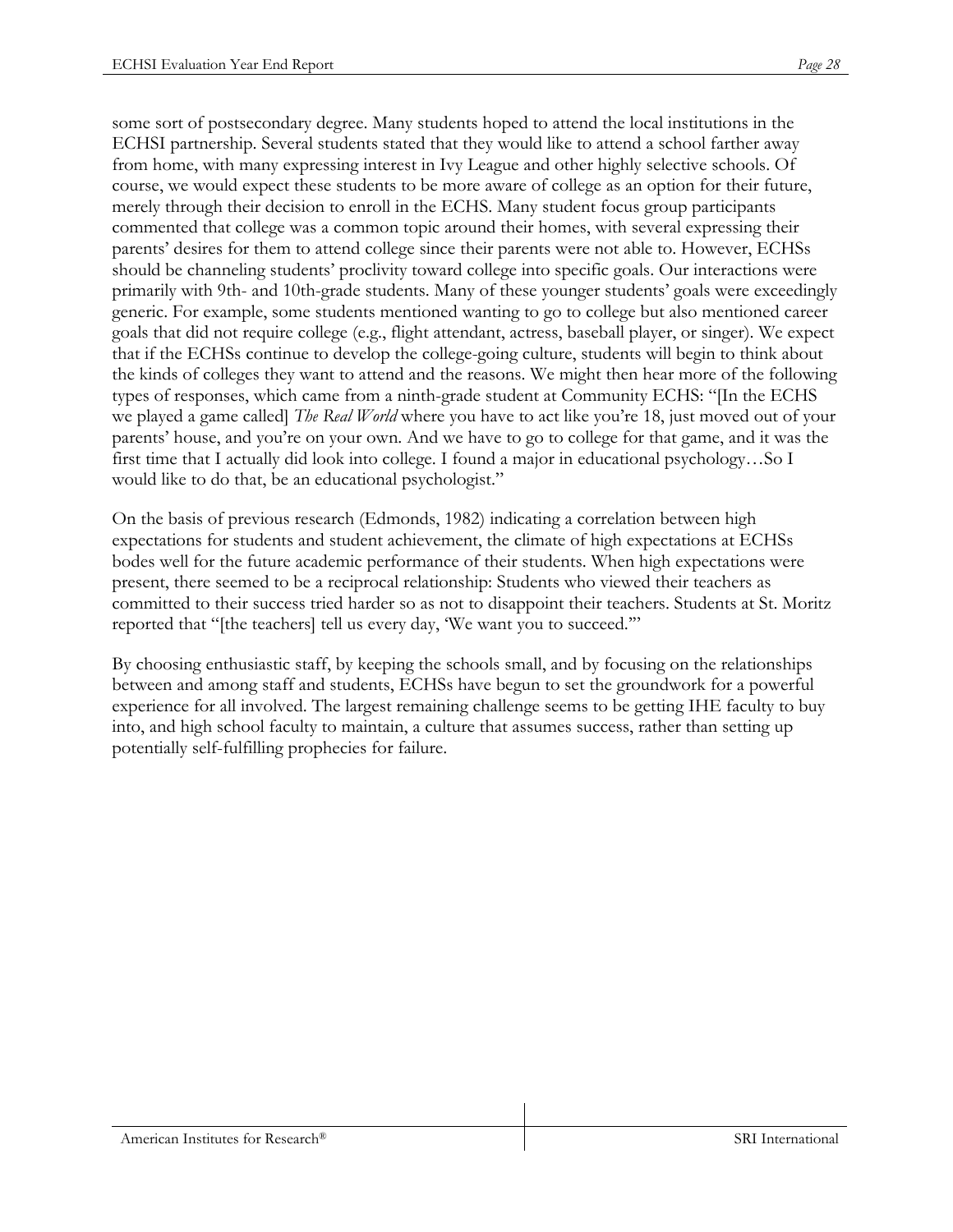# **Chapter IV. Curriculum and Instruction**

When people hear about ECHSs, the feature that seems to strike them is not that students receive a high school diploma and 2 years of college credit, but that these should both occur in 5 years or less. When a school is not set up to serve "gifted" students, this goal can seem daunting. To accomplish this goal, ECHSs must negotiate two complicated and largely independent degree programs to assemble a course of study that meets the requirements of both. The success with which ECHSs do so will have a great impact on their students' outcomes. Decades of research has found that students, at all levels, learn best when they are actively involved in learning, when instruction builds on what they know, and when they can apply what they have learned to noneducational settings commonly referred to as "reform-oriented" instruction (Bransford, Brown, & Cocking, 1999; Trigwell & Prosser, 2004). For this reason, the foundation has emphasized that its schools focus on reform-oriented instructional practices. This section examines some examples of instruction found in both high school and college classrooms and what teachers say about their instructional practices.

# **Curricula and Course Sequencing**

As mentioned throughout this report, one of the major challenges facing ECHSs is working across two educational systems. Part of their bridge work requires revamping the course curricula and sequence to both prepare students for college and leave time for them to complete college work, 1 to 2 years faster than normal. Many ECHSs do not yet have this plan fully developed. Having started with only ninth-grade students, many ECHSs are building the course sequence as they go. Most ECHSs had a plan on paper for getting students 60 college credits in 4 or 5 years. However, given the skills of many incoming students, staff members at some ECHSs believe that some students will take more than 5 years to get through the sequence. In the pages that follow, we discuss the high school courses, as well as the approaches ECHSs have taken to integrate college courses.

## **High School Courses**

As new ECHSs, all schools had to work to develop a curriculum that would be appropriate for the skills of incoming students, meet high school graduation requirements, and be rigorous enough to prepare them for college courses. A leader at Alton ECHS said she had the autonomy to determine curriculum, taking into account the state requirements, which she matched to the degree requirements found in the college catalogue. Walton's school leader reported aligning the high school standards with college entrance standards: "In our case, we're looking at a college pretest that allows them to get into math or English college class, and also the [state assessment of student learning]. We want to make sure that the students are successful in both areas because one's a state law and one's a community college entrance requirement."

A few of the ECHSs worked with their IHE partners to develop a suitable curriculum. One adaptation ECHS, Heartfield, worked with its higher education partner to establish the ECHS curriculum so the degree program was consistent with both high school and college requirements: "Both [the high school and college] are responsible for it. Obviously, the degree requirements and the curriculum, those have to come under the accreditation umbrella. We were both accredited by the [same association]. So whatever courses are offered…it has to be consistent with what the college requires for earning an associate degree."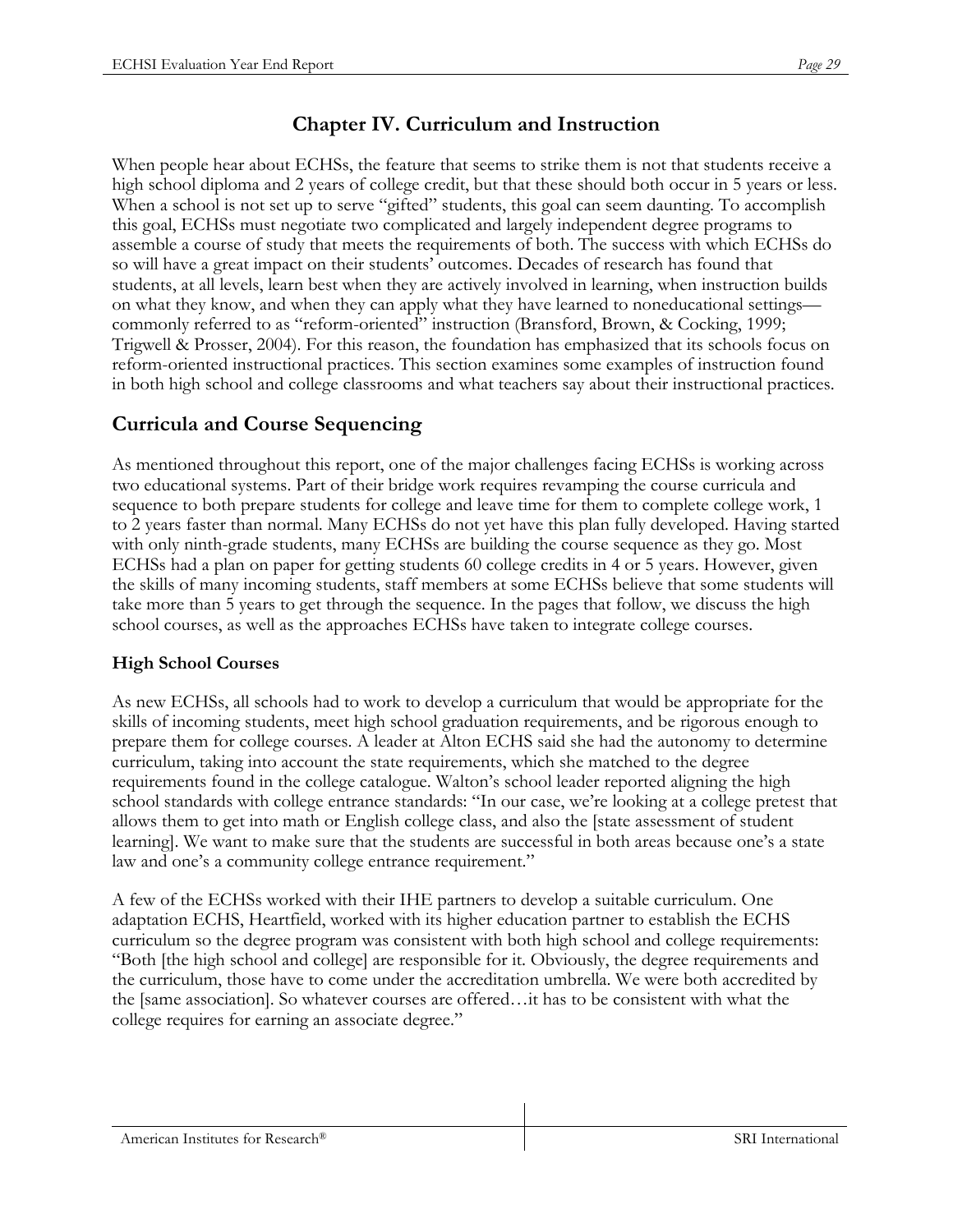Because the school district office was most often the source of the curriculum requirements, some schools worked with a curriculum specialist from the district to help them adapt the curriculum for their students. When asked about planning for courses at both the high school and college levels, one ECHS representative stated, "What classes could they take at the college that would satisfy both high school and college credit requirements? Out of that, we have our proposed 4-year curriculum."

More than half of the sites began as new schools. These schools had the largest task of developing a curriculum and course sequence. In some cases, ECHSs opened without much planning time, and a curriculum had to be designed hastily. Thus, according to a teacher at Lytton Springs ECHS, "This year, the computer class came first. The [study skills course] comes first to the students in the future, which I believe is the way it should be, because it's teaching the students the skills they need in college, in school, and in life." Adaptation ECHSs already had a high school curriculum in place and used that as a jumping-off point to integrate college course work.

In addition to preparing students for college courses, many ECHSs started with a curriculum theme. The most common theme was mathematics, science, and engineering, found across several intermediaries' schools. Other foci included Native American culture and teacher preparation (i.e., preparing students to be teachers).

A few ECHSs had interdisciplinary course offerings, and several others expressed the desire to incorporate a more interdisciplinary approach. One ECHS leader supported interdisciplinary courses because "they can be more readily adapted to fit interests of the student body, because they are a fluid curriculum." One common approach used team teaching. At Longview ECHS, language arts and social studies staff paired with math and science staff to teach their interdisciplinary courses. For example, Longview ECHS offered a class called CSI (Crime Scene Investigation) modeled after the popular television show, a class in which students sketch fictional crime scenes, analyze evidence, interrogate "suspects," and present a case in a mock trial. At Walnut ECHS, the high school and IHE collaborated to offer Introduction to Anthropology and Humanities. Carriage ECHS used interdisciplinary themes that cut across course offerings. For example, "navigation" was a recent theme; history classes covered explorers and cartography, while science and math classes covered equations useful in navigation.

Although some schools had success with interdisciplinary courses, they were not without challenges. As one instructor observed, interdisciplinary courses were hard to get started and difficult to manage, especially with all the other things teachers at startup ECHSs had to focus on. Many schools expressed the desire to do more interdisciplinary teaching but had been able to implement it only on a small scale. For example, at St. Moritz ECHS, teachers focused on sentence fragments and run-on sentences in *every* class for a week. Other schools that have experimented with interdisciplinary courses were not convinced the approach was appropriate for every subject. A leader at Longview ECHS noted, "In math, you see us moving back to a more traditional focus, because the kids need to get the content." Some respondents said that time is a prerequisite to successful implementation of interdisciplinary instruction. Time must be allotted for teachers to collaborate.

ECHSs must develop curricula that prepare all students for college-level work. Different tracks of courses are one indication that schools may not be preparing all students for college. Already, most schools have set up different courses for different levels of mathematics skills. One of the teachers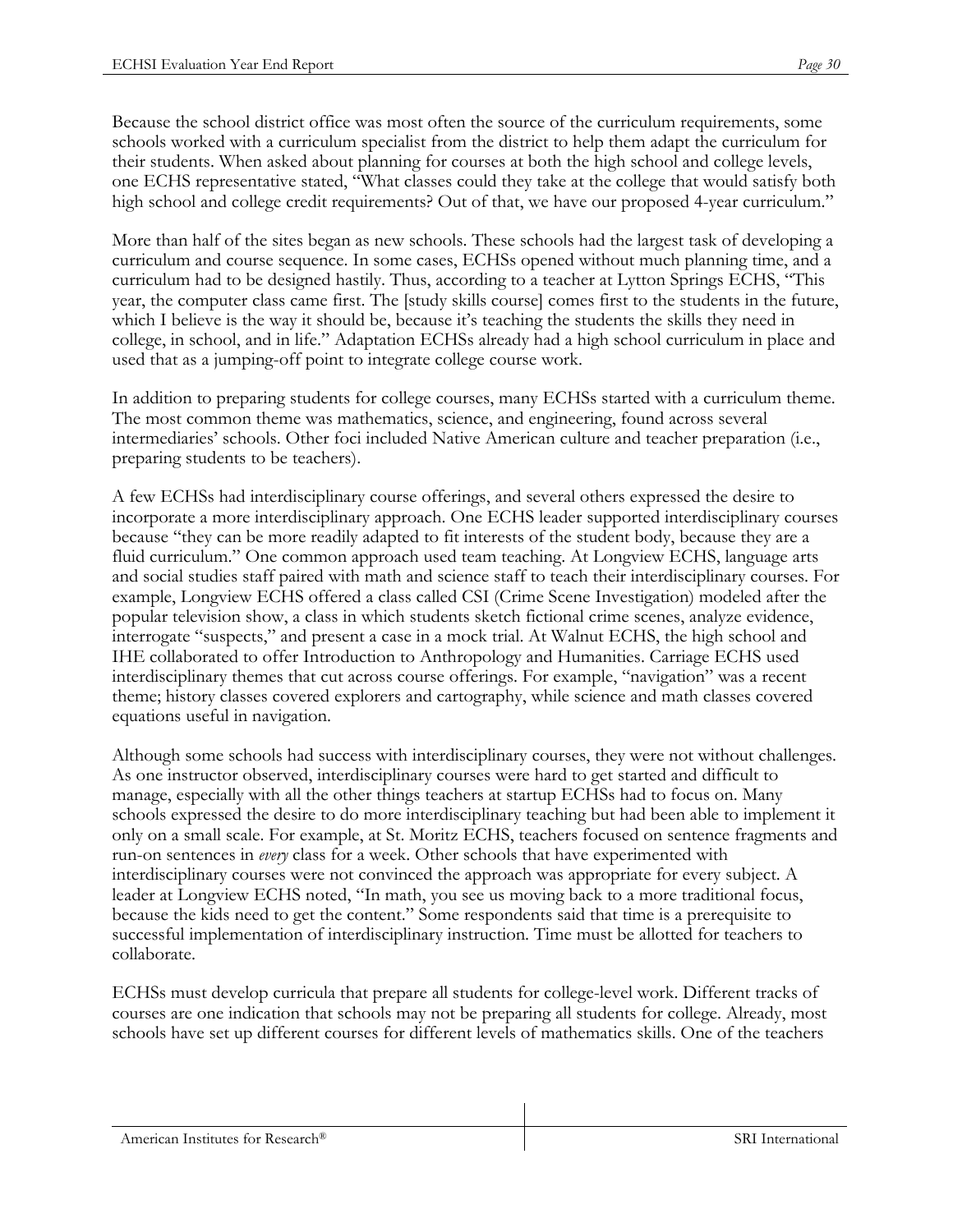at Community ECHS explained that the school had to account for students' different levels of math preparation:

> I think basically what happens is we look at student records. If you've done Algebra before and there's evidence to support that you've done it before, then you can be allowed to do the Algebra 1B. But if you've never done Algebra before or if you did only pre-Algebra then…[we] put you into AB class. Then certain students who come in have done all the Algebra requirements, [so] they go straight to Geometry. So it depends on what you're coming with.

Although not as common, many schools also differentiated by skill level for language arts courses. At Destination ECHS, ninth-grade students were grouped into three levels. The top two levels were at or above grade level in reading and writing, and the bottom level was below grade level. An instructor noted that this grouping was required by the school district, and that he taught the top two classes like an honors class. Researchers have found, however, that when students are grouped by skill level, at-risk students are less likely to receive reform-oriented instruction (Means & Knapp, 1991).

Another important feature of reform-oriented high school curricula includes basing promotion of students on demonstrations of content mastery, not on seat time. For example, one ECHS started students in a challenging course but will give the students as long as needed to master the content. The school leader noted that students will get credit once they fulfill the course outcomes, and "if it takes 18 months, that's okay." Promotion based on mastery is a core feature of the ECHS that inspired this initiative. As the ECHSs age and move students through the school, the evaluation team will be taking a closer look at how schools determine when students are ready to continue in the course sequence.

#### **College Course Integration**

By introducing college courses to high school students, ECHSs invite logistical challenges. When do students start taking the courses? Who teaches the courses? Where are the courses given? Table 3 summarizes the various approaches ECHSs took as they created a new kind of school with little clear guidance of what the best features might be.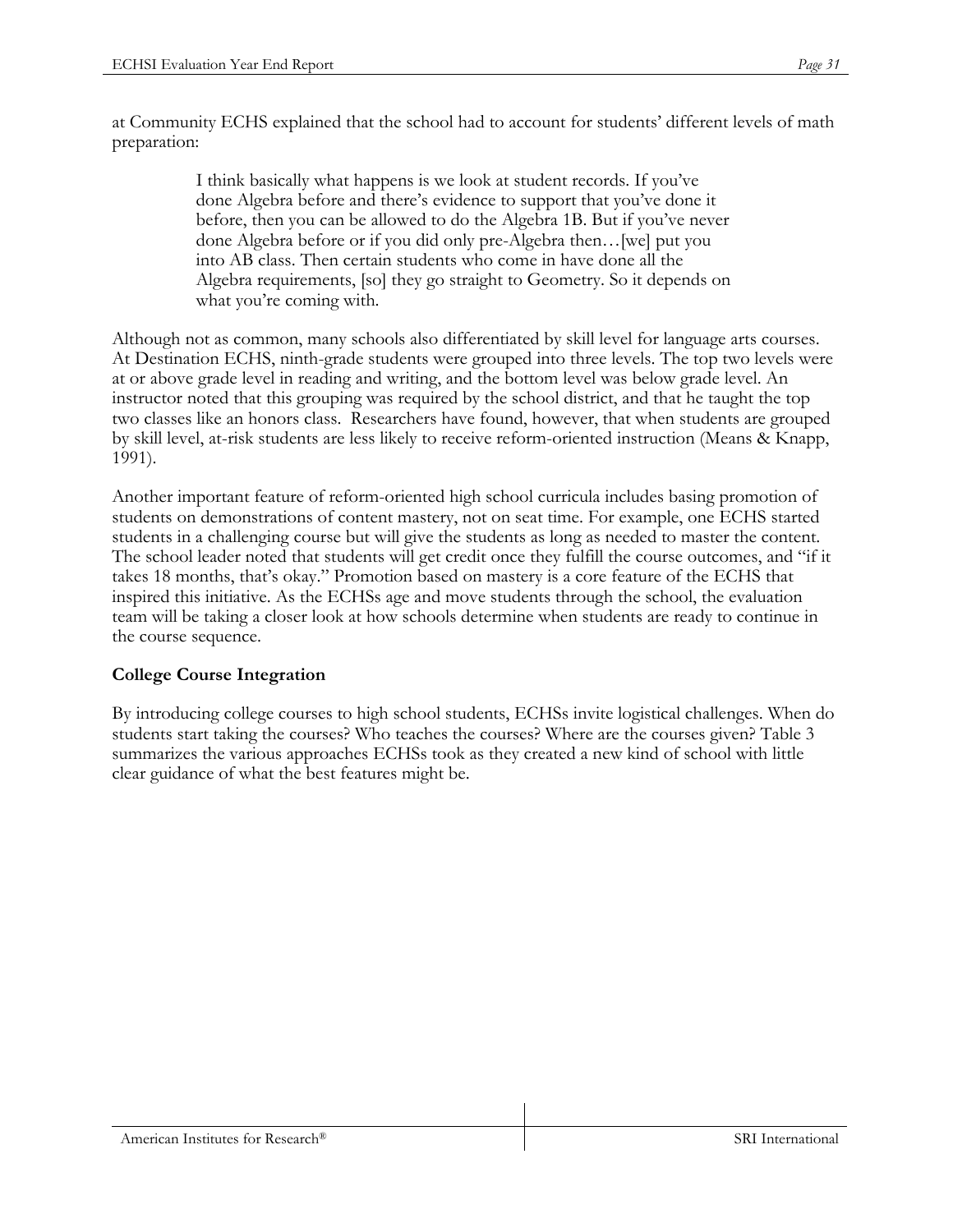| <b>School</b><br><b>Name</b> | College<br><b>Courses</b> | <b>Course</b><br><b>Locations</b> | <b>Instructor</b><br><b>Type</b> | <b>Class Composition</b>                                      |  |  |
|------------------------------|---------------------------|-----------------------------------|----------------------------------|---------------------------------------------------------------|--|--|
| Alton                        | Yes                       | <b>IHE</b>                        | College                          | With college students                                         |  |  |
| <b>Birch Tree</b>            | Yes                       | <b>IHE</b>                        | College                          | With college students                                         |  |  |
| Canyon Ridge                 | Yes                       | <b>IHE</b>                        | College                          | With college students                                         |  |  |
| Carriage                     | <b>No</b>                 |                                   |                                  |                                                               |  |  |
| <b>Central Avenue</b>        | No                        |                                   |                                  |                                                               |  |  |
| Community                    | Yes                       | <b>IHE</b>                        | College                          | HS cohort with college students                               |  |  |
| Destination                  | Yes                       | <b>IHE</b>                        | College                          | Just high school students                                     |  |  |
| Frontier                     | No                        |                                   |                                  |                                                               |  |  |
| Heartfield                   | Yes                       | <b>IHE</b>                        | High school                      | Just high school students                                     |  |  |
| <b>Highland Oaks</b>         | Yes                       | <b>HS</b>                         | College and<br>high school       | Just high school students                                     |  |  |
| Longview                     | Yes                       | <b>IHE</b>                        | College                          | With college students                                         |  |  |
| <b>Lytton Springs</b>        | Yes                       | <b>IHE</b>                        | College                          | With college students                                         |  |  |
| Malvasia Grove               | No                        |                                   |                                  |                                                               |  |  |
| Millstone                    | Yes                       | <b>HS</b>                         | College                          | Just high school students                                     |  |  |
| Nebbiolo                     | Yes                       | <b>IHE</b>                        | College                          | HS cohort with college students                               |  |  |
| North Valley                 | N <sub>o</sub>            |                                   |                                  |                                                               |  |  |
| Sawtelle                     | Unknown                   |                                   |                                  |                                                               |  |  |
| Scholastic                   | Yes                       | <b>IHE</b><br>College             |                                  | HS cohort with college students                               |  |  |
| St. Moritz                   | Yes                       | HS and IHE                        | College                          | Some just high school students;<br>some with college students |  |  |
| <b>Tea Creek</b>             | No                        |                                   |                                  |                                                               |  |  |
| Walnut                       | Yes                       | <b>HS</b>                         | High school                      | Just high school students                                     |  |  |
| Wildwood                     | Yes                       | <b>IHE</b>                        | College                          | With college students                                         |  |  |

Table 3. Characteristics of 2003–2004 College Courses, by ECHS

*College Course Enrollment* 

Some ECHSs that were open in 2003–2004 had not yet outlined a full 4-year or 5-year curriculum leading to a high school diploma and 60 units of college credit.

To meet the goals of the ECHSI, schools developed multiple avenues for integrating students into college courses. During the 2003–2004 school year, the majority of the ECHSs had some students enrolled in at least one college course. Five of the six ECHSs without college-level participation in 2003–2004 were

startup schools enrolling only  $10$ th-grade students or younger,<sup>11</sup> and none of these schools was located on a college campus. It is also worth noting that four of the six ECHSs that did not have students enrolled in college classes partnered with 4-year universities, which may be less likely than 2-year institutions to approve college courses for ninth-grade students.

 $\overline{a}$ <sup>11</sup> The sixth ECHS enrolled grades 9 through 12.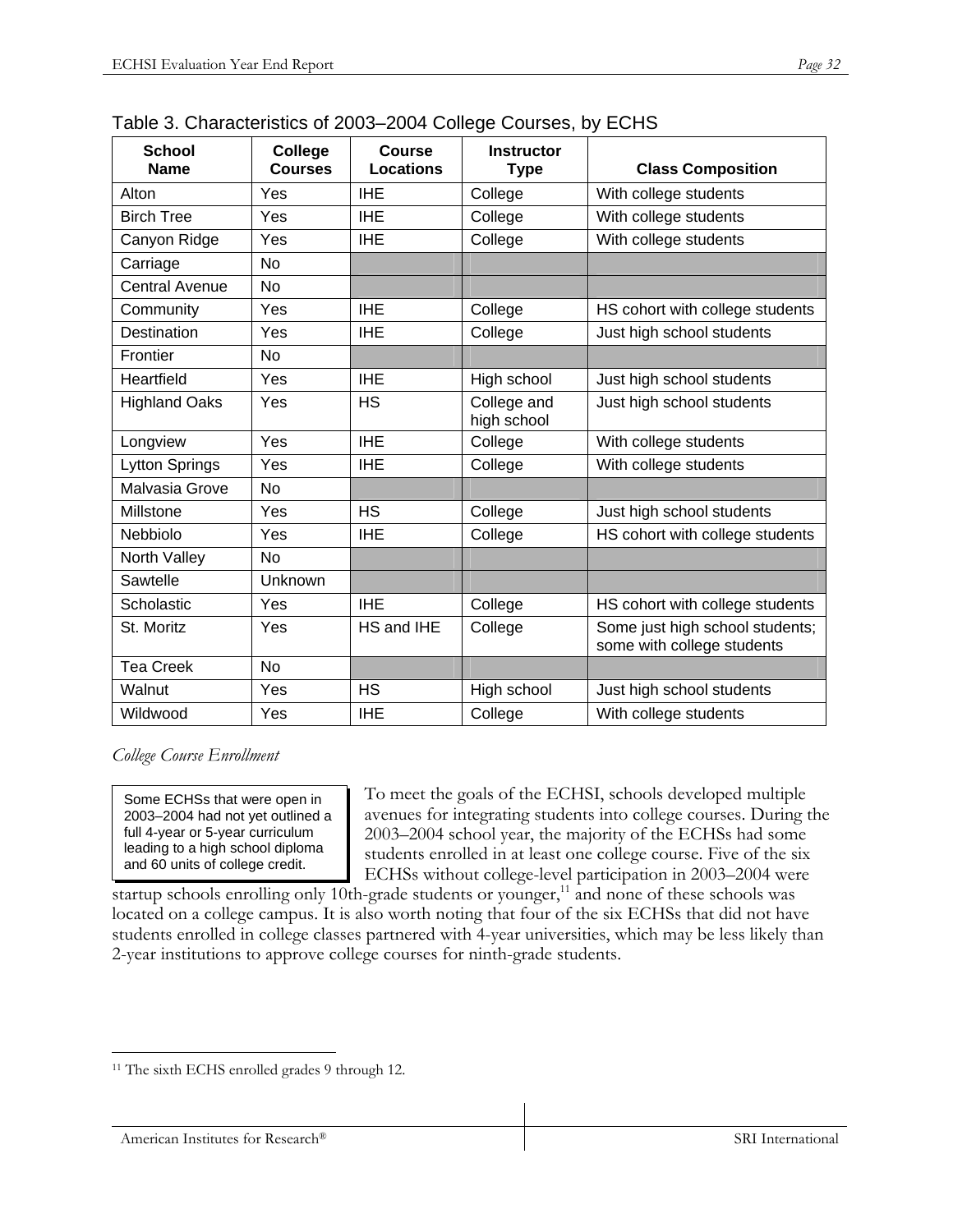Of the ECHSs with students enrolled in college classes, most of the schools were gradually phasing in college-level studies by offering less rigorous college courses in ninth grade, such as physical education, health, and art. A Canyon Ridge ECHS leader, explaining this strategy, stated, "We want to make sure that our students receive plenty of support to manage their high school classes before we let them take college classes. In that way, we have a better idea of where students are." Another school leader shared that, by phasing in classes, they could receive feedback on how ECHS students handled the less strenuous elective college courses before they enrolled in more difficult content classes. ECHSs planned to increase the course difficulty as students progress through the school. Schools typically offered introductory English and a college-level mathematics course in 10th or 11th grade. Most schools planned to have their students seriously involved in college-level course work from the junior year onward. Table 4 provides a sample course sequence for an ECHS.

#### *College Course Location*

Along with different approaches to phasing students into college classes, the ECHSs also differed in how students were participating in college classes. The most common method was for ECHS students to take college classes on the IHE campus. Twelve of the 21 ECHSs with data reported that at least some of the college courses took place on the college campus. The remaining ECHSs offering college courses in 2003–2004 did so only on their own campuses. We anticipate that college courses on college campuses will dominate the initiative. Already, some of the ECHSs without students in college courses were planning to offer those courses on the college campus. In addition, some of the ECHSs with college courses on the high school campus hoped to have other courses on the college campus. The reason for offering college courses on the college campus may be, in part, practical. Colleges are often reluctant to see their faculty traveling off campus to teach students not paying tuition. The ECHS that in part inspired the initiative is located some distance from the IHE. It hired college faculty to teach all college courses at the high school site. The influence of location on student success in college courses is an important question for the evaluation to consider.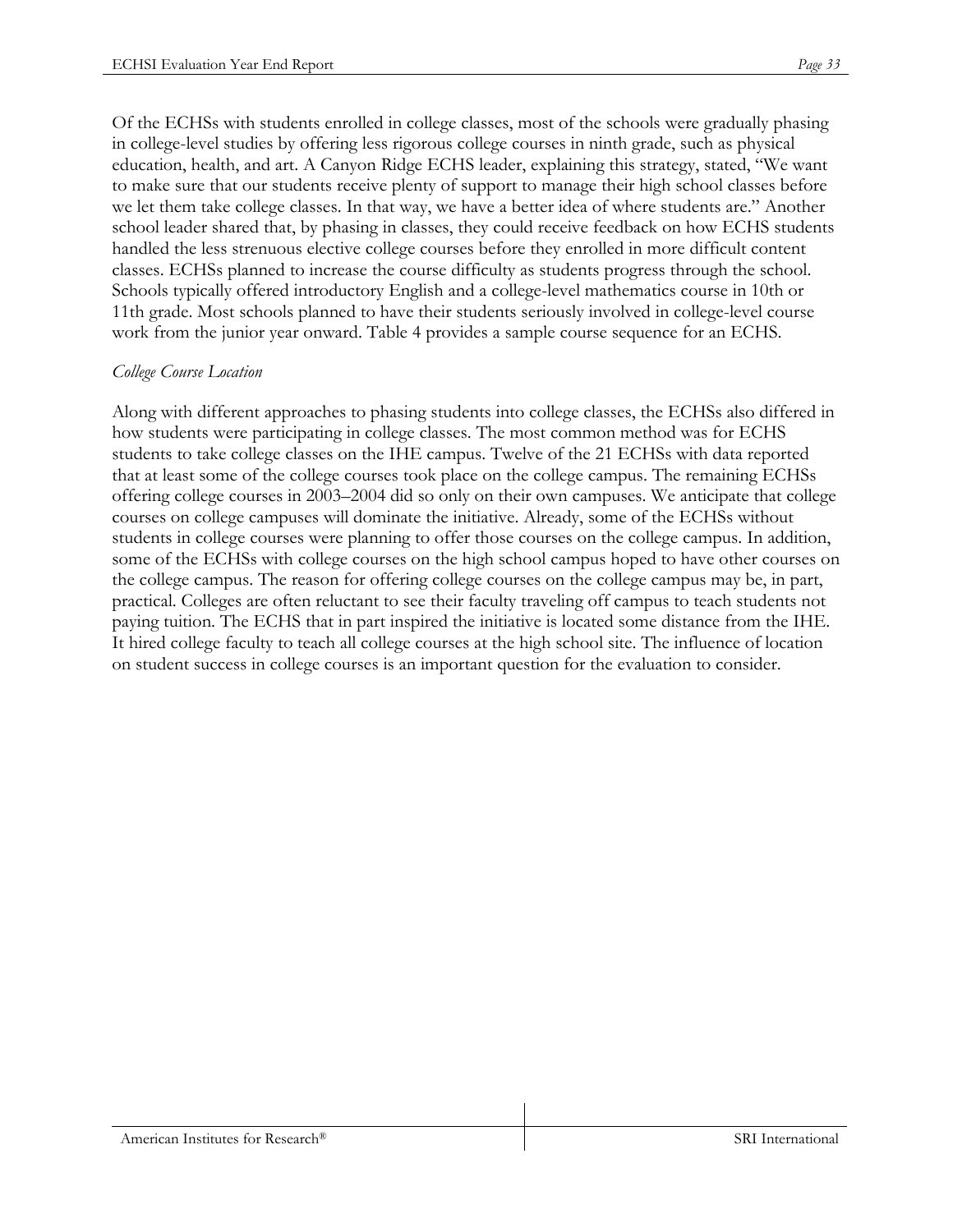| 9th grade                                       |                                      | 10th grade       |                                   | 11th grade                      |                  | 12th grade                        |                     |                  | 13th grade                        |                      |                  |           |                            |                  |
|-------------------------------------------------|--------------------------------------|------------------|-----------------------------------|---------------------------------|------------------|-----------------------------------|---------------------|------------------|-----------------------------------|----------------------|------------------|-----------|----------------------------|------------------|
| <b>HS</b>                                       | College                              | <b>Max</b><br>cr | <b>HS</b>                         | College                         | <b>Max</b><br>cr | <b>HS</b>                         | College             | <b>Max</b><br>cr | <b>HS</b>                         | College              | <b>Max</b><br>cr | <b>HS</b> | College                    | <b>Max</b><br>cr |
| Honors<br>English                               | Health                               |                  | Honors<br>English                 | Intro to<br>World Civ.          | 3                | Honors<br>Alg II                  | Eng Fund.           | 3                | <b>Honors</b><br>Math<br>Analysis | English<br>Comp.     | 6                |           | Intro to<br>Geology        | 3                |
| <b>Honors</b><br>Alg I                          | Body<br>Cond.                        | $\overline{2}$   | <b>Honors</b><br>Geo-<br>metry    | Health<br>and<br><b>Fitness</b> | 3                | <b>Honors</b><br>Math<br>Analysis | History             | 6                | AP<br><b>Statistics</b>           | Speech               | 3                |           | Intro to<br>Geo-<br>graphy | 3                |
| <b>Honors</b><br>Geo-<br>metry                  | College<br>Survival<br><b>Skills</b> |                  | <b>Honors</b><br>Alg II           | Foreign<br>Language             | 6                | AP<br><b>Statistics</b>           | Foreign<br>Language | 10               | AP<br>Calculus                    | Math                 | 6                |           | World<br>Geo-<br>graphy    | 3                |
| <b>Honors</b><br>Alg II                         | Music 101                            | 3                | <b>Honors</b><br>Math<br>Analysis | Intro to<br>Chemistry           | 4                | AP<br>Calculus                    | Eng<br>Comp.        | 5                | AP<br>Econ                        | Political<br>Science | 3                |           | Art                        | 3                |
| Honors<br>Biology                               |                                      |                  | Honors<br>Physi-<br>ology         | Body<br>Cond.                   | $\overline{1}$   | AP<br>English<br>Lang.            |                     |                  | AP<br>Literature                  |                      |                  |           | English                    | 3                |
| Honors<br>Geo-                                  |                                      |                  | <b>AP</b><br>European             |                                 |                  | AP<br>American                    |                     |                  |                                   |                      |                  |           | Computer<br>Literacy       | 3                |
| graphy                                          |                                      |                  | <b>History</b>                    |                                 |                  | History                           |                     |                  |                                   |                      |                  |           | Child Dev.                 | 3                |
| <b>Total Possible</b><br><b>College Credits</b> |                                      | $\overline{7}$   |                                   |                                 | 17               |                                   |                     | 24               |                                   |                      | 18               |           |                            | 21               |

| Table 4. Sample Curriculum from Community ECHS, 2003-2004 |  |  |  |
|-----------------------------------------------------------|--|--|--|
|-----------------------------------------------------------|--|--|--|

Note: Courses in *italicized text* denote options for students. Students must take one italicized course each year.

As detailed here, Community ECHS developed a course sequence that involves starting all students in college courses during ninth grade. However, these first courses, while credit bearing, are clearly "warm-up" college courses. The curriculum continues to prepare students for more rigorous high school course work, and the rigor of the college courses increases. During 9th and 10th grades, college courses are taught by college faculty in a class with only high school students. A high school instructor attends these classes to assist in keeping order. Starting in 11th grade, students take classes together, but they are integrated with college students enrolled at the IHE. By the end of 12th grade, students have the potential to earn 66 college credits, not including AP course credits. By the end of 13th grade, students could earn as many as 87 college credits.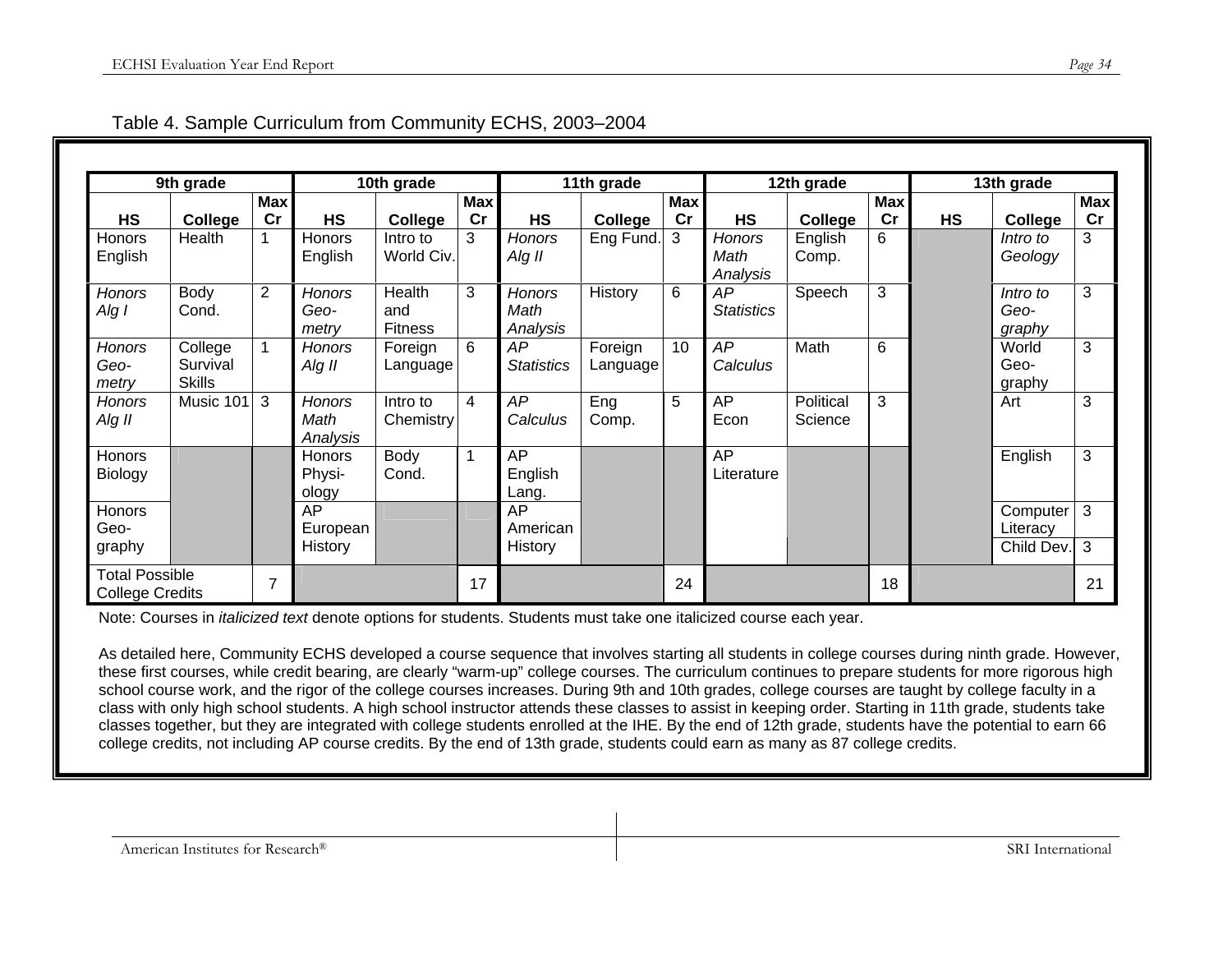#### *College Course Instructors*

With the proper credentials, both high school and college faculty could teach postsecondary courses. However, schools differed in whether or not they would use faculty employed by the high school or the college to teach college courses. Two of the ECHSs with college courses had only high school instructors teaching these classes. Surprisingly, one of these two ECHSs was located on an IHE campus. However, all the high school instructors who taught college courses were also adjunct faculty at the college. The high school instructors were typically eligible for adjunct professor status through either possession of a master's degree or a certain number of graduate classes in a particular content area. Four schools had college professors come to the ECHS to teach. But this arrangement may not work for many courses because then the IHE has to "give up" classes for its students. Of course, the easiest arrangement for ECHS faculty was to have the college course located on the college campus. The choice of high school versus college faculty for college courses has some instructional implications (e.g., the differences in teaching styles in the two faculty types) and policy implications (e.g., whether the college course will count toward transfer credits) that are discussed in sections below.

#### *Class Composition in College Courses*

For many advocates of ECHSs, an important feature of an ECHS is having high school students see how college students behave. For these individuals, it is imperative that ECHS students take classes with college students. Ten of the 21 ECHSs had students enrolled in classes with college students. Sometimes, individual ECHS students may have been the only high school students in the class. In other cases, the ECHS students enrolled in small groups (or cohorts). Several of the ECHSs segregated students into college classes enrolling only high school students. Staff at these ECHSs said that this arrangement was a stepping-stone for the students. As they progress through the ECHS, students will eventually be taking regularly scheduled college courses. Again, this is a feature of ECHS design that the evaluation team will be monitoring closely as the initiative progresses.

# **High School Instruction**

The preponderance of instruction observed in both high school and college classrooms during 2003– 2004 can best be described as traditional. Nevertheless, some instructors used student-centered instructional strategies, and others recognized that they can learn to diversify their approaches to helping students learn.

ECHSs started to focus on curriculum and instruction in an attempt to engage students and prepare them for success in college. This section examines the prevalence of both traditional and reform-oriented instruction. In traditional instruction, teachers are active and disseminate the knowledge while students are passive and receive the knowledge. As implied by the name, traditional instruction has been the norm in high schools since before the 20th century (Powell, Farrar, & Cohen, 1985). In reform-oriented instruction, the focus shifts from teachers to students. As envisioned by the foundation, this type of

instruction would include the following elements (AIR/SRI 2004). The content of instruction is based on students' existing knowledge, which could mean different lessons for different students. Students are involved in deciding topics to pursue, and they are given the opportunity to explore topics in depth. Students work with each other and with teachers. To make the content more meaningful, students are encouraged to make connections to the real world and to participate in projects in the community.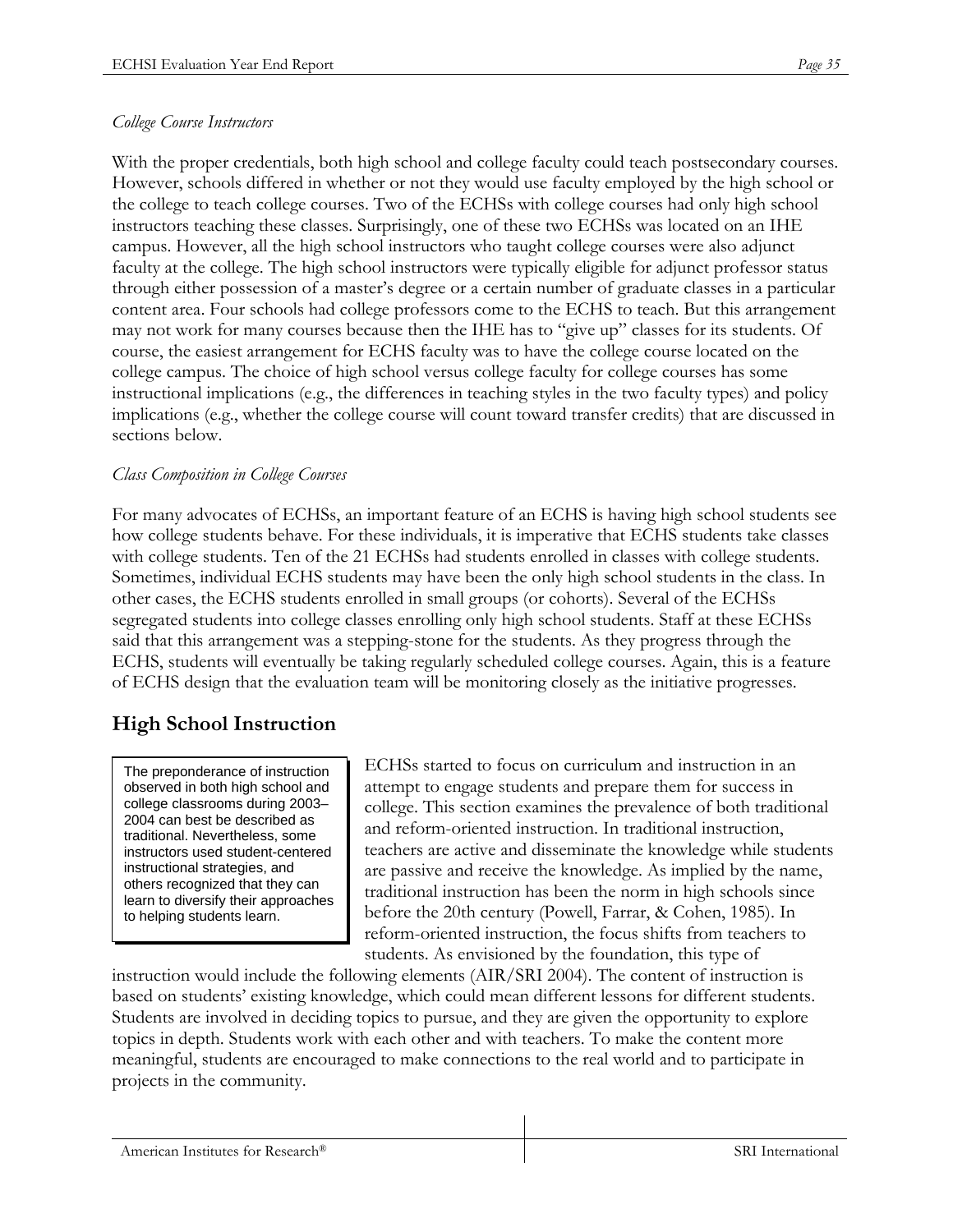This section also provides students' impressions of the instruction they received. Most of the data in this section are based on the evaluation team's observations of English/language arts or mathematics classrooms. Since most ECHSs enrolled only ninth-grade students in 2003–2004, most of the observations were of this grade level.

#### **Traditional Instruction**

Many teachers relied on traditional methods of classroom instruction, in which all or part of the lesson is teacher-directed and is characterized by direct instruction strategies. Math classes in particular tended to be traditionally structured, with teachers modeling problem-solving strategies and students copying problems and taking notes. Traditionally structured classrooms tended to engage only a portion of the students. In one mathematics class that the evaluation team observed, the teacher was the main focus of the lesson as she was writing information on the board for students to copy. Two male students in the class were answering and asking all the questions. In another math class, after reviewing the homework assignment, the teacher said, "Now let's do a problem." But he solved the problem at the board with little student involvement. The students then did a problem on their own, and the teacher moved on to the next topic. As he explained the concept involved, students listened, but they did not comment or express comprehension. In yet another math class, the teacher used the overhead projector to review problems from the previous night's homework assignment. He modeled how to solve each problem, and the students corrected their own work with a red pen. The teacher reported that this structure was typical of his classes.

Some English classes also reflected a traditional instructional style. In an 11th-grade honors class, the teacher guided the direction of the literature conversation with a series of questions, allowing little room for student discussion. She also read from the text and continued to ask pointed questions, still without much discussion. At times, the teacher even answered her own questions to keep the lesson moving forward. In another class, the teacher instructed the students on various literary devices, such as allegory and symbolism, making statements to his students such as "Writing is subjective," without inviting discussion. The teacher then explained the meaning of several concepts. Students listened and took notes the entire time.

#### **Reform-Oriented Instruction**

Although traditional methods of teaching dominated the observed classes in most ECHSs, some teachers used reform-oriented instructional strategies, including active inquiry, project-based learning, interactive activities, and in-depth instruction. Reform-oriented instruction that includes these kinds of instructional strategies can promote student mastery and higher gains on standardized tests (Smith, Lee, & Newman, 2001). Although less common in mathematics classrooms, there was evidence of reform-oriented instruction in some classrooms. For example, one instructor chose a mathematics curriculum specifically for its nontraditional approach. He said, "It's a constructivist approach to mathematics, and students learn through doing. There is typically less lecture and quite a bit of math problem solving embedded through application." In another math class, the teacher designed a student-centered review activity for a test, which required the students to work in groups to create visual representations of the material covered in the unit. Students worked collaboratively for 30 minutes, discussing material from their notes, drawing, cutting, pasting, and labeling diagrams. The presentations included examples of circle arcs, chords, congruence, and tangents; student audience members probed presenters for clarification and justification of their examples,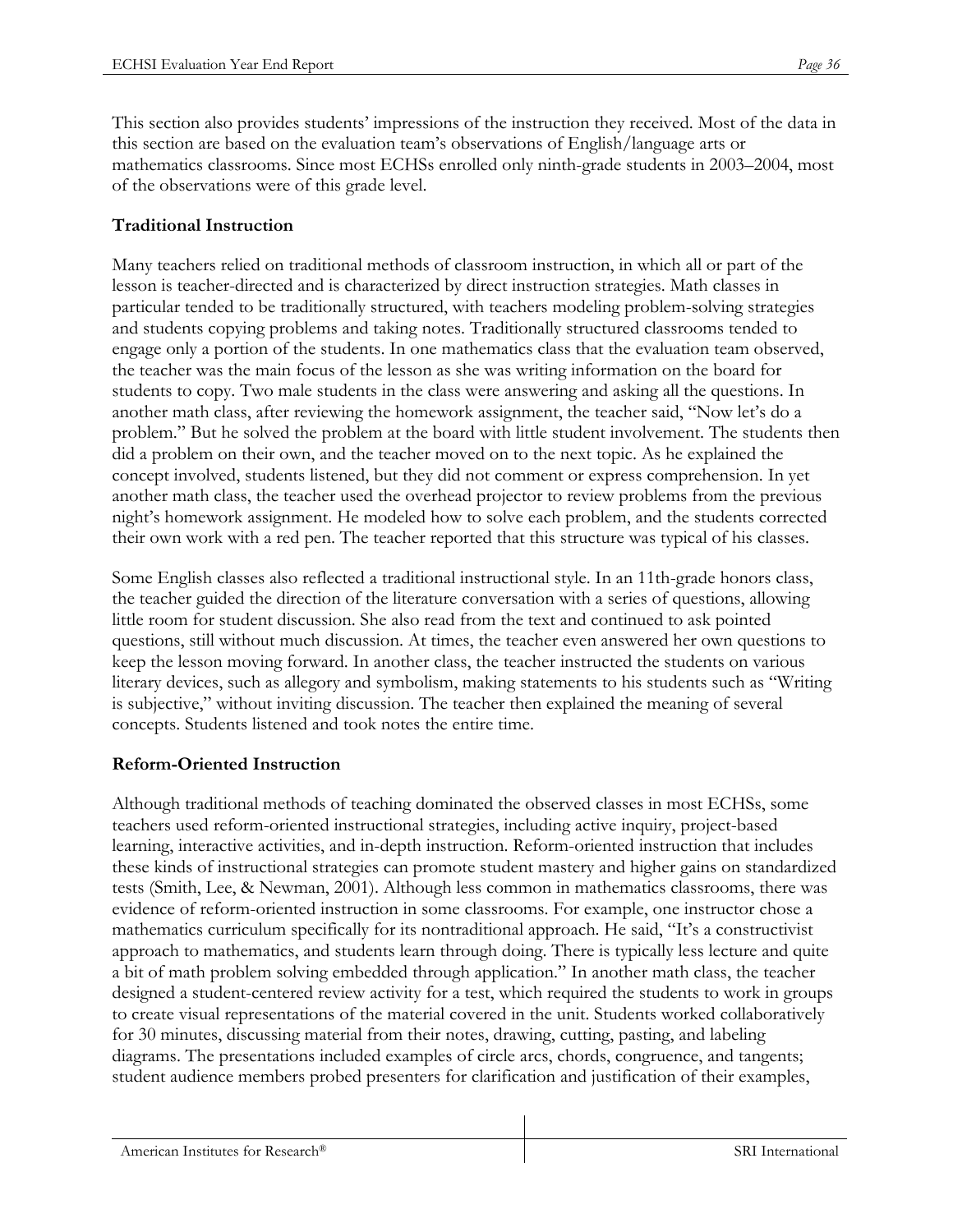sparking discussion of the concepts and theorems to be tested. A lesson such as this incorporates many of the principles of reform-oriented instruction, including increased student activity and responsibility of learners.

In a science classroom, we observed students engaged in active inquiry and project-based learning. The class was working on a week-long project on the atmosphere, conducting research on topics such as global warming, the greenhouse effect, the carbon cycle, and the Dobson unit. During this particular class period, students worked in small groups conducting Internet research, composing text for their projects, or responding to and editing one another's text. The teacher circled the room, discussing work with various groups. He stopped and spent time with a student, helping her to understand a concept about hot and cold air. Using a series of questions and examples that the student could relate to, the teacher was able to successfully illustrate the concept. When the student could not say which air was denser, the teacher did not give her the answer. Instead, he asked, "You know those balloons that float. Are they filled with hot air or cold air?" The student responded, "It's filled with hot air." The teacher affirmed her answer and continued, "So hot air expands—it's lighter." He then asked whether the student had ever made a cake and explained that if you spread out the batter in a pan, the pressure spreads it out. He said the same thing happens in air: "Pressure pushes down and pushes cold air in to where the warm air is." The student nodded that she understood.

Figure 6 contrasts traditional and reform-oriented instruction in two English/language arts courses, both covering *Romeo and Juliet*.

### **Challenges of Using Reform-Oriented Methods**

In interviews, some teachers commented about the challenges of using less traditional methods of instruction in their classrooms. One teacher expressed concern that she still had a hard time incorporating less traditional methods in her classroom because she felt that repetition and practice were a good use of class time. She admitted that she was trying to do more group work and that she had her students work with others so that they would be less dependent on her. One teacher felt that some mathematics topics easily fit in with reform-oriented instructional practices, but "with the higher-level math, it is better to give them lots of examples and repetition and keep presenting it to them." Another teacher talked about how she was still "figuring things out" in November and that if the students were surveyed, they would probably give her poor marks. The teacher reported, "I learned to mix things up to come up with a variety of different activities. And I continue to learn about different activities that can be done…I think they're enjoying the class more." The teacher believed that the 80-minute schedule allowed her to do a variety of activities.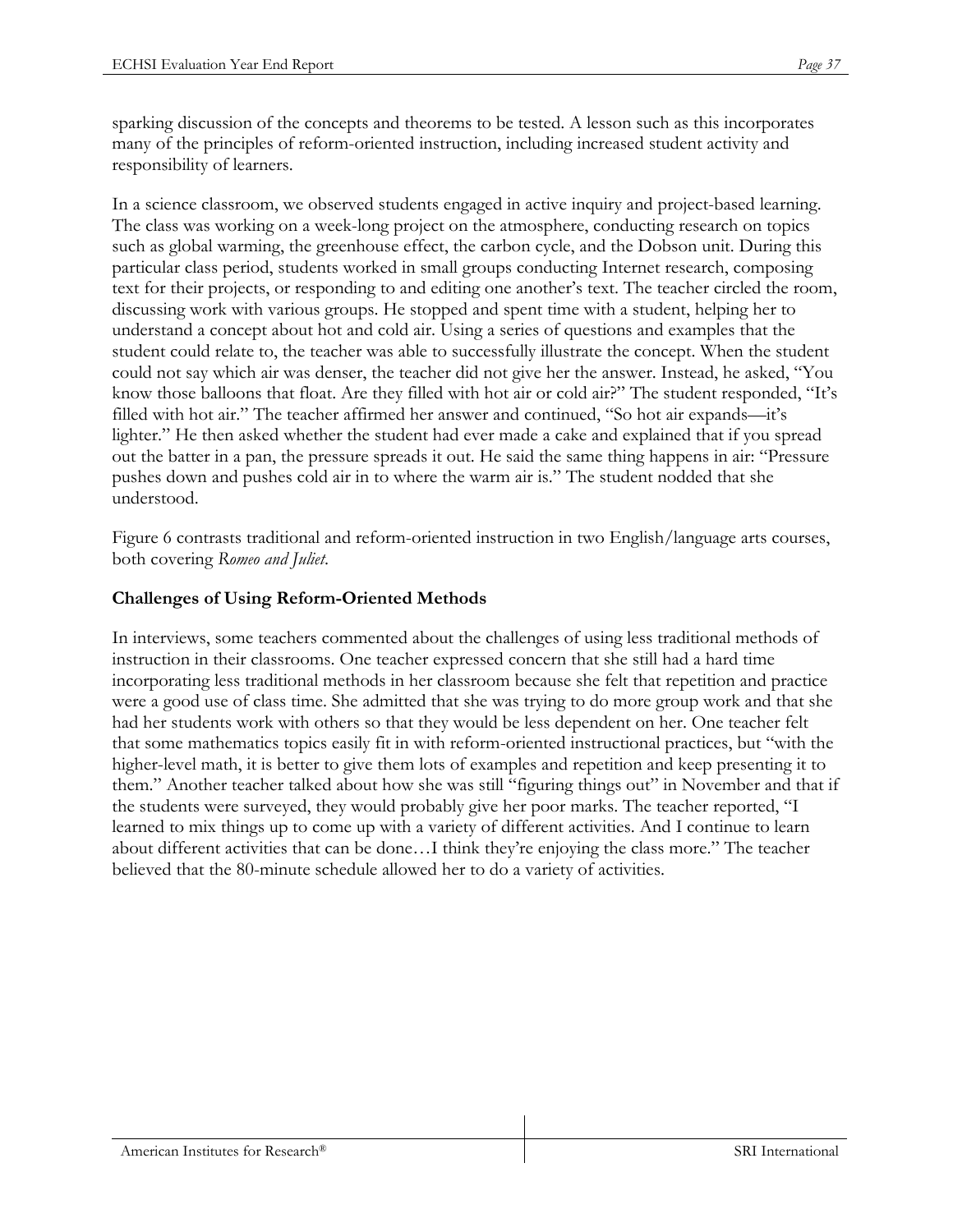# Figure 6. Examples of Traditional and Reform-Oriented Classes Covering *Romeo and Juliet*

*Traditional.* The teacher involved many students in a recitation of the story line for *Romeo and Juliet*. He then initiated a discussion about the love relationships in the play. When one student commented on another student's response, the teacher quickly stepped in and said, "Okay, let's get back to the sequence of the play. We'll pick up this love stuff later." This particular teacher's discourse style generated oral participation from a wider variety of students than a straight lecture format, but the teacher still maintained tight control over the content of the discourse.

*Reform Oriented.* In this class covering *Romeo and Juliet*, the lesson was student centered, and it incorporated active inquiry and project-based learning strategies. The teacher divided the students into groups to present an act from the play. One group presented its version while the other half observed and evaluated the presentation. Students were instructed to bring in one prop for the presentation; the props were intended to have significance for their character in the play. This lesson engaged students by providing each student a specific task and increased student responsibility and accountability by requiring public performance.

# **Students' Impressions of High School Instruction**

Students expressed both positive and negative opinions about their high school instruction and academic experience. Preliminary evidence suggests that students' impressions of their high school instruction correlated with the types of instructional strategies teachers used in the classroom. Students tended to have positive comments about classes in which the teachers made an effort to incorporate more reform-oriented strategies into their instruction. When asked what was different about the school work at the ECHS compared with his previous high school, a student responded, "It's more fun and creative. The teachers find new ways to get us to learn…in math she takes the activities and breaks it down. She takes it step by step. They don't rush it." Another student commented that in her class, everyone works like a family because the whole class works together. In a reading class, a student reported that the teacher kept the class fun by asking students to relate what they were reading to their own lives. However, in the quest for higher-level work, some students felt that they were missing the basics. One student expressed concern about a technology class. According to this student, many of the students did not know how to type. He felt that the teacher should focus on that skill more than the work that they actually did. At the same school, another student expressed her opinion about her English class: "We have a writing class, but we're supposed to be learning grammar. You can't just read books and write…So when we have papers and stuff, they give us low grades because sometimes our grammar is not good. They're not teaching us the grammar, and they wonder why stuff is so bad…we can't just grab it out of the sky."

On the other hand, students conveyed more negative impressions of their high school classes in which more traditional teaching methods were used. One student remarked, "The only thing we do in science class is homework and books, but not many interactive things." These students thought that teachers needed to do more in class to make learning fun and less routine. Another student observed that when teachers were frustrated, they "just teach the lesson" and put little energy into it.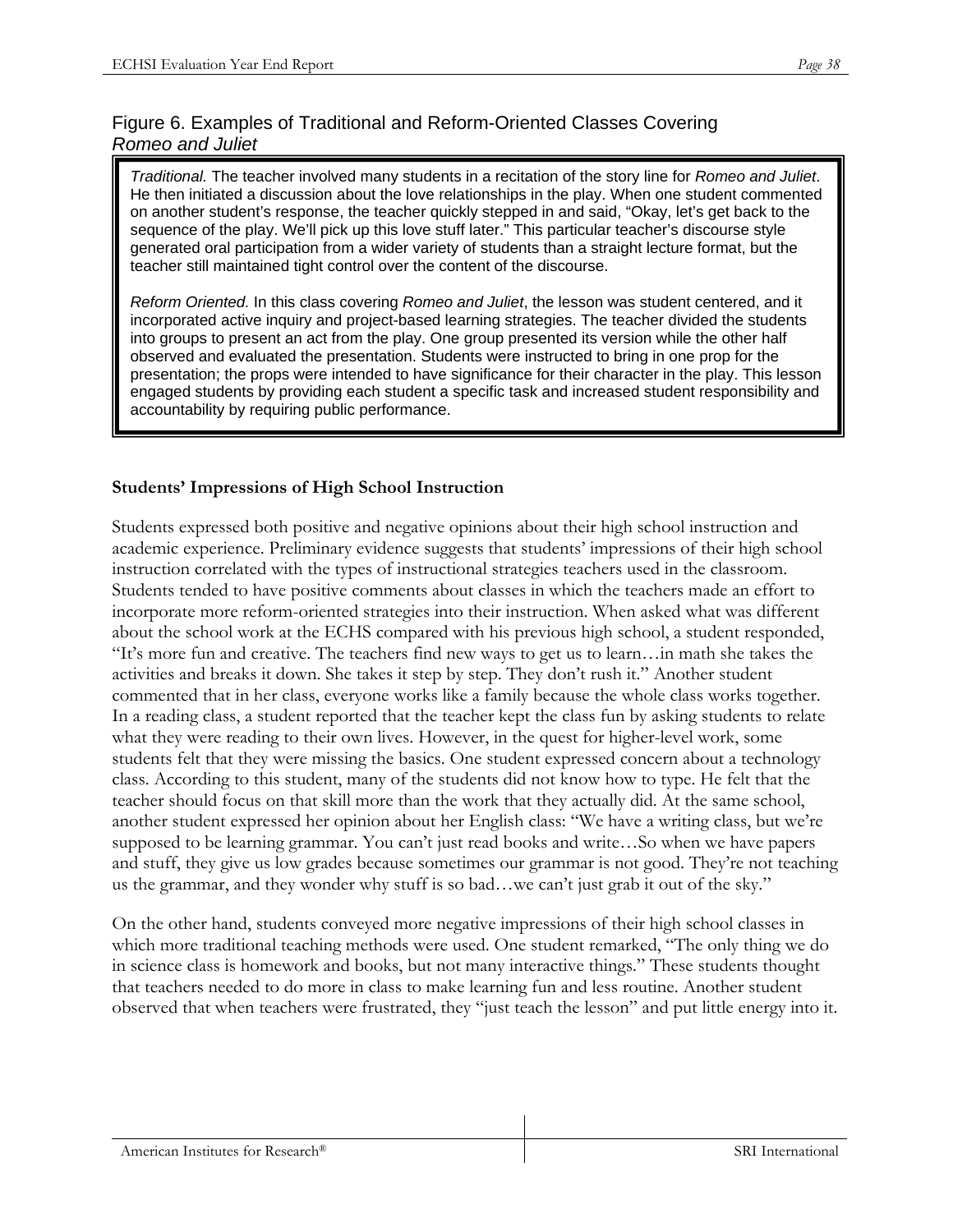# **College-Level Instruction**

ECHS students participated in a wide variety of courses for college credit and experienced a variety of instructional styles. Although college students may be older, the same instructional strategies that successfully engage secondary school students are those that engage college students. As in high school classrooms, college students achieve better outcomes with reform-oriented instruction, in which students rather than teachers are the focus of the classroom (Trigwell & Prosser, 2004). The evaluation team observed far fewer college courses than high school courses, but already, some interesting pattern have emerged. This section discusses the types of instruction in college courses and how instructors and students felt about some of the classes.

## **Traditional Instruction**

Orientation-style courses are those that focus primarily on preparing students for college. An instructor described her role teaching one of these courses: "The course is entitled Life Skills, providing the students with specific information that will assist them in acclimating to college. It starts out with 'you are in college' and goes through various chapters. We dealt with career development, and the one thing that I have focused on is critical-thinking skills." In a lesson, this instructor engaged her students in a sorting activity to determine possible careers based on their interests and preferences. At the conclusion of that activity, she engaged the students in a long discussion about change, offering advice and examples related to decision-making. Such a format can (and in this instance did) offer an opportunity for students to connect meaningful personal experiences with course content. However, the instructional practice observed was primarily conventional in that the instructor determined the topic and led the discussion.

The college English classes in which ECHS students were enrolled tended to have similar characteristics. Both the content and the mode of instruction were quite traditional, with lecture being the instructional mode of choice. In one college English class, an instructor conducted a grammar lesson about commas, using a packet of worksheets. She stood at the front of the room and read aloud from a text, instructing students to use commas to separate two or more items in a series. In this particular classroom, the lesson eventually switched to a focus on writing, with students comparing a memory from their own childhood with a short story. The instruction was extremely explicit, with diagrams of various compare-and-contrast formats and lists of sample transition words. At no point were students engaged in active inquiry or project-based learning; their activity was determined and controlled by the teacher.

#### **Reform-Oriented Instruction**

In the few college classes observed by researchers, little of the instruction included features of reform-oriented instruction. However, a few examples did emerge in some noncredit courses. One ECHS has developed an innovative approach to introducing ECHS students to college course content. Although not a credit-bearing college course, an intensive archaeology seminar introduced students to the basics of the discipline, while engaging them in hands-on practice in the field. During the summer semester, instructor planned to involve students in the excavation of a local school site to inform and enrich documentary research conducted by the students in a high school class. In a similarly designed mini-course, an anatomy professor used an interdisciplinary approach to structure hands-on learning opportunities: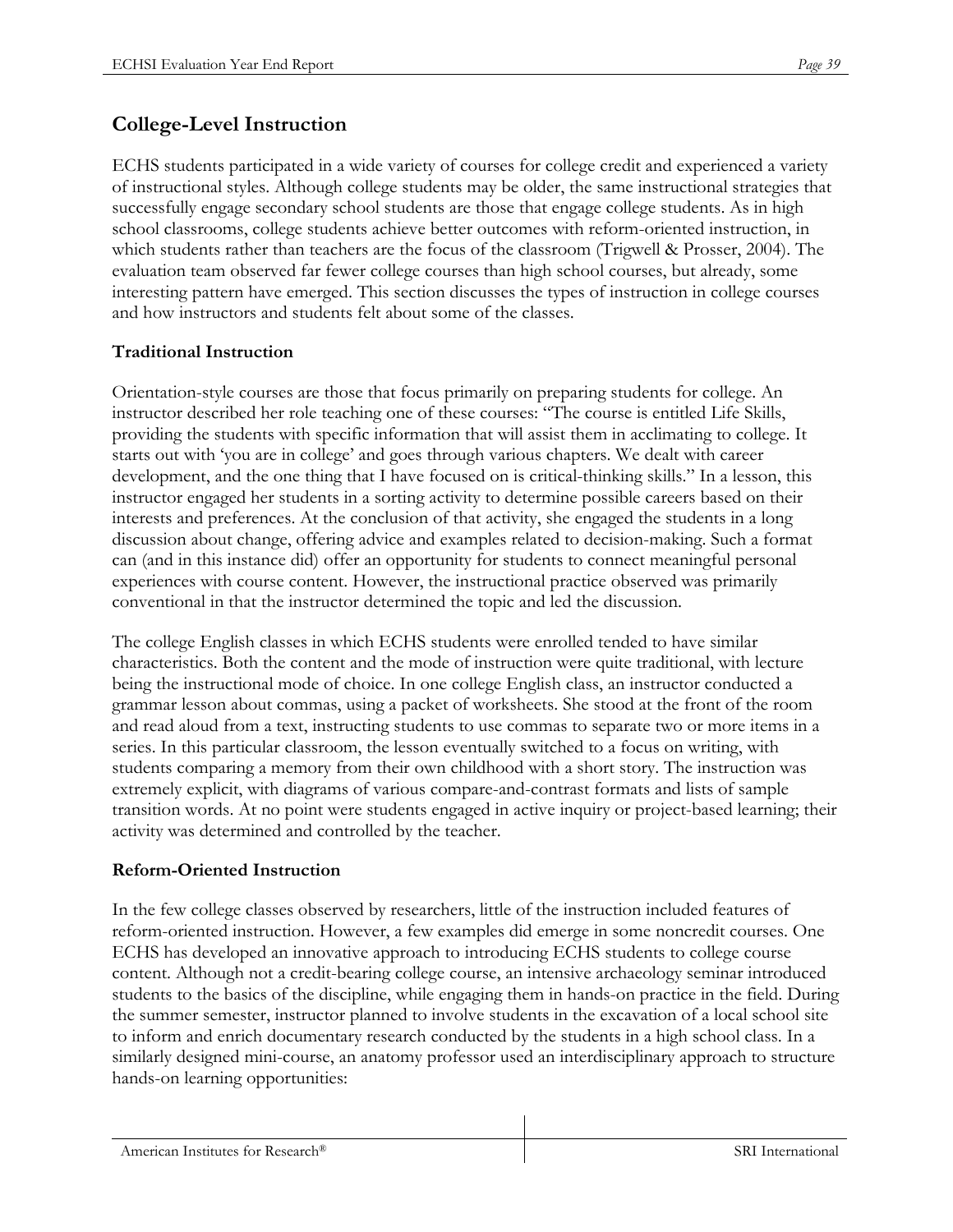The seminar is "From Bones to Behavior." The idea is for them to be introduced to both human and animal bones from archaeological sites and follow the scientific method through a series of questions which would lead them to "What does a bone mean?" So we started with basic principles like, what is anthropology, what is the scientific method, stating hypotheses. We are doing a lot of hands-on bone identification in terms of forensic principles and taxonomy.

Although we did not observe this course, the design of the course includes many of the principles of reform-oriented teaching, including embedding key concepts within a framework of inquiry.

#### **Students' Impressions of College Courses**

Students' impressions of their college courses and instructors were varied but largely positive. Many students voiced positive comments about the relevance of their studies, including the communication skills they had acquired in a speech class and their improved writing skills from a college English class. The increased level of independence was a common theme; students tended to feel that college instructors expected them to be mature and gave them more responsibility than their high school instructors did. Students' critiques of their college courses and instructors were more scattered. Students often complained about the amount of straightforward lecturing and note taking. They tended to focus on the amount of time spent on these activities in college classes.

#### **College Instructors' Reflections on Their Teaching**

Many college instructors struggled to adapt their teaching methods to meet the developmental needs of high school students. Some instructors recognized the students' age and their inability to focus during a lecture for long periods of time, and therefore attempted to integrate other modes of instruction. One instructor discussed his modified lecture style, which is based more on questions posed by the students. Several instructors commented that the 2- to 3-hour sessions might be inappropriate for the age of the students and expressed a desire to modify the schedule. Yet another group of instructors expressed concerns about their ability to connect with students this age. One particularly forthright instructor said:

I know that I lack some of the skills high school teachers have. One of the reasons that I am not a high school teacher is that I lack the awareness to deal with groups of kids of that age group consistently. I don't know if there can be a close interaction between the high school teachers and the college faculty to give the kids a good experience. Or you need a special kind of teacher who can combine that within his/her own capabilities.

This particular instructor, though extremely aware of the challenges of the role, has continued to adapt his vocabulary and his class activities in his attempt to reach all the high school students. He commented that a smaller class size helped and that teaching the high school students was "a lot more fun than teaching somebody who thinks they already know what you are going to teach them."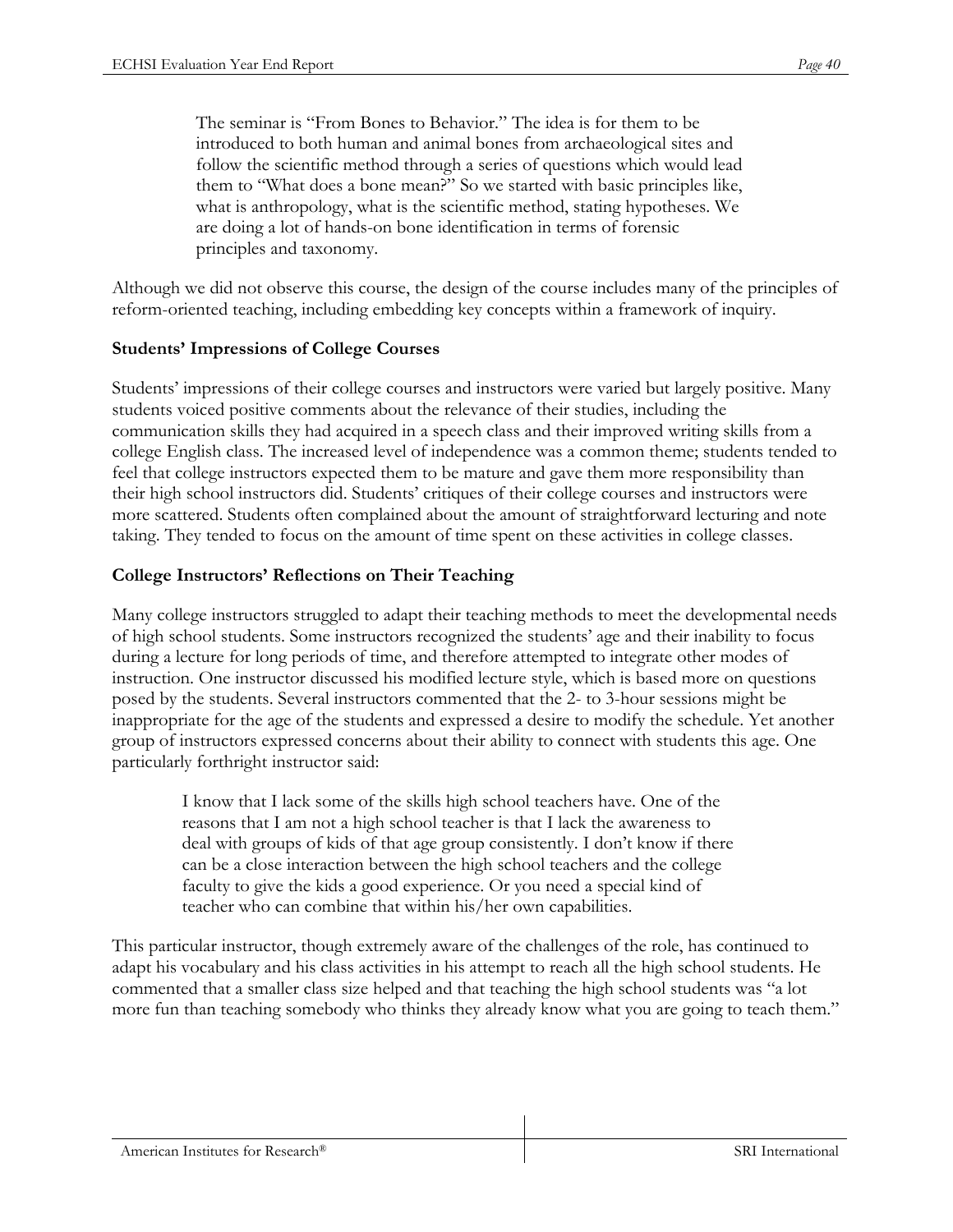One ECHS developed an innovative collaboration between high school instructors and the college librarian (who expressed her enjoyment of working with the high school students). This partnership focused on providing age-appropriate academic research skills instruction to the ECHS students. The librarian arranged active orientation sessions in which students researched topics related to their English and history classes, learned to use periodical databases, and learned proper bibliographic citation format. She made the sessions interesting by exposing students to the more in-depth and rigorous aspects of research, such as a presentation by the archivist in a session on local history. Both the content and the methodology of her instruction evolved in response to her experiences with the high school students.

Many college instructors also commented on the difficulty of teaching ECHS students who were academically unprepared. A college English instructor spoke of her efforts to address students' lack of writing skills by providing a lot of encouragement and nongraded writing opportunities: "At the beginning, they had a really hard time letting people see their writing, especially me. And I would get three or four sentences. And now I'm seeing pages turned in." Several instructors spoke of the tensions between the way they would normally teach and what they felt students needed. One college instructor spoke passionately about the need to prepare students for high school exit exams, pointing out that more integrated learning experiences and research skills were more engaging to students and more academically rigorous, but not necessarily akin to what students needed to demonstrate on exams.

Several college faculty members indicated that ECHS students did well in the college classes. One professor noted that several students in her class "are really doing well, and you would not be able to distinguish them from regular college students." Another faculty member noted:

We really started with a very conservative college curriculum, a very slow start. Really, no college course is easy, but we weren't throwing our toughest stuff at them. They did very well with that. In fact, the 10th graders told us 9th grade was boring and 10th grade is too hard. So now we're working on revising the curriculum to balance it out a bit.

Several faculty noted variations on this theme. As put by one faculty member: "[The students tended] to surprise us…they just knocked us over." In general, college faculty who had contact with the ECHS students found them to be very bright and motivated. However, as discussed above, most ECHSs had only ninth-grade students, and generally those students enrolled in elective college courses, noncredit courses, or no college courses at all. Also, some IHE faculty stated that they were concerned about the ability of ECHS students to keep up in their classes, based on initial experiences.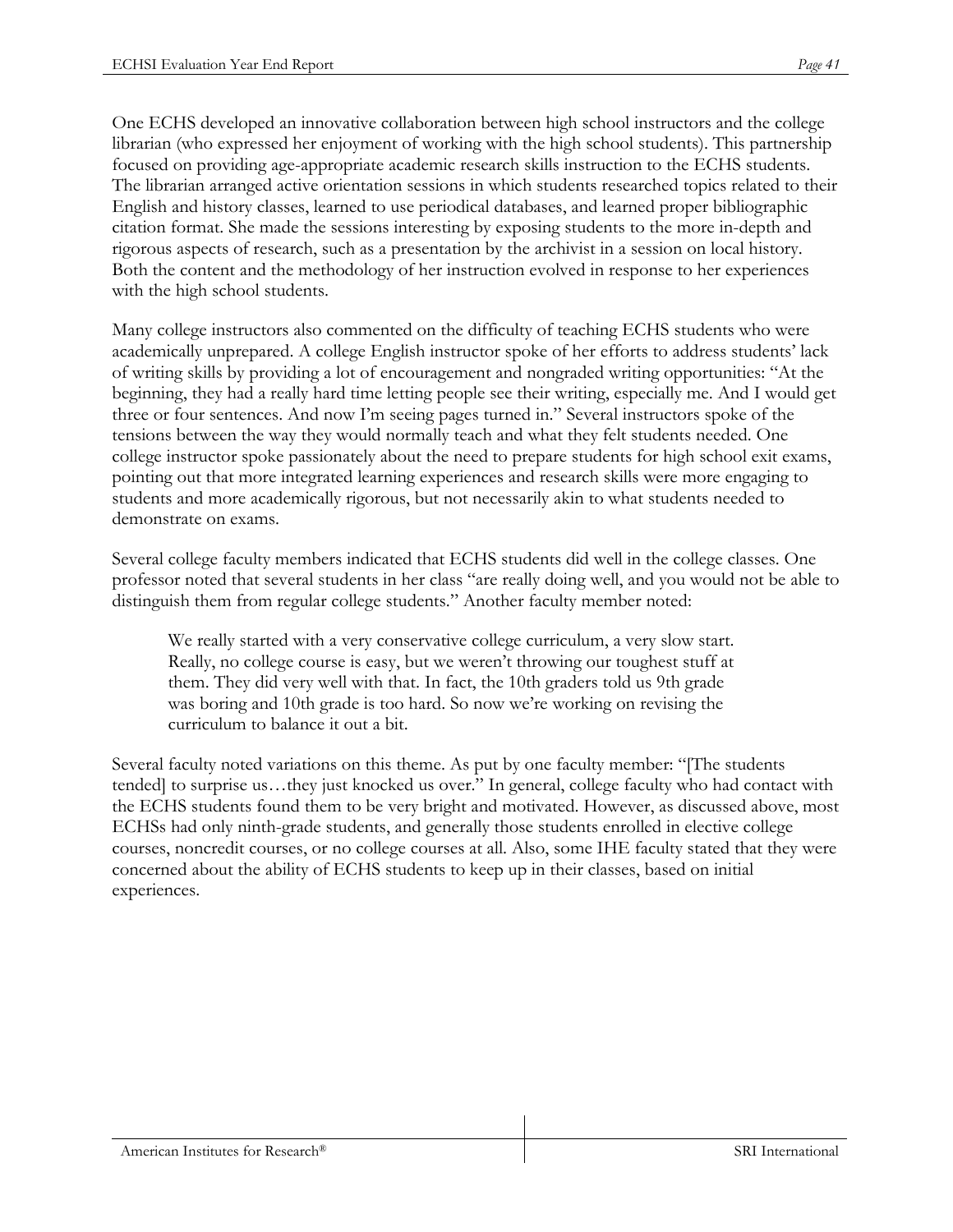# **Chapter V. Key Factors in ECHS Implementation**

Thus far, the report has provided a profile of the existing ECHSs as they have emerged over the first 2 years of the initiative. How the initial schools developed is the result of complex interactions between the initiative's basic structure and the policy environments into which the schools have been introduced. The first part of this chapter focuses on the roles of Jobs for the Future (the "coordinary" for the initiative), the intermediary groups funded by the foundation, and the parties to the local partnerships that actually establish ECHSs. The second part discusses co-governance issues within the local partnerships, the impact of policies at all levels of government on ECHS development, and some of the key funding issues that the initiative confronts as it moves ahead.

# **Role of the Coordinary: Jobs for the Future (JFF)**

As JFF's role has shifted to include more accountability work with intermediaries, intermediaries in turn have shown improvements in their compliance with accountability procedures and activities.

The term "coordinary" is used within the ECHSI to describe the multiple roles played by JFF. The organization both *coordinates* the overall initiative for the foundation and serves as a superordinate *intermediary*, supporting other intermediaries that are directly engaged in ECHS development. Since the beginning of the initiative, the basic functions of the coordinary have included identifying or providing technical assistance needed by the other

intermediaries and spearheading efforts to improve the policy environment for blended high school/college models such as ECHS. Beginning in 2003–2004, JFF added an accountability function to its responsibilities, working with the intermediaries to assess progress and mutually define short- and long-term goals. This section of the report discusses JFF's role and activities from its own perspective and from the perspectives of the intermediaries.

# **Coordinary Role in the Early Years of the ECHSI**

#### *Technical Assistance Function*

During the initial years of the initiative, the JFF team working with ECHSs reported that they devoted most of their time to very specific requests for technical assistance from the intermediaries, such as:

- Samples of memoranda of understanding and letters of agreement
- Information on secondary and postsecondary policies in certain states
- Help in accessing public funding sources
- Sample of a job description for a high school principal.

The intermediaries corroborated that they depended heavily on JFF to answer all kinds of questions in the early months of the initiative. Most of them reported that, on average, they spoke with their assigned JFF contact person several times each week. Gradually, and in response to common requests from multiple intermediaries, JFF developed an online library of tools for use in the planning and development of ECHSs at both the intermediary and local partnership levels. Several intermediaries also noted that JFF has been helpful to them in learning when and how to approach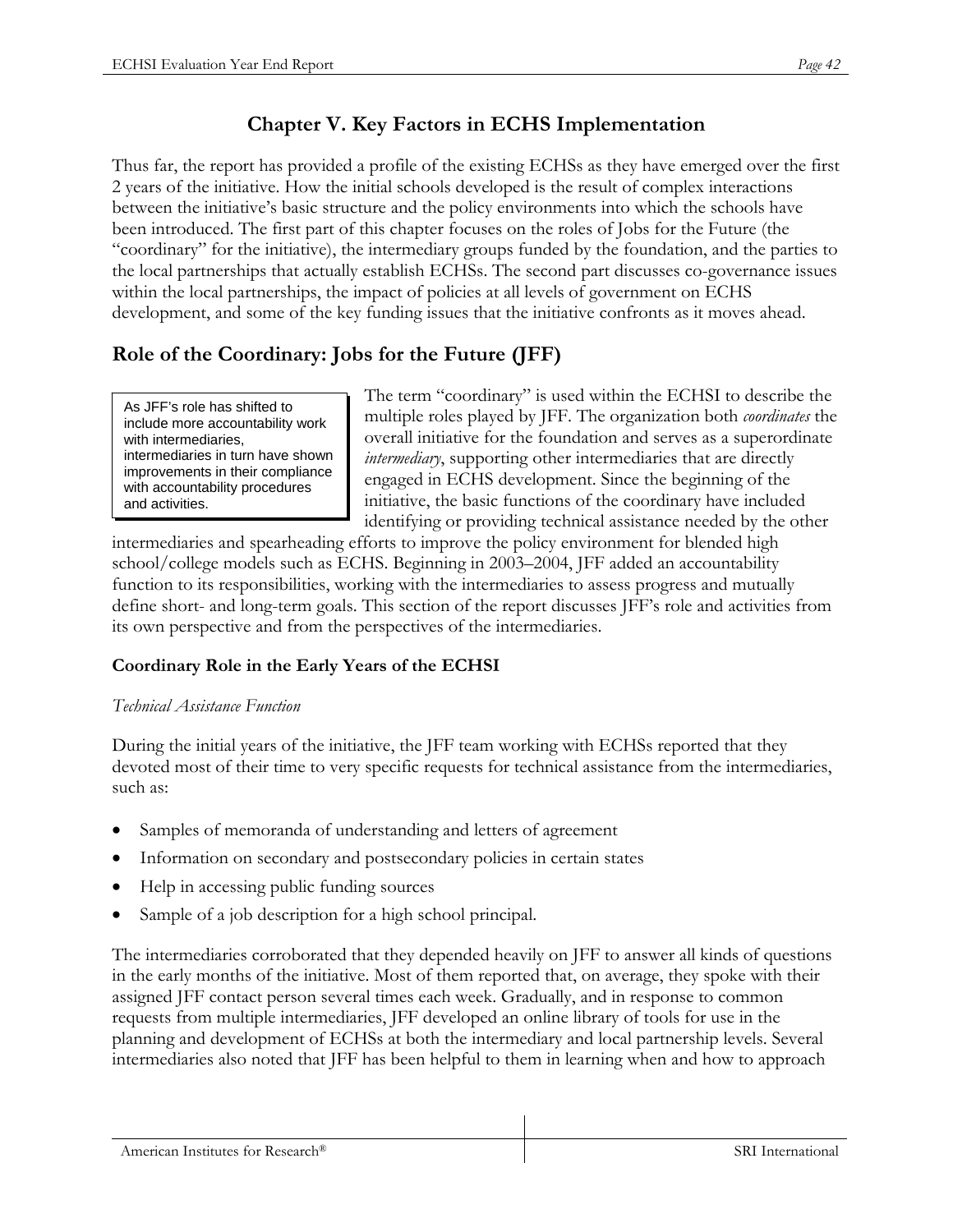the foundation about a variety of issues. For a few intermediaries, however, having an organization standing between them and the foundation has been unfamiliar and somewhat uncomfortable.

The intermediary-specific technical assistance that JFF provided in the first years of the ECHSI was appreciated and on target, according to the intermediaries. In interviews, comments about the support received typically included words like "incredibly helpful," "helpful advocates," and "fantastic." Asked whether there were areas where JFF could have provided more support, one interviewee said, "I don't know that I could say that. They've offered. We just need to use what they've offered."

#### *Convening Function*

During the initial 2 years of the initiative, JFF successfully convened large and small groups of ECHSI participants many times for various purposes: network meetings of the leaders of all intermediaries, ad hoc subcommittees of this network, and meetings for the intermediaries and the leaders of each intermediary's growing network of ECHSs. By May 2004, a meeting involving all interested parties within the ECHSI had reached convention size, requiring extensive planning and resources. In interviews, all intermediary leaders indicated that the networking meetings (of all types) convened by JFF have been very useful. One director put it this way:

The annual convenings that JFF has organized have been extremely valuable for our sites, not only to connect with others in the state who are doing the work, but to see the national impact and to hear different approaches to common problems.

#### *Policy Function*

As stipulated in its original proposal, in addition to the convening function, JFF has taken the lead for the entire initiative on investigating federal and state policies relevant to the funding and operation of blended secondary/postsecondary models of education. JFF staff reported that they have taken a "tiered" approach to the policy work. At the macro level, in fall 2003, they organized a large, national conference partly to publicize the idea of blended programs to policy-makers and others. Presentations and papers from this conference resulted in a book published by Harvard Education Press (*Doubling The Numbers: Increasing Postsecondary Credentials for Underrepresented Youth*). At another level, JFF analyzed legislation and policy in a number of states where ECHSs were being implemented. The purpose of this work was to identify potentially enabling and inhibiting policies and present the results of the analyses in formats that can be used to advocate for blended programs with state and federal policy-makers.

All of the intermediaries were grateful to JFF for taking on the job of unraveling the policy conundrum. In some cases, JFF staff went to state capitals with or on behalf of intermediaries. There is some protocol associated with this type of work, and in at least one case, feathers were ruffled when JFF visited the state higher education agency without first informing the president of the intermediary organization. Nevertheless, everybody associated with the ECHSI understands that state policies, particularly the ways in which funding streams work, will ultimately make or break the sustainability of the initiative.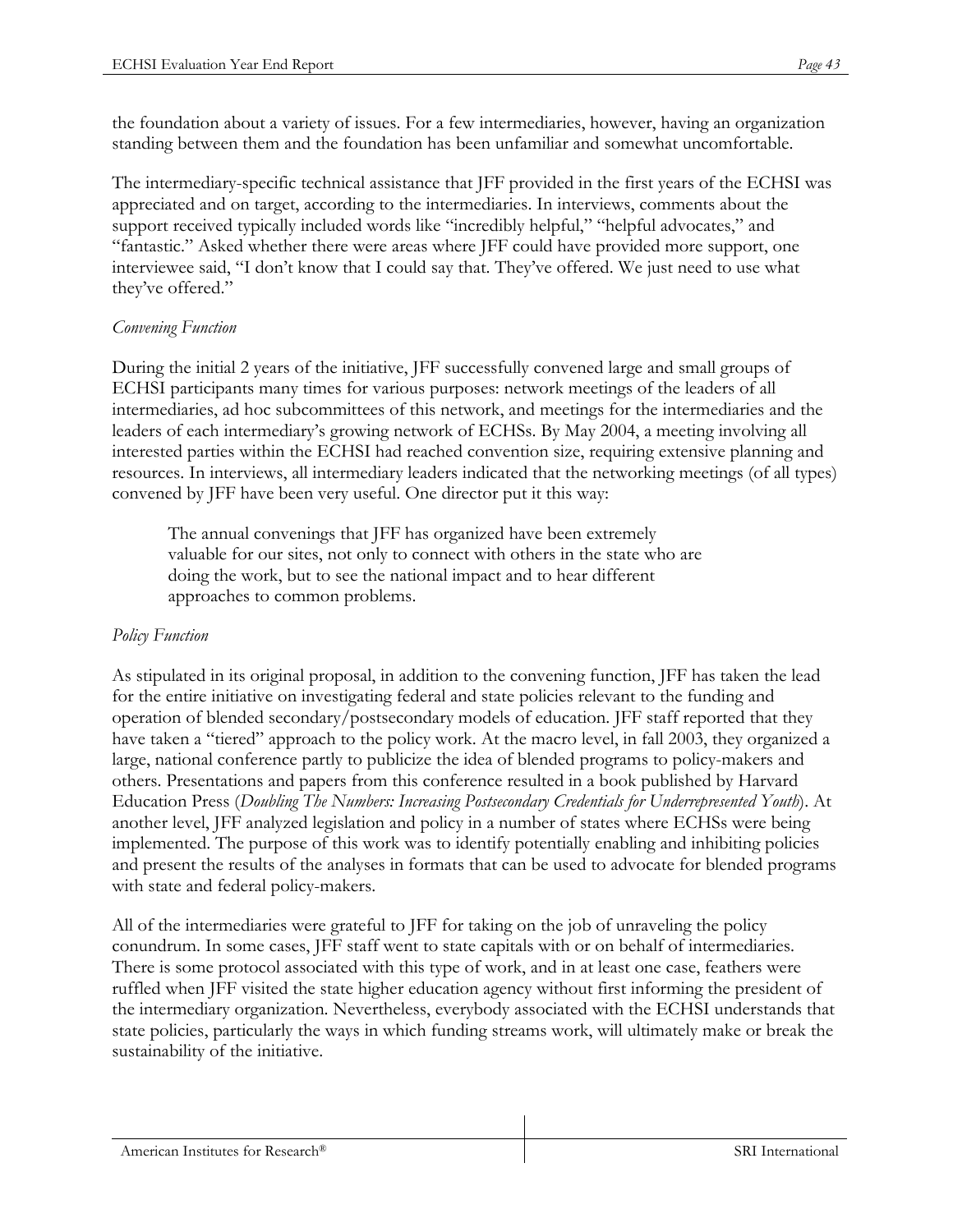Most of the intermediaries acknowledged in interviews that they had neither the time nor the expertise to pursue the policy work. This was particularly true for the intermediaries that were supporting national networks and needed to understand the policies in multiple states. As one intermediary stated:

> They need to focus on the policy piece. To expect us to be actively involved in their policy agenda on top of our implementation activities is a stretch. The roles that have emerged have to be reexamined.

On the other hand, some intermediaries were well connected to state agencies and legislatures and were in a strong position to collaborate with JFF on policy and advocacy work. According to JFF staff, one "aha" that has emerged for them and for the foundation over the early stages of the ECHSI was that the initiative was off to a more robust start where an intermediary was working within only one state and thus, among other things, might be able to easily formulate a coherent strategy for pursuing the policy agenda. This was true for intermediaries KnowledgeWorks Foundation and The Utah Partnership for Education and Economic Development.

Overall, with much hard work, JFF made a strong start in coordinating the ECHSI and in supporting the other intermediaries. However, the initiative is complex and groundbreaking. Therefore, at about 1½ years into the ECHSI, the foundation and JFF took stock of the initiative's progress and made midcourse corrections concerning the role of the coordinary in its three main functions of providing technical assistance, convening stakeholder groups, and influencing policy.

#### **Midcourse Adaptations to the Coordinary Role**

In December 2003, the foundation and JFF conducted a review of the state of the ECHSI, including a realistic reassessment of the coordinary role. A central question in this discussion, according to JFF, was whether the project should continue to expand rapidly or whether the focus should be on the quality of education that operating ECHSs offered. The answer would have significant bearing on the role that the coordinary would play going forward. The decision was made to focus on quality, a decision that acknowledged that the coordinary lacked the capacity to be all things to all intermediaries and all ECHSs. The implications of this decision for the coordinary role with respect to technical assistance, convening, and the policy agenda are discussed below.

#### *Technical Assistance Function*

JFF described the changes that have occurred in its technical assistance strategy as a result of the December 2003 meeting with the foundation as "clarification of expectations of [intermediary] roles." JFF's role was more specifically defined to address the monitoring of accountability among the other intermediaries that were directly engaged in developing ECHSs. Thus, in the early part of 2004, JFF conducted a face-to-face status review with each intermediary. In many cases, a program officer from the foundation also participated in these reviews. As a JFF staff person put it, the coordinary role had shifted from hand-holding to that of "critical friend," a term that has come to mean a sympathetic outsider who can ask hard questions.

With agreement that the focus should be on the quality of each ECHS program, the review process was able to objectively assess the progress of newly operational schools, as well as those that were in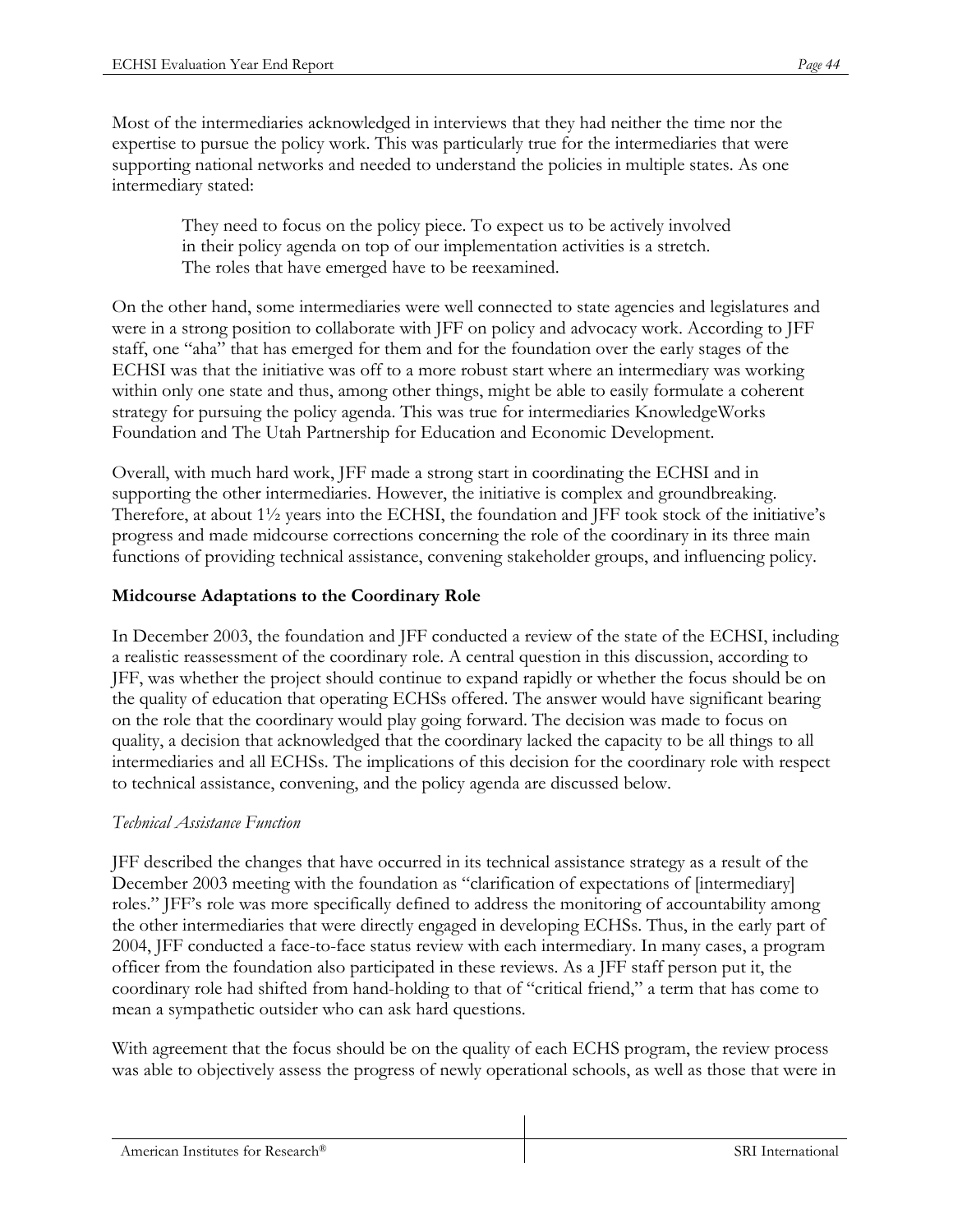the pipeline. In several instances, intermediaries acknowledged that their first schools to open had not been rigorously held to the Core Principles or intended standards of the ECHS model. These schools would need "remediation" of some kind. Further, the experience of rushing to open them suggested that additional planning time would benefit several schools in the pipeline. JFF reported that delaying school openings was not an option prior to its December 2003 meeting with the foundation. This adjustment of focus and expectations for the initiative is extremely important to the continued rollout of the ECHSI over the next few years. The foundation has made a commitment to support intermediaries to open more than 175 ECHSs, but the pace at which this will happen may extend out the process for several years.

The long-term goals for the ECHSI are established by the grant agreements between the foundation and the intermediaries. The issue is how those goals will be met. As a result of the review process, the coordinary and the intermediaries are now specifying short-term goals through a series of technical assistance/accountability plans covering 6 months at a time. The plans are tailored to the needs and status of each intermediary and specify responsibilities of both JFF and the intermediary.

The initial intermediary reviews were held in February and March 2004 and will now be part of the ongoing technical assistance process. According to interviews with the intermediaries, the reviews were intense and unsettling for some, particularly those that had been part of the initiative from the outset. The modification of JFF's role in the initiative required the other intermediaries to reframe their relationship with JFF. As one intermediary's director said:

[There is a] funny dance we all go through between being a critical friend and a cheerleader. Tricky to know exactly what JFF's role is. I think they are an intermediary from the Gates perspective and a colleague from ours. It would be nice if we had a clear-cut perspective. We try to communicate that we're in it together, we are advocates, our role is to explain issues to JFF. It would be nice if JFF could clarify their role.

Another intermediary was of the opinion that JFF had experienced a learning curve in terms of understanding this intermediary's unique mission. One respondent stated that JFF had been "weak and inconsistent" in advocating for the intermediary's ECHS development strategy and somewhat different curriculum philosophy*.* This intermediary thought the review process cleared some air.

Although the review process was disconcerting, especially for the original seven intermediaries, over time, the intermediaries understood its value, and many adapted the process for use with their own networks of schools:

We as an intermediary had to present a written report and an oral discussion about our challenges, strengths, lessons learned, and our work plan. So we will be doing a program audit review with our sites…we will have this program audit review and in it they have to respond in a written report and also come to our offices and talk it through with a panel that includes [our staff] and JFF staff, and discuss their lessons learned, challenges, strengths, and what is their action plan. We will then give them critical feedback and say this is what we think you are doing well, this is where you can use some resources and some help. And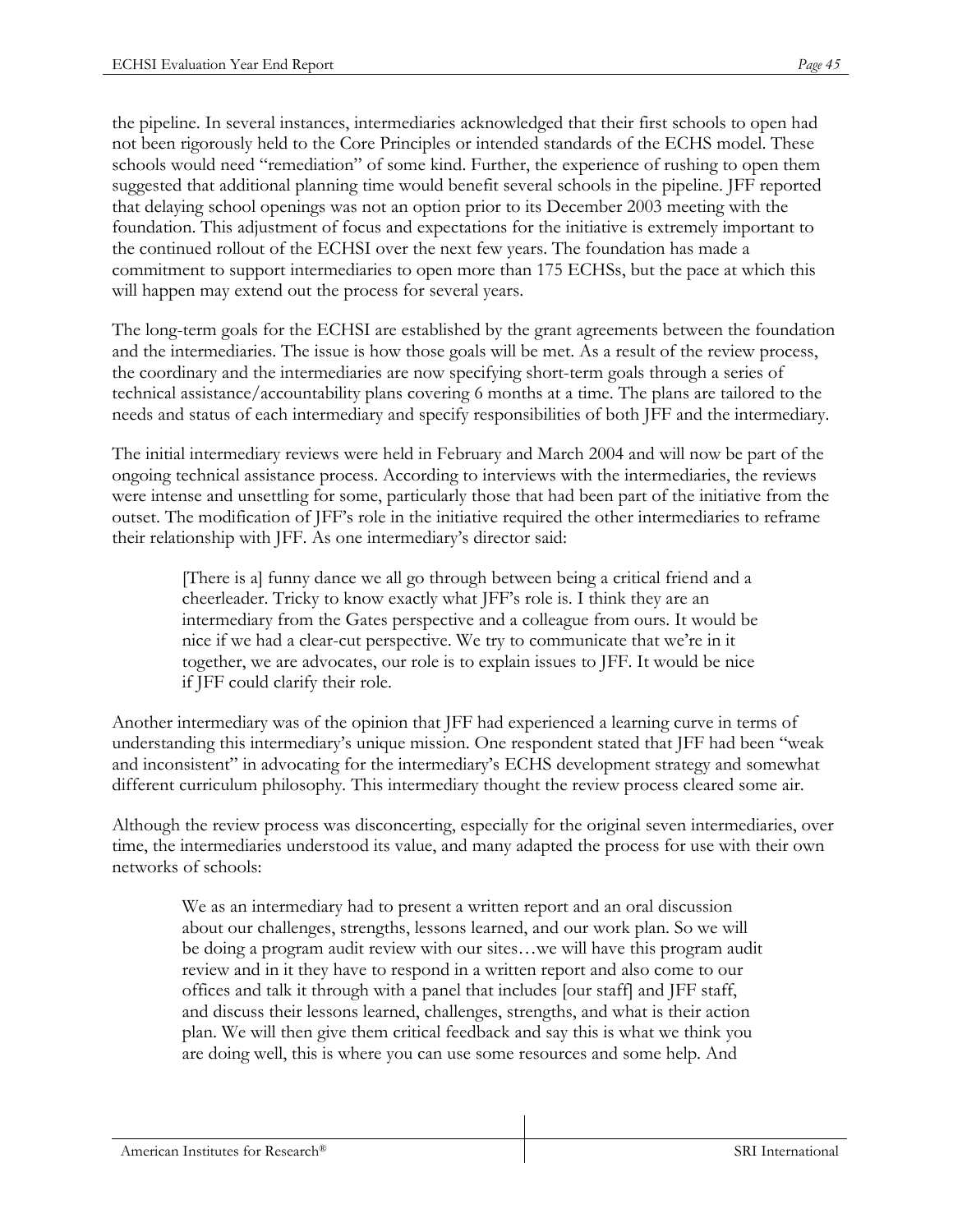from that we will draw up very detailed grant agreements that spell out explicitly what the expectations are.

Interestingly, JFF staff reported that the newer intermediaries were more comfortable with the review process and seemed to have an expectation that the coordinary was, inevitably, an accountability arm of the foundation.

### *Convening Function*

As noted earlier, JFF convened a large group of intermediaries and representatives from their schools in May 2004. In the future, JFF plans to conduct regional initiative events that are smaller but address similar professional development and technical assistance issues. Initiative-oriented meetings of two-person teams from each intermediary will continue to be held twice a year. In addition, the coordinary will cosponsor professional development institutes focused on literacy with the other intermediaries.

### *Policy Function*

In interviews, JFF staff acknowledged that they cannot master the policy intricacies of every state in which an ECHS is implemented. With the foundation's agreement, therefore, they will help with policy analysis and advocacy in some states, particularly those with a concentration of schools. California is the prototype because so many intermediaries (currently five) and ECHSs will be operating there. Because each intermediary has its own model for an ECHS (while simultaneously adhering to the same Core Principles), the policy approach in California needs JFF's coordination.

In an interview during summer 2004, a JFF representative stated that the coordinary was moving forward to establish a policy agenda, rather than putting out individual policy fires as they arose. One issue that has become clear and will need to be addressed through policy is the need for postsecondary institutions to have some incentive to collaborate in ECHSs and other blended models.

Despite JFF's skill in identifying and analyzing state policy issues with respect to creating friendly environments for ECHSs, intermediaries who are closer to the ground anticipate significant challenges. The leader of the ECHSI for one intermediary expressed skepticism about how far the policy agenda is likely to move forward under the current arrangement:

JFF can certainly assist, but they can't run an advocacy campaign unless they hire somebody full-time here to do it. So if there is an expectation on the part of the foundation that there will be work done to improve policy and legislation in [the state] to make it more favorable to ECHSs, somebody's got to be accountable to do it.

The foundation's and JFF's decision to make midcourse corrections in the coordinary's strategies is well founded. As the next section of the report makes clear, some intermediaries floundered in the first couple of years of the initiative, and all intermediaries had issues that required fresh ideas about implementing ECHSs.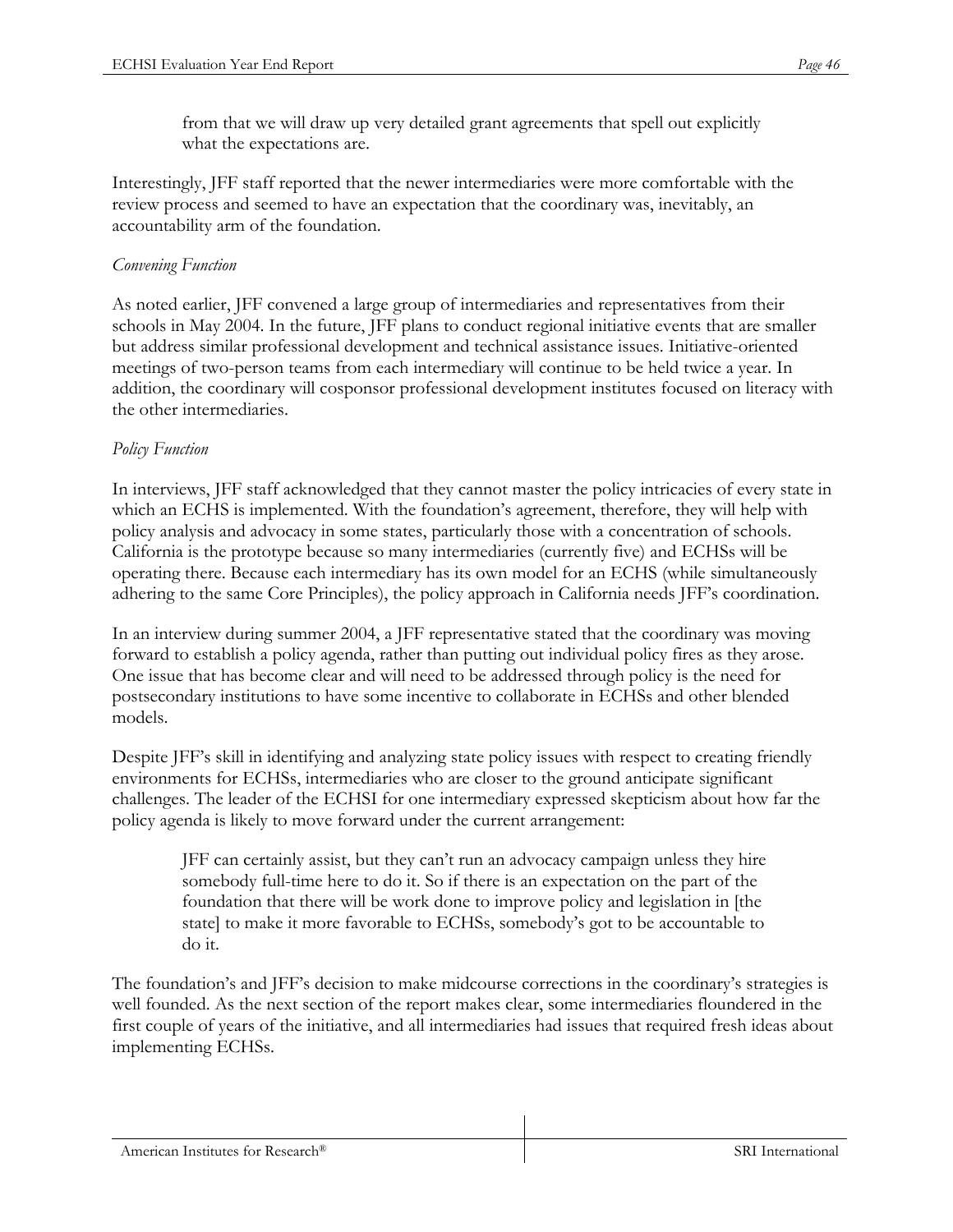# **Intermediaries**

Intermediaries represented a range of organizational types and adopted a wide range of development strategies. In general, intermediaries that worked in multiple states faced more implementation challenges than those working in a single state.

As the distributors of the foundation's funding, the ECHS site selectors, and the primary technical assistance providers, the intermediaries have played an extremely important role in the early years of the initiative. Because of the importance of this role to the ECHSI strategy, the evaluation team has produced, and will continue to produce, a report summarizing the work that intermediaries do to support ECHSs. This report for 2003–2004 can be found at http://www.gatesfoundation.org. The following section on intermediaries summarizes the major points made in that report.

#### **Implementation Activities**

During this early stage of the initiative, intermediaries' primary activity has been to find organizations interested in developing ECHSs and to distribute grants to selected partnerships. Intermediaries found interested partners through requests for proposals (RFPs) and by inviting organizations to participate. For some intermediaries, the lack of an RFP process in selecting sites for the ECHSs has led to issues of inconsistency with design and implementation efforts in some schools. Prompted by the foundation and JFF, most intermediaries have now agreed to use a written application and review process that requires interested partners to develop thorough implementation plans, thus allowing intermediaries to realistically assess a site's readiness to undertake the work in the future. Given the complexity involved in creating an institution that crosses educational systems, more than half of the intermediaries fell behind in their planned school openings. Sites failed to open because local partnerships fell through, there was no principal, or adequate facilities were not available. However, a slowdown is not necessarily a problematic finding: Some intermediaries slowed down school openings to give planning teams more time to develop the ECHSs.

During planning and after schools opened, intermediaries offered a wide range of technical assistance to partnerships and individual ECHSs. These activities included holding conferences and workshops and providing coaches or site liaisons. Intermediaries also fostered networking through the development of, for example, electronic connections among ECHSs, site visits between ECHSs, and an extranet for use by ECHSs' principals and staff. Intermediaries also encouraged local and state support for the initiative, including additional funding. For example, several intermediaries received funding from the Kellogg Foundation to support their community engagement efforts, including funding to support staff members. Further, some intermediaries played a role in advocating an extensive policy agenda, in addition to the efforts of JFF, seeking support from states and localities for the ECHSI. Generally, ECHS staff felt that the intermediaries were extremely welcome supporters, partners, and advocates for their schools.

During the years of the initiative covered by this report, few intermediaries had yet developed explicit plans for ongoing ECHS accountability beyond the initial funding decision. As the foundation has focused more attention on intermediaries' oversight activities, many intermediaries have determined that they need to institute thorough review processes with all their schools and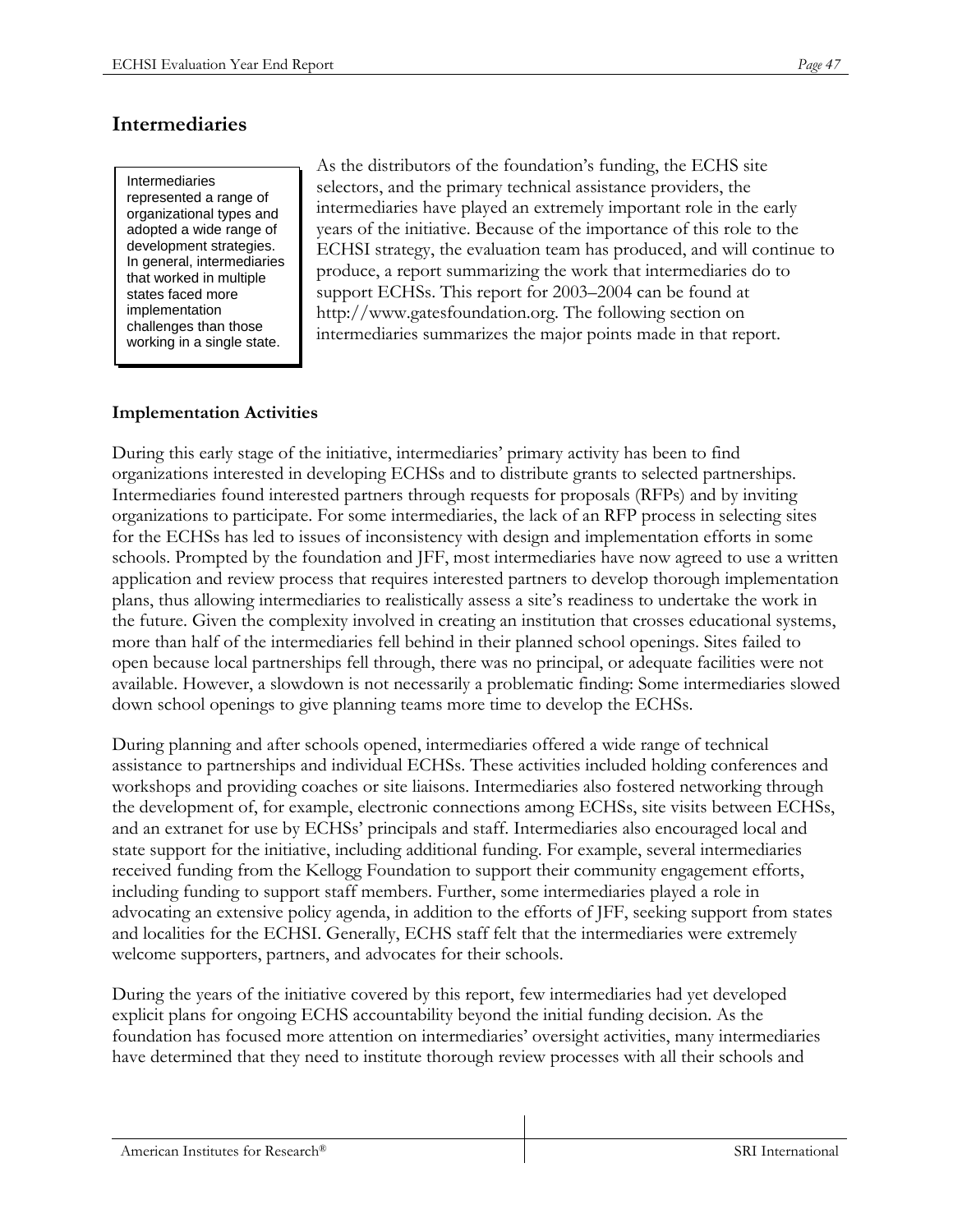ECHS partners. In addition, some intermediaries have tightened, or plan to tighten, the level of accountability required from participating ECHS partners.

#### **Intermediary Capacity**

Not all intermediaries had the background or experience in-house to support the partnership building that is necessary to make ECHSs work. With regard to grant distribution, 6 of the 10 first intermediaries fell behind their initial plans to open ECHSs. One intermediary pinpointed this problem and described it as "a tendency to try to do too much, and then they don't do it well." One factor that seemed to strongly influence the intensity of relationships between intermediaries and their ECHSs was the geographic breadth of the intermediary's network. For example, instructors at one ECHS in a national network had frequent interactions with staff of the intermediary, most likely because of the close proximity of the intermediary's office to the school setting. In contrast, staff at another ECHS under the same intermediary but in a different state knew of the funding and guidance received from the intermediary but knew little else about the organization. A staff member at CUNY noted, "We have the luxury of being more hands-on than other intermediaries because of working with only one school district."

In general, it is very clear that the learning curve has been steep in terms of plans, capacity, and expertise to support these activities. Some intermediaries also had difficulties meeting ECHS needs because they overestimated their own organizational capacity and thus began their initiatives without enough staff to carry out their funded activities. Many intermediaries will be focusing on building organizational capacity in the years to come to respond to previous labor shortage problems. To this end, intermediaries have fairly recently hired additional staff to improve their technical assistance or professional development efforts, directors to lead their ECHS programs, and/or staff who will be responsible for seeking additional funding for the ECHSI.

## **Local Partnerships**

Partnerships are a key component of the ECHSI design. To implement the initiative effectively, the fledgling ECHSs need close support from all the partners that collaborated to found them. In particular, collaboration and coordination among all entities are important to ensure that high school students are able to take college courses and earn college credit while still fulfilling all requirements of their high school education.

#### **School Districts**

When looking at the factors that support or inhibit the planning and development of ECHSs, districts can play an integral part or have little to no role. At one extreme, the districts have little influence over state charter schools. For the majority of the schools, however, districts have significant influence over the ECHSs, affecting whether the ECHSs grow or are hindered in carrying out the ECHSI vision.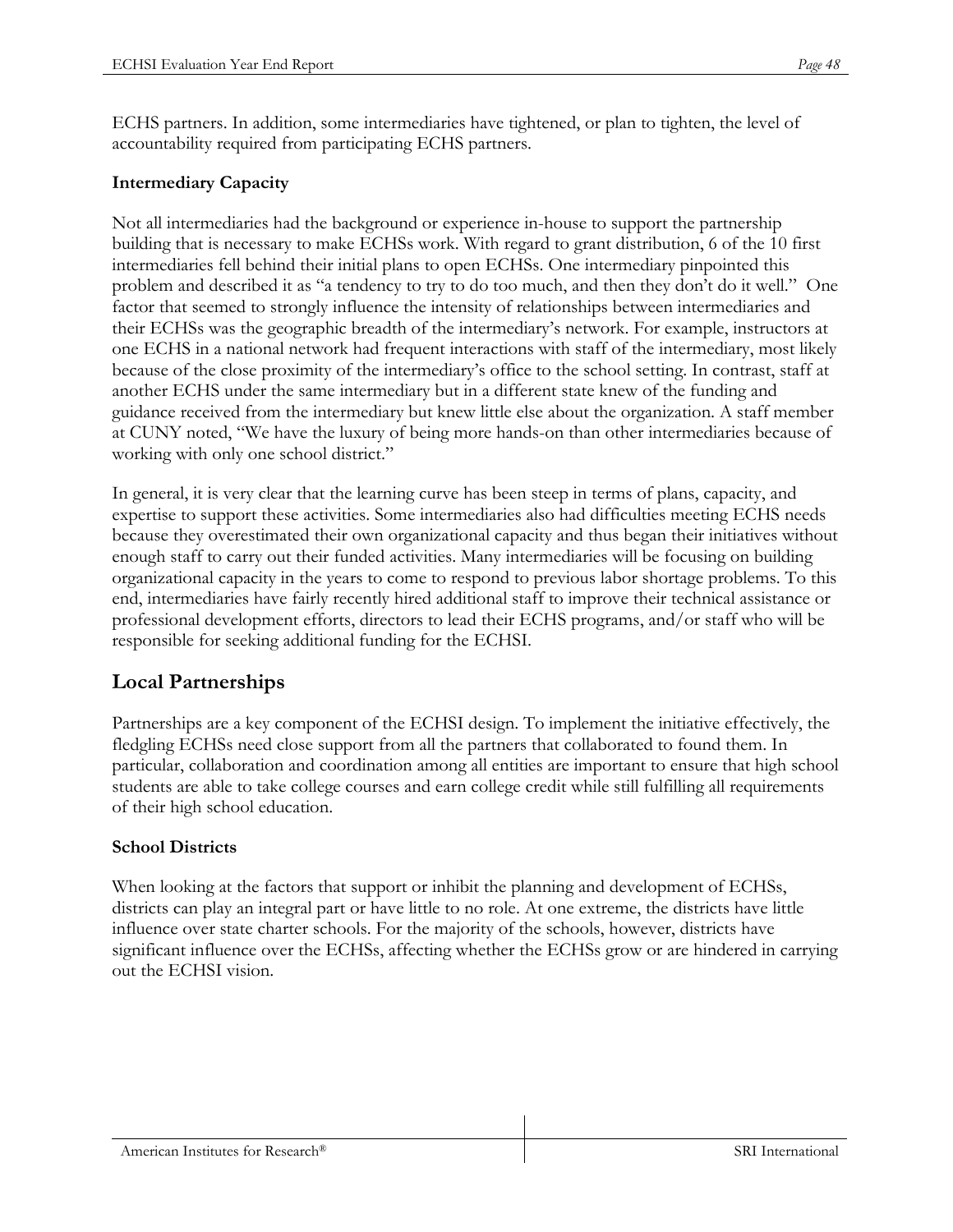*District Support for the Initiative* 

The district partners have been largely beneficial to school implementation. New schools associated with a district had fewer struggles concerning facilities, human resources, and funding than did schools opening outside of the local school district. Districts, through existing relationships with intermediaries and IHEs, can play a key role in supporting the planning and development of ECHSs. Thus, one intermediary staff member said, "All the districts were chosen because they were already working with [us]." Preexisting relationships can also facilitate development at the ECHS level. For example, one school leader noted that because of his previous work in the district, there was a certain level of trust that enabled him to move forward without

having to check in with the district at every turn. Capitalizing on existing relationships between districts, intermediaries, and IHEs has helped all parties come to agreement more easily.

Developing and strengthening the existing relationships between districts, IHEs, and intermediaries is an important piece in the implementation of ECHSs. Thus, even when there is strong support from the IHE, the lack of district support is often enough to curtail forward progress with an ECHS. A leader of one intermediary reported that work with a district was on hold:

The superintendent there has not demonstrated any interest in doing this. We realized, without the school system on board, it would be really difficult to do. So we're putting together our correspondence back to the university partner to let them know that it appears we're going to have to go elsewhere with this, unless there are some other options we don't know about.

In another example, one intermediary spoke about the effect that a change in the district's administration had on what appeared to be a strong site: "We thought we'd have them open by this year…And then they had a change in administrations, so we had to start over in some ways. We have to reengage the [district] administration." Because this occurred with what appeared to be one of this intermediary's strongest local partnerships, this leader lamented losing the potential site.

For many ECHSs, developing and strengthening relationships with a district is an investment in their own future. A representative of PCC said, "The relationship in the college and high school districts is critical. We are always working on those. Some districts are a challenge to work with, and others are always sending us people. So it depends on the relationship building." A staff member at Antioch echoed the importance of building a relationship with the district, saying, "EC project staff maintain consistent communication with tribal chiefs, state policy experts, district superintendents, community college personnel, and other key stakeholders in the EC initiative through face-to-face meetings, telephone, and e-mail contact."

#### *Districts' Support of the Early College High Schools*

Having a district's leadership involved in the early planning process can be just as important as the relationships between the districts, IHEs, and intermediaries. One example of how critical early involvement in the planning process can be is reflected in this statement made by one ECHS director: "The school district was invested in this to the extent that their director of counseling attended all of the trainings. He attended the JFF conference in New Orleans. The 'Roll Up Your Sleeves' session was very helpful because he was right there to help solve this, and all the school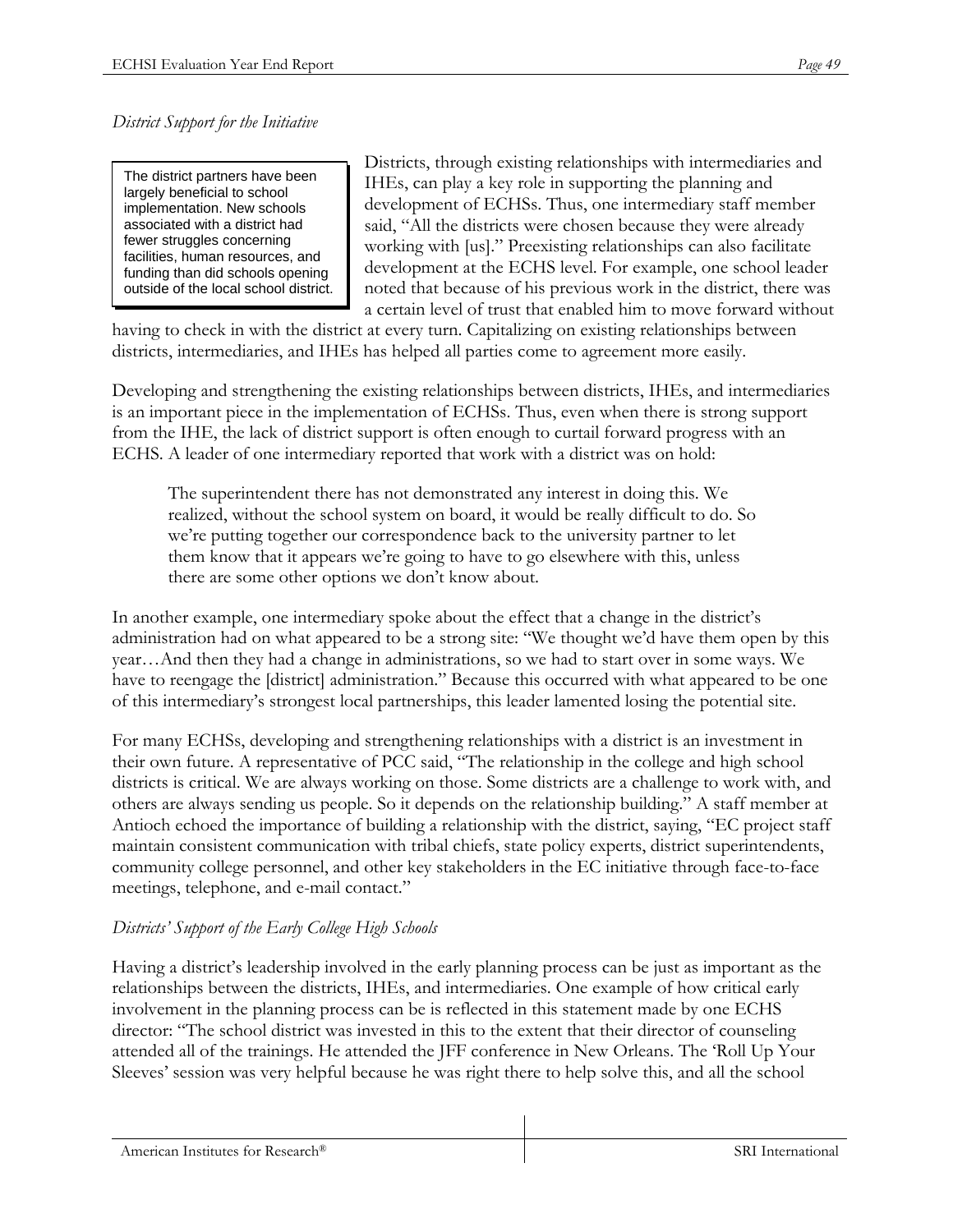district issues were right there on the table." In this case, having a district leader so accessible helped shed light on issues that could be potential conflicts or barriers later. Districts willing to commit leadership resources to the ECHSI in the planning phase may help smooth the ECHS implementation process.

The assistance requested by ECHSs varied in type and quantity. One school leader, for example, requested help from the district in designing an assessment for his ECHS, saying, "I have asked central office to design a test to see if the students have mastered Integrated Math 1 and are ready for Integrated Math 2." Another school leader needed help designing curriculum for her school because the ECHS is bound by what the school system tells it to do. She said, "We are working closely with a curriculum specialist from the district to design the curriculum. We have 9th and 10th grades planned." Because each ECHS must be accountable to its district, it seems logical that the ECHS would call on the district to provide guidance and resources to remain compliant with its requirements.

Districts were the primary funding source for the ECHSs that were affiliated with districts. However, contributions ranged from extensive ("All of our staff are covered through the [school district], and so is the students' tuition") to minimal ("The districts do pay a tuition per student, which is very nominal"). Districts also often provided physical facilities at no cost.

### *Challenges from Districts*

One feature that most ECHS leaders, at least those affiliated with districts, have limited control over is the pool of teachers from which to choose staff. In most sites, the hiring was coordinated by the district and limited to teachers who were "from the existing pool of staff in a district and…members of the local union," while in other sites the district posted jobs specifically for ECHS teaching positions that were open to anyone who was a "probationary or contracted teacher." However, from this pool, school leaders typically made the final decisions about hiring prospective teachers.

Another integral feature of an ECHS is designing a curriculum that allows students to meet local and state requirements as well as earn the requisite 60 college credit hours. Most ECHS leaders reported that they currently had limited control over the curriculum. At some sites, the curriculum was mandated by the district. As one school leader said, "In terms of curriculum, things are pretty clear because we have to do what the school system tells us to do."

## **Colleges and Universities**

The ECHS model requires the participation and active leadership of IHEs as part of the local implementation partnership. Interviews with IHE-based respondents and ECHS leaders suggest wide variation in the level of commitment of participating IHEs to the ECHS concept, ranging from broad-based enthusiasm among faculty and administrators to outright skepticism.

Like districts, IHEs play a major role in the ECHSI. The level of commitment of college or university partners to the ECHS vision affects the development of the school. Although many local partnerships have good support from the IHEs' side of the equation in terms of shared vision and human and material resources, other IHEs struggle to understand the ECHS vision or to turn the vision into acceptable programs.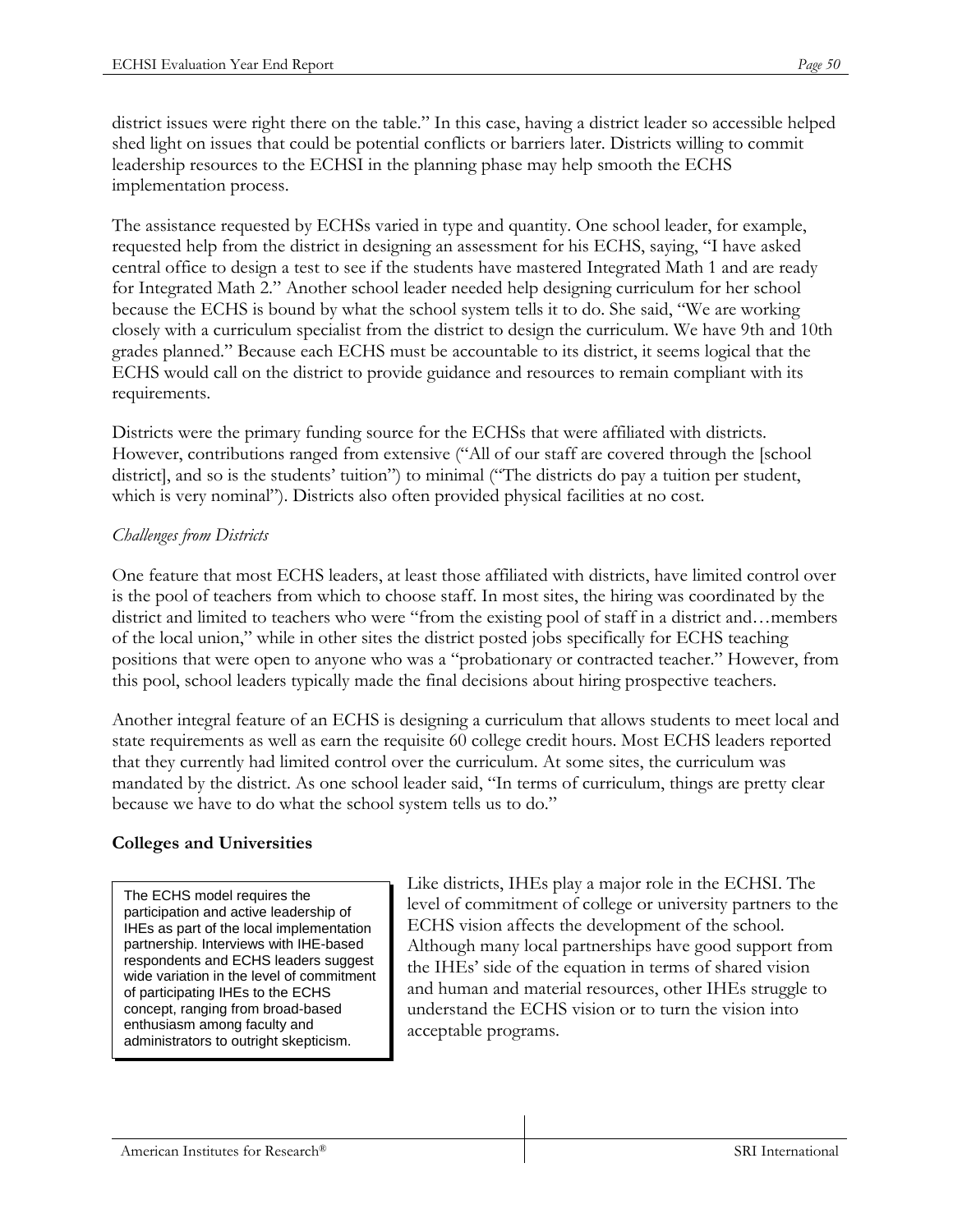#### *Shared Vision*

Many IHEs showed support for the ECHSI from the beginning of their participation in the initiative. Several college administrators had visions that aligned with the ECHS principles, choosing to participate because they believed in promoting accelerated learning for certain disadvantaged populations, such as Native Americans, Latinos, and low-income students. In describing his school's involvement, one college administrator said, "We've got two native tribes in this area. The number of those kids who graduate from high school and go on to college is minimal. In some respects, I think that's a shameful comment on how we do things up there. We have a role. This looked like a way we could address some of those issues. I'm excited about the possibilities." Many colleges also were concerned about the skills of incoming students and hoped to better prepare their potential future students. Other IHEs became involved because they saw the partnership as a means to benefit both the high school and the college simultaneously. In return for offering college credit to high school students, colleges have been able to offer field experience in the high schools for their students in counseling, teaching, and social work programs. One college also hoped to generate publishable research through its partnership with the high school.

In cases where IHEs supported the vision of the initiative, the working relationship between the high schools and IHEs has strengthened. In discussing the partnerships between the high schools and the IHEs, one intermediary said, "It has surpassed expectations. There has been incredible buyin from the IHEs, a willingness to deal with policy issues. One by one, the colleges are meeting the issues head-on through creative problem solving." Several high school staff members stated that the partnerships have exceeded their hopes. One ECHS staff member said, "The relationship with [the] community college has been great, and they have been extremely supportive. They really bought it hook, line, and sinker. I like it that we are really infused with the college. And we will feel much more a part of the community."

#### *Methods of Support*

Colleges and universities have supported the implementation of the initiative in a variety of ways. IHE staff have served on the advisory or governing boards of the high schools, dealing directly with implementation and planning issues, such as developing curriculum, arranging course schedules, and aligning college and high school courses. Another major form of support has been in the provision of resources to the high schools. The largest resource provided to some schools was a location for the high school on the college campus. The dean at one university said, "The college is going to support this program any way it can." This IHE has provided a space for the ECHS, and the chancellor would eventually like to move it to a new science building that will open in the near future. Other important resources provided by the partnering colleges included access to facilities and enrichment services, such as libraries; computer and language labs; career resource centers; and counseling, tutoring, and college academic advising. At Heartfield ECHS, for example, the high school students can see college advisors, and the college has also hired an academic coach to work with the high school students throughout the year. College instructors have also worked with high school teachers in creating specific lessons and participated in other joint professional development opportunities.

IHE partners tended to contribute to ECHSs through resources and, occasionally, outright financial support. IHEs commonly donated space and maintenance. For example, one IHE charged the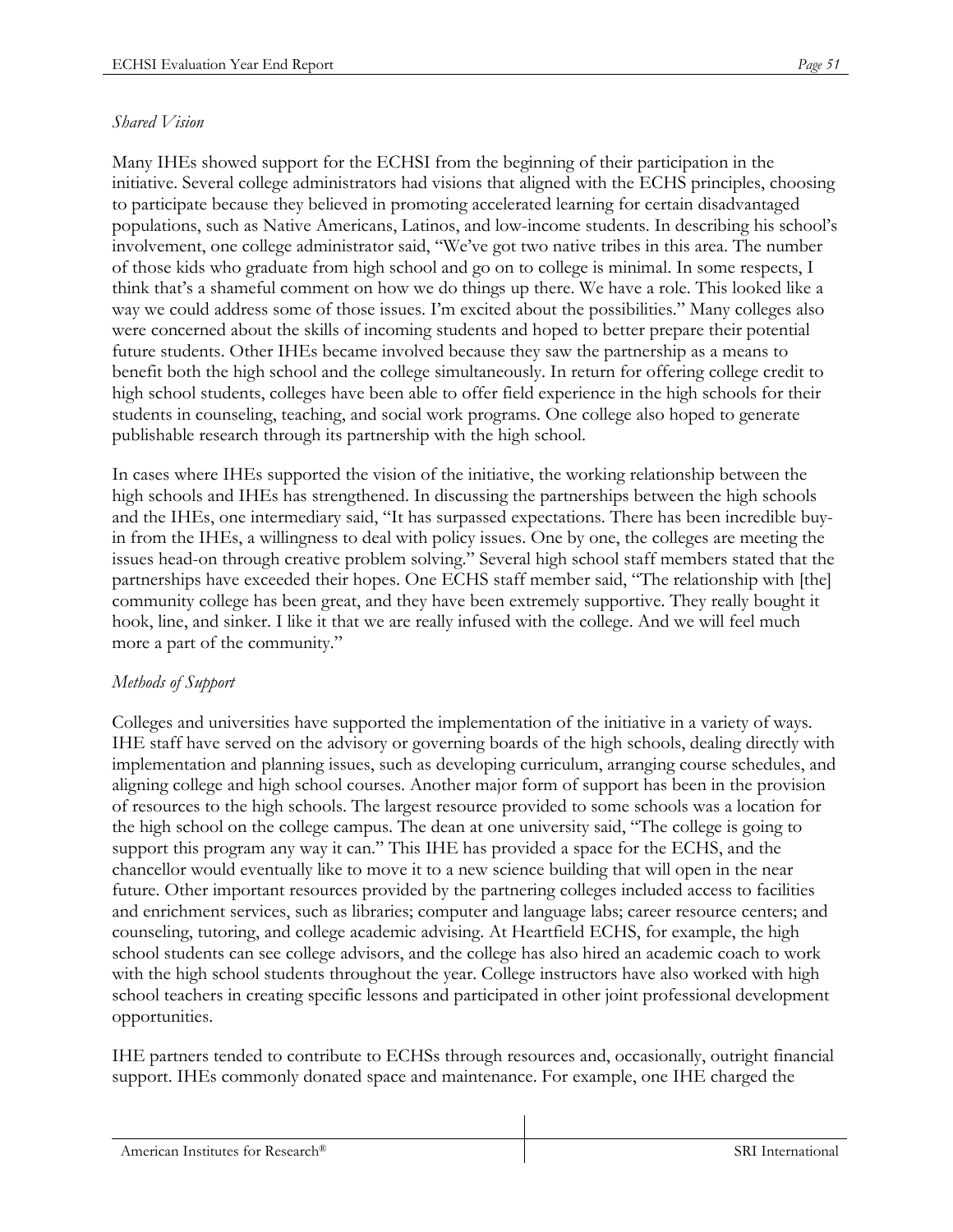school district \$1 per year for the land where the school building was located. Most IHEs covered the cost of staff time or IHE staff volunteered their time (neither of which may be sustainable long term). These staff worked on developing the ECHS, teaching classes, and mentoring teachers, as well as other activities. Several institutions provided grants directly to the ECHS. These funds went for tutors, textbooks, professional development, and technology. Some IHEs pitched in to support parent mailings and cover other small expenses. Some IHEs, however, did not intend to support the ECHS with resources. One IHE joined the partnership with an explicit understanding that it would not incur any expenses, which turned out not to be the case. Another IHE charged the ECHS for renovations made to its original space on the campus but had not yet returned the funds to the ECHS after moving it elsewhere on campus. Some IHEs charged the ECHSs rent for the facilities they used.

#### *Challenges from IHE Policies*

ECHSs have to adhere to policies of the local IHE, particularly those regulating matriculation, remediation, and placement. These IHE policies often pose implementation challenges. At some sites, for example, ECHS students could not matriculate to the partner college because they had not graduated from high school. At one site, the IHE made modifications to accommodate the ECHS model. Here the chancellor waived the high school graduation matriculation requirement for the ECHS students by increasing the number of credits a student could take as a "special student" from 12 to 60 credit hours. Other ECHSs sought modifications to policies requiring all prospective students to take assessments in reading and math prior to course enrollment. When one ECHS realized that no waivers for passing the placement exams would be granted for its students, it placed all ECHS students into a remedial class together. The students then benefited from completing the class as a cohort and passed the placement exam at three times the rate of traditional new college students. Despite the ability of one ECHS to make lemonade from lemons, placement exams remain an impediment to enrollment in content classes at partner IHEs for many ECHSs' students.

#### *Lack of IHE Support*

Not all colleges have been fully supportive of the initiative. This lack of support has inhibited the development of the program in specific ECHSs. It appears that sharing the vision of the ECHSI does not necessarily translate into active support. One high school leader said, "I think that the college talks really good about the project. I think that they do not support…us the way that they should. I do not think that they put forth that additional effort where they bleed a little bit. They don't want to bleed to make it work." A leader at another ECHS recognized that IHE administration support did not mean full faculty support. Arrangements with schools are often made by university presidents or deans, without commitment from the faculty. As this school leader described it:

We got into a bit of a rough start in terms of the college…[T]his was an initiative that had tremendous support from the college president. But then, when you get to the operational level, all of a sudden you're putting students in English class. And the English chair is saying, "Well, what's going on here; what is this all about?" So we had to do a little damage control.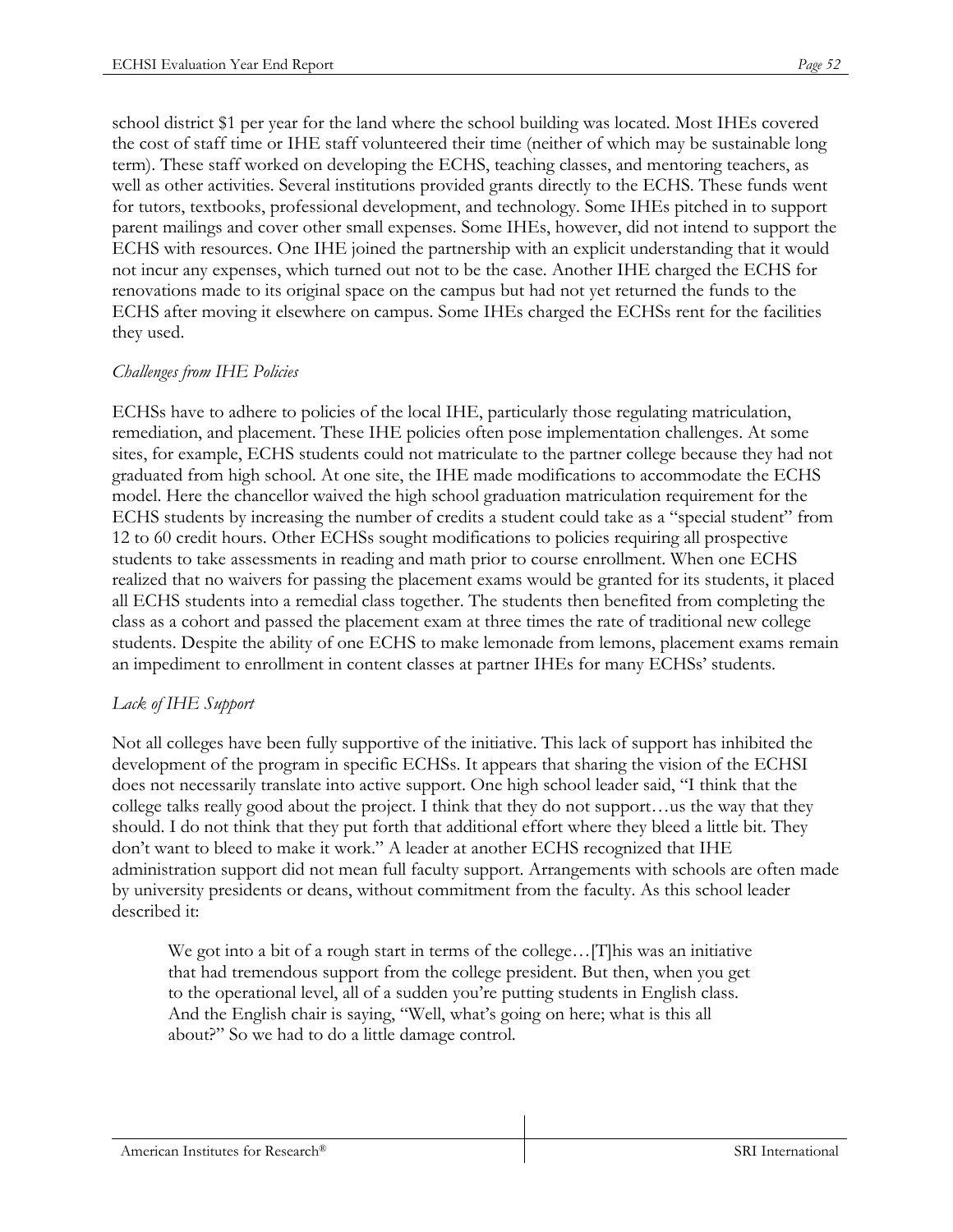This situation is typical if key faculty members are not kept apprised of what is coming out of the ECHS planning processes. ECHS courses often become add-ons to faculty members' existing course loads, and the additional responsibility can become onerous, particularly if faculty did not volunteer for the assignment.

Another challenge faced by some ECHSs is that the partnering colleges may have different visions for the initiative than the high schools do. Such contrasting perspectives can lead to programs that veer away from the ECHS vision. Some colleges put restrictions on who can take college classes and on the number of college classes in which high school students can enroll. A leader at one school stated, "My big roadblock is that [the community college] will only let students in who have a 3.2 GPA, and that to me defeats the Early College initiative, which is to expose all students to college classes. I don't want our kids to segregate themselves." In another example, the IHE partner (a flagship state university campus) limited the course sequence to include only one year's worth of college courses. A leader at the ECHS further believed that the university did not want to deal with remedial students and closed classes to them, a practice that interfered with their vision of becoming an access school.

Other reasons emerged for IHE reluctance to commit to their ECHSs. Some IHEs were uncertain about financial arrangements and compensation for their participation. This concern seemed especially pressing in the partnerships where IHE faculty had "not been given one dollar to do this work, and it takes a lot of time." This is an issue that ultimately can be resolved only through policy levers. However, at least one intermediary has revised its budget to allow monetary compensation for future community college partner agreements. This change is expected to result in making more college courses available to ECHS students.

Another reason for IHE hesitance stems from wariness about high school students' abilities. As one instructor noted, those with negative views are usually those who have not had exposure to high school students. Indeed, in several instances, interviewees spoke of how some higher education faculty changed their views after having high school students in their courses or seminars. Physical proximity—such as having ECHSs on college campuses—also has helped allay these concerns, as have deliberate efforts to encourage socialization and bonding among IHE and high school faculty. However, experience with high school students clearly is not enough to dispel all the skepticism. A leader at one community college said that the college could initially offer only 10 5-credit courses, based on his prior experience with elite high school students who were unable to reach sophomore standing. In another example, involving a 4-year higher education institution, the IHE has been adamant that it can accept credits for transfer only if the ECHS students take college-level courses taught by one of its faculty members, a policy at odds with the college's general transfer requirements.

Support of institutions of higher education is important to the overall development of the ECHS initiative. IHEs support the ECHS initiative in a range of ways, from sharing the vision to supplying resources and finally to implementing plans that work for both the high school and the IHE. When IHE support is lacking, especially in limiting access to college classes, ECHSs have a more difficult time turning their vision into a fully realized Early College program.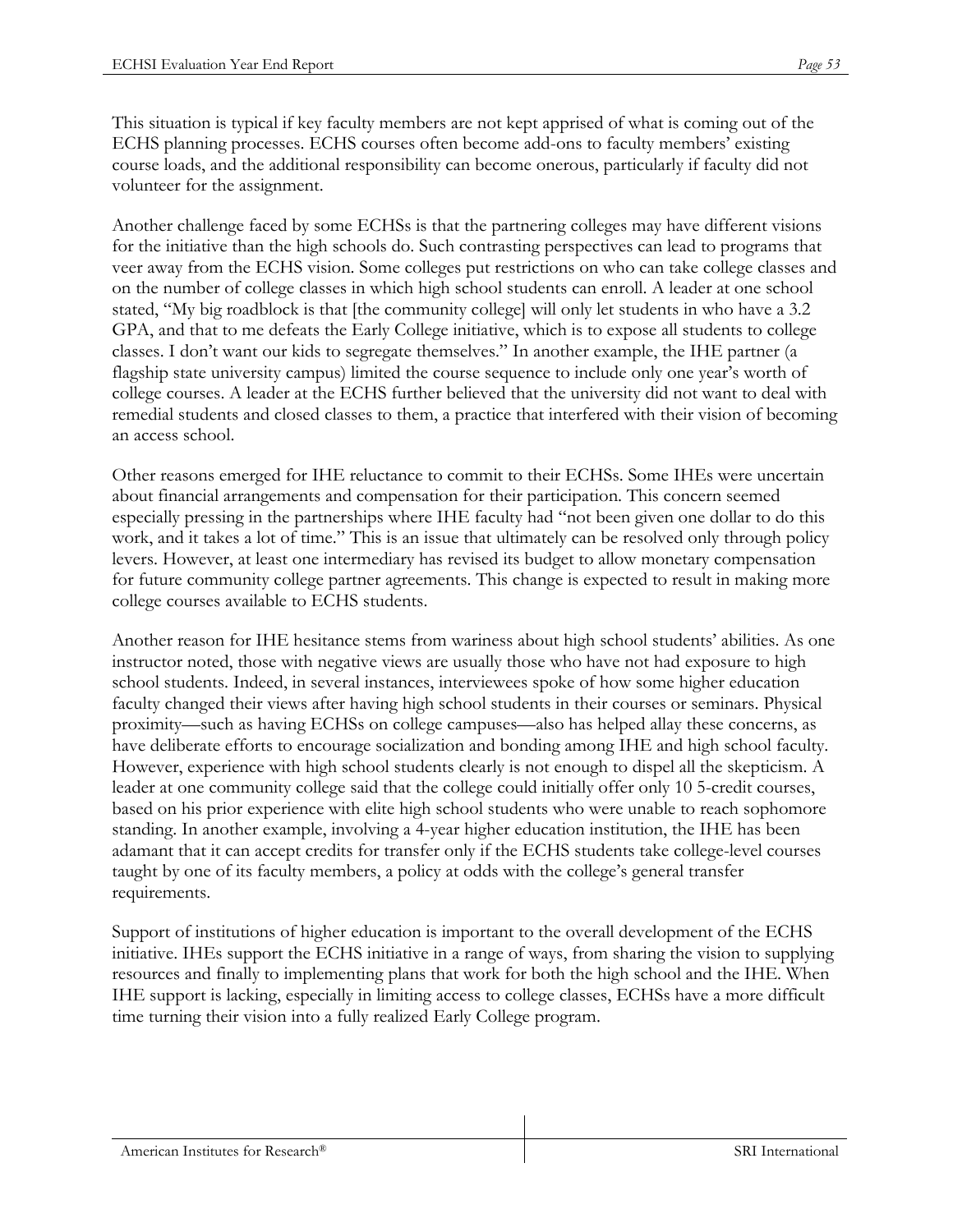#### **Co-Governance**

The mechanisms of co-governance in place at ECHSs ranged from very little coordination to highly structured, collaborative partnerships. On the less coordinated end, an adaptation ECHS, despite being located on a community college campus, operated almost independently of its higher education partner. In this case, new leadership at the college openly expressed serious reservations about the Early College model and was in the process of withdrawing its support. A number of ECHS local partnerships were at the highly structured and collaborative end of the continuum. In these cases, responsibilities and roles were clearly defined, resources were often shared, and joint high school–IHE planning occurred frequently and regularly (usually on a monthly basis). Not surprisingly, several of these partnerships involved Middle Colleges (already located on the IHE campus) adapting to ECHSs. An interviewee at one of these schools reported that intensive joint planning among representatives from the high school and the community college began a full year before the school opened. Yet, even in sites with high collaboration and shared decision-making, schools and IHEs were still bound by their own policies and operational constraints, described in previous sections. Consequently, responsibility for policies such as hiring, grading, and pedagogy were not yet collaboratively defined and still tended to fall into separate college or K–12 domains.

Many local partnerships were, as one intermediary leader put it, "still a work in progress." For example, one ECHS, a program within a larger high school, had three IHE partners. Interviews with representatives of this local partnership suggested that roles and responsibilities of the different partner organizations were not yet clearly defined. The same was true for a number of the local partnerships during the 2003–2004 school year. In another case, the collaboration between a community-based organization, a high school, and a local community college was highly established but largely informal and drew on long-standing friendships between school leaders and the college president.

The three primary influences on co-governance at ECHSs are memoranda of understanding, advisory boards, and staff turnover.

*Memorandum of understanding (MOU).* The foundation and JFF intended every local ECHS partnership to be rooted in a written contract (e.g., an MOU) that clearly delineates the roles and responsibilities of each partner. In 2003–2004, leaders at JFF estimated that about half of the operational ECHSs had an MOU in place. Thus, there is considerable work still to be accomplished in this area. Many of the leaders and intermediaries interviewed believed that MOUs establish the foundation for cogovernance by clearly outlining responsibilities. The director of the ECHSI for one intermediary acknowledged problems that have emerged at its first operational school in terms of delegating responsibilities because no MOU was in place in the first year: "[T]here is no detailed agreement about the arrangement, the money, who would provide what." Now this intermediary (as well as others) is requiring all of its local partnership IHEs to sign an MOU specifying who will do what.

Not all interviewees appreciated the structure that MOUs can provide. At one site, for example, the high school and the community college had a long-standing agreement in place, but a leader at the school saw that agreement as more fluid than a traditional MOU. According to that leader, the current agreement offered considerable latitude in decision-making, whereas an MOU that satisfied the intermediary's requirements would "cripple the process" by requiring advisory board approval for every decision.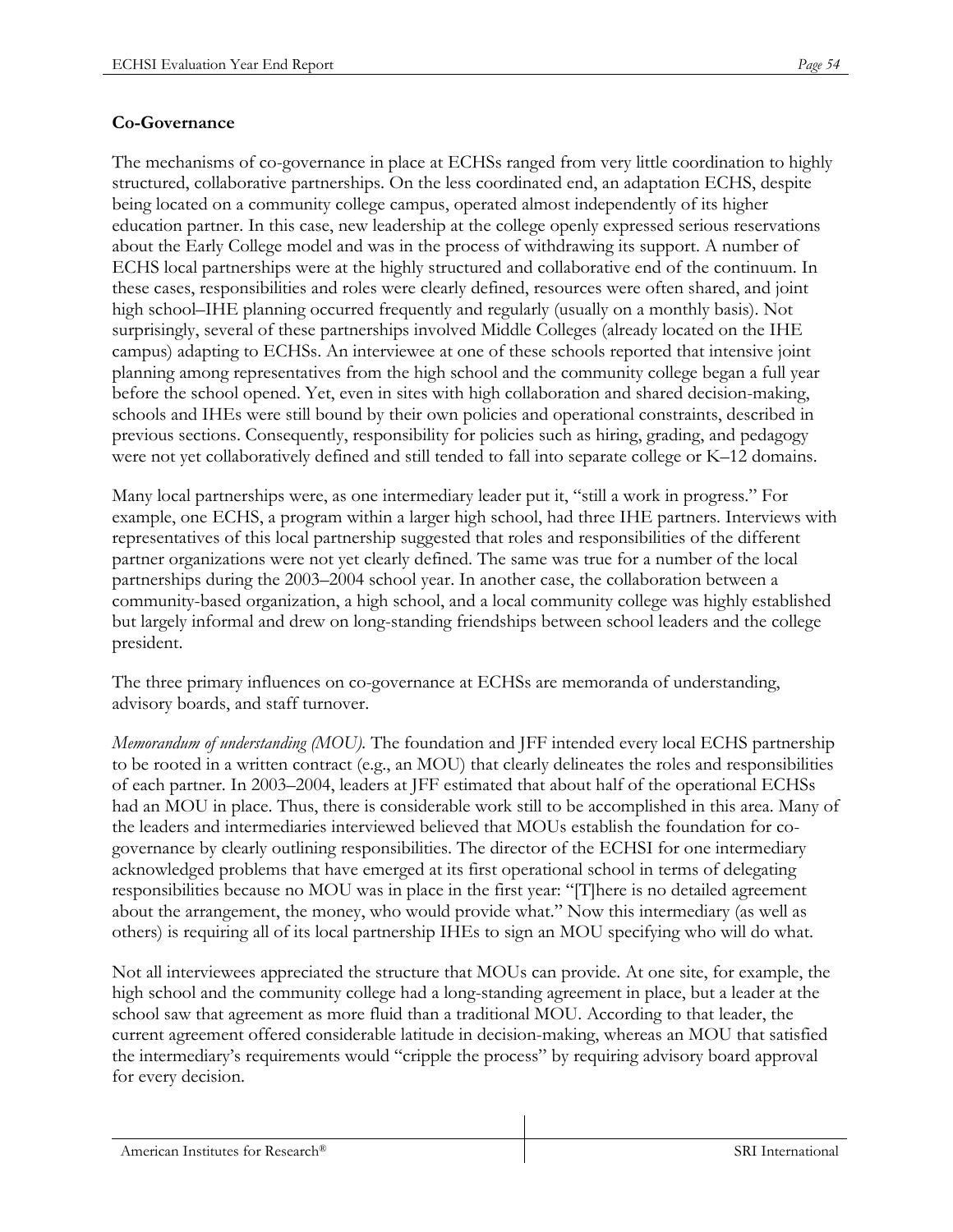*Advisory boards.* Advisory boards are another important co-governance mechanism. Several ECHSs affiliated with certain intermediaries (SECME, WWNFF, MCNC, and Antioch) were required to establish advisory boards. Usually, these boards included roughly equal numbers of representatives from the schools and the IHEs. The boards made decisions on a variety of issues related to their ECHSs. For example, one school's board had subcommittees on human resources, financing, curriculum, and student recruitment. Another advisory board, made up of administrators from the school district and the community college, decided that high school students could receive both high school and college credits for one course that was co-taught by a high school teacher and a community college instructor. However, at this point in the implementation of the ECHSI, several interviewees noted that the primary role of their advisory board has been first to refine the vision of the ECHS and then to develop a curriculum and course sequencing to mesh with that vision.

Participants generally shared positive views of their boards, citing their high degree of collaboration and productivity. At one ECHS, for instance, a leader said that, without the advisory board, "there would be no program." Despite their successes, however, advisory boards have also experienced some difficulties. As one example, the diversity of perspectives on the advisory board at a school initially posed challenges to developing a shared vision and, in turn, to making decisions about ECHS policies there. These differences notwithstanding, the board significantly shaped the direction of the school and continued to provide input and guidance. Along similar lines, the board at another school was slow to jell but started to function more smoothly and productively.

*Staff turnover*. The departure of key ECHS leaders and faculty (high school and college) also affected co-governance. In some instances, losing vital staff presented a considerable setback to the implementation of the ECHS because new roles, relationships, and visions had to be renegotiated.

Figure 7 includes an example of co-governance between an IHE and a local school district in implementing a new ECHS.

## Figure 7. Example of IHE and District Co-governance

Destination ECHS is being developed through a partnership between a 4-year university and a large urban school district. The intermediary group involved targeted the provost of the university as a likely leader in spearheading the development of the partnership and in building support for the ECHS concept on the campus. (The provost previously had a close association with a blended school while serving at another institution.)

Destination opened to ninth-grade students in fall 2003 after a short, 6-month planning period during which the principal was hired, staff were identified, and students were recruited. The school has an advisory board, and this group was highly instrumental in allowing the fast start. Membership includes the provost (ex officio), a campus-based ECHS coordinator, four college faculty members, the principal of the ECHS (ex officio), one ECHS teacher, and the director of an institute housed on another college campus that encourages minority students to prepare for and attend college. This core group worked hard and collaboratively to ensure that the first year would be as smooth as possible. The ECHS coordinator and the principal, in particular, worked closely together on the dayto-day issues that arose in the school's initial year. Meetings of the advisory board would sometimes expand to bring more college faculty and administrators or ECHS staff into the circle of ECHS support. A weekend retreat during winter 2004 provided a particularly successful bonding experience, according to several respondents.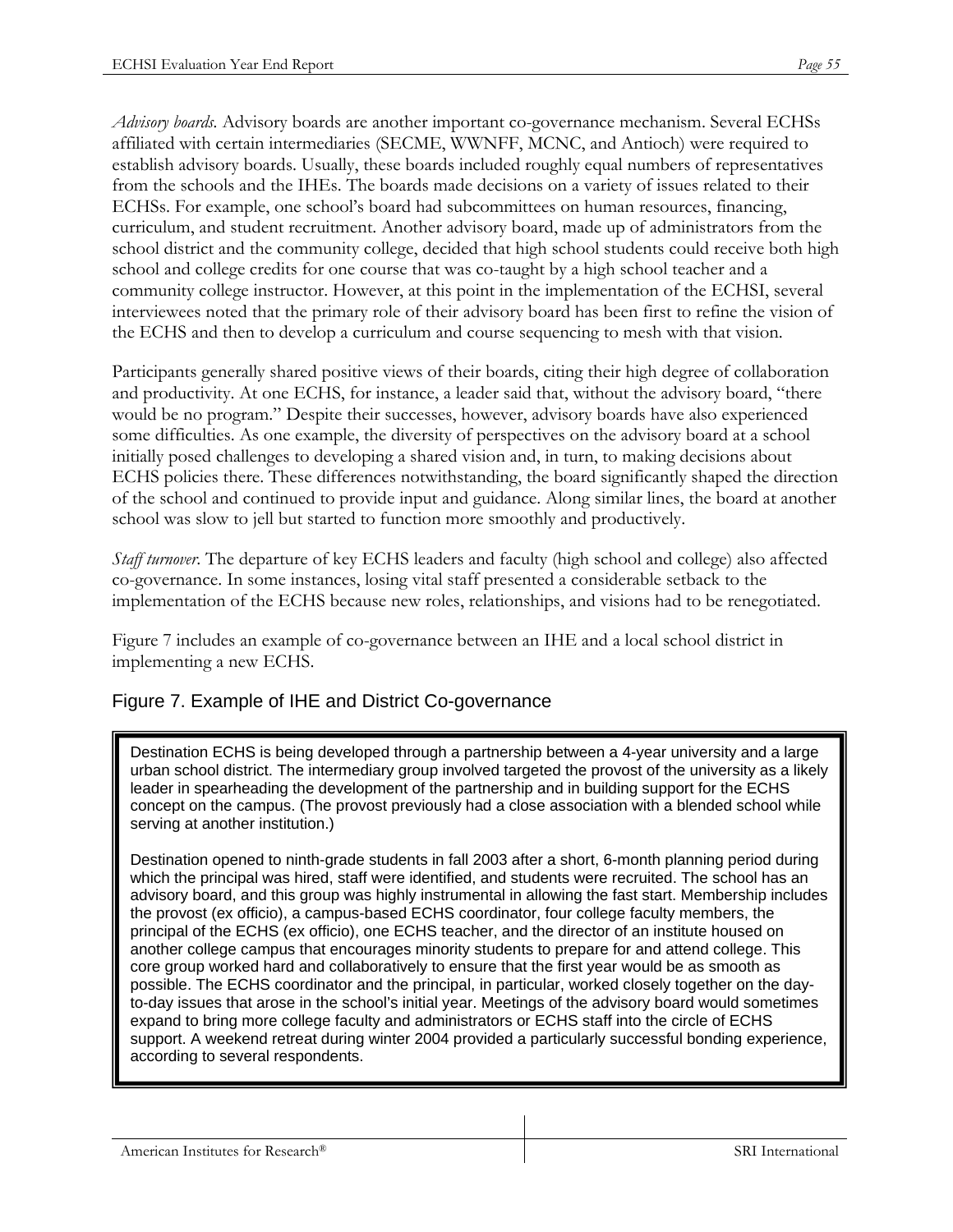# **Policies**

The policies affecting ECHS development included dual enrollment, NCLB, funding and financial aid, and multiple assessment systems.

Each level of government, from the local education agency to the federal government, establishes policies that all high schools, including ECHSs, must follow. Previous sections of this report have referenced ways in which local policies, such as assignment of students to schools or curriculum and testing, have an impact on how the schools are developing. In this section, examples of how

some state and federal policies affect the establishment, implementation, and management of ECHSs are highlighted. An integral aspect of the current policy environment is the use of assessments to verify that schools improve student achievement; therefore, the final portion of this section highlights the assessments that most affect ECHSs. There are many large policy issues with significant implications for ECHSs. The policy issues discussed here are intended to highlight the wide variety of policies of concern to those "on the ground."

## **State Policies**

The ECHSs in the 2003–2004 evaluation cohort were located in 12 states, and the particular education policies in these states influenced the implementation and management of the schools in a variety of ways. In general, state policies concerning the establishment and management of charter schools and rules governing dual student enrollment were supportive of the ECHSs. However, the state policies addressing credentialing and course sequencing tended to inhibit the implementation process.

Most state regulations allowed charter schools more autonomy in adhering to state policies than district-managed schools had. Approximately 25 percent of the 22 ECHSs were charter schools. The benefit of this status, as one school leader noted, was that "Using the charter school route was the only way to get the schools out of the rule making and bureaucratic entanglements of getting a new school started within a district." In California, where ECHSs affiliated with at least three intermediaries were charter schools, a school leader noted that the state "environment supports charters" and that being a charter allows the "greatest ability to implement" an ECHS model. Depending on state law, charter schools typically have more control over issues such as curriculum, budget, and staffing, all issues at the heart of building a new kind of high school.

For many ECHS students to be able to meet the goal of earning 60 credit hours, favorable dual enrollment policies are essential. Dual enrollment policies allow high school students to take college courses and have those courses count for college credit as well as high school instructional time. Some states, like Washington, had a program for high school students to enroll in community college classes that predated the ECHSI. An IHE administrator noted that the dual enrollment policy has allowed the college to "get past some of the artificial barriers like their [school system's] semester system and our quarter system." The administration of the dual enrollment policy differed across states with ECHSs. For example, in New York, the dual enrollment policy specified that postsecondary institutions control enrollment of secondary students in college courses and that these courses can be taken for dual credit. In California, the education code directed administrators in the school districts to set the policy for allowing students to take and receive dual credit for classes taken at a community college. For states without dual enrollment policies, the concern for ECHSs was typically the financing of college credits; for states with dual enrollment policies, there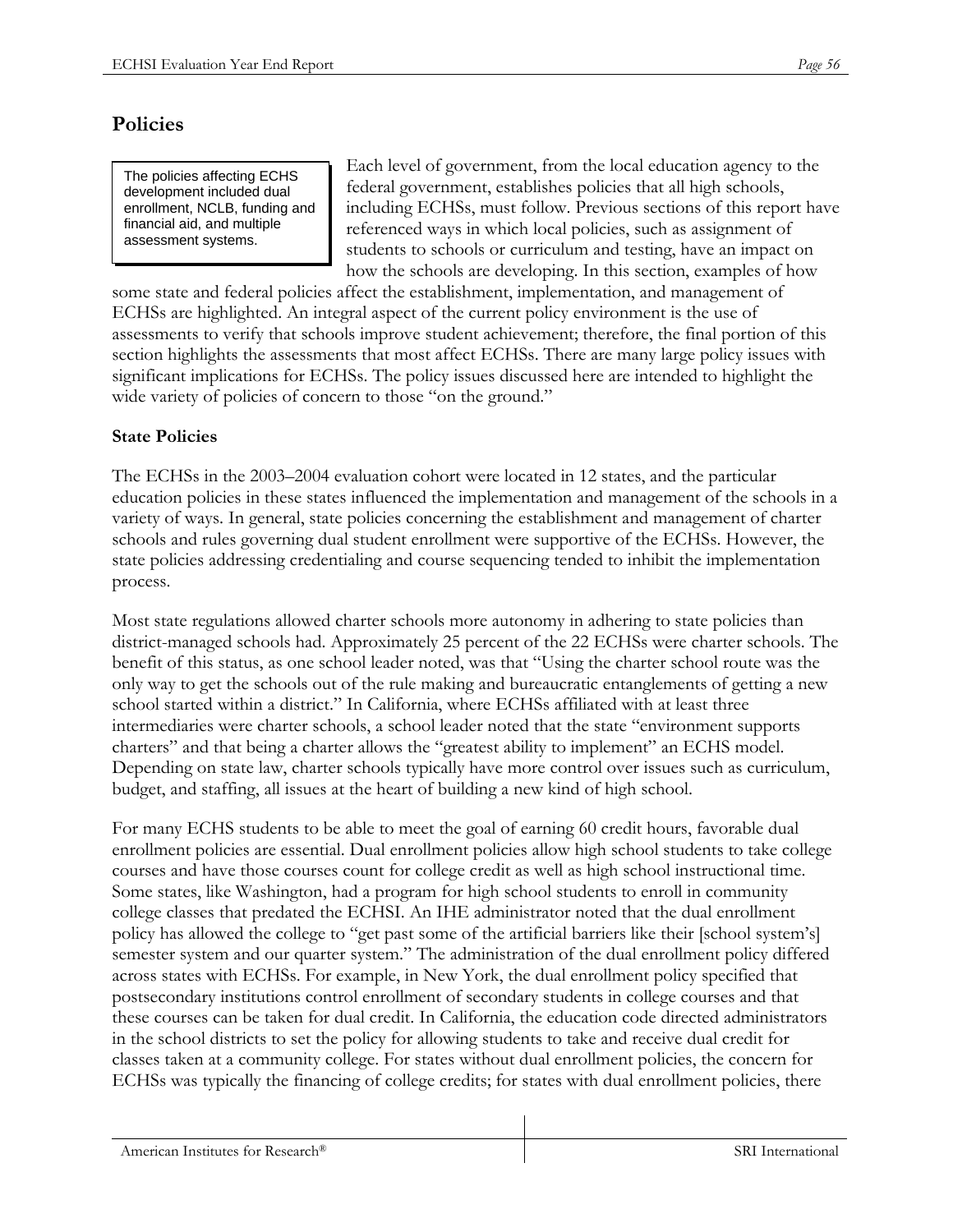has also been some backlash against the existing policy due to concerns about financing and the quality of the programs (Bailey, Hughes, & Karp, 2003).

Other state policies potentially limit the options available to developers of ECHSs. For example, state credentialing requirements typically require all high school teachers to meet all criteria for a teacher credential before being eligible for district hire and hence available to teach in an ECHS. Although the credential requirements differ in a variety of ways across states, earning a credential typically requires teachers to graduate from a teacher education program and to have met state teacher test requirements. Under some ECHS models, these credential requirements might prevent college faculty from teaching high school courses. So far, however, this potential barrier has not arisen in any of the operational ECHSs. The requirements for high school teachers to be eligible to teach a community college class are typically less stringent, usually requiring a master's degree or a certain number of graduate credit hours in a particular content area. Some ECHSs have designed their programs around these credential requirements. For example, as one ECHS principal noted, high school teachers teach the high school classes and the college instructors teach the college-level classes. If they team teach, they "always have the right person in the room."

Other recent changes in California state policies that have affected ECHSs include new limits on the number of high school students who can attend summer school at an IHE, and new caps on the number of students at the top state universities, which have had the side effect of increased enrollment at community colleges, thereby limiting class options for ECHS students. In the state policy context for the ECHSI, California is a particularly interesting case because several intermediaries are developing schools there. JFF and the intermediaries are discovering that a policy change that has a detrimental effect on one intermediary's work may have a beneficial effect or no effect for other intermediaries because of differences in the ECHS implementation models.

Although, as one ECHS leader put it, "state funding can be unpredictable," some ECHSs were able to use state funding or programs to support ECHS expenses. These programs included dual enrollment programs to cover high school students' taking college courses, individual development accounts (IDAs) to support any postsecondary educational expenses, funding for programs that do dropout retrieval, and funding for schools that are chartered by the state rather than by a district.

#### **Federal Policies**

In terms of federal policy, the most significant legislation affecting ECHSs is No Child Left Behind (NCLB). Of the law's regulations, intermediary and school staff most often discussed the provisions about highly qualified teachers. As one intermediary leader said, "I'm very aware of No Child Left Behind." He shared that they were working closely with the state board of education to determine how NCLB would affect the ECHSI and that they were pushing for policies that would be beneficial to the ECHSs. SECME, as a professional development organization, believed that one of its strengths was addressing the highly qualified teacher requirement of NCLB. A staff member at SECME noted that the organization has partnered with the National Board for Professional Teaching Standards and planned to make "some training available to all teachers in the Early College to be become eligible for National Board Certification through participation in SECME's summer institutes."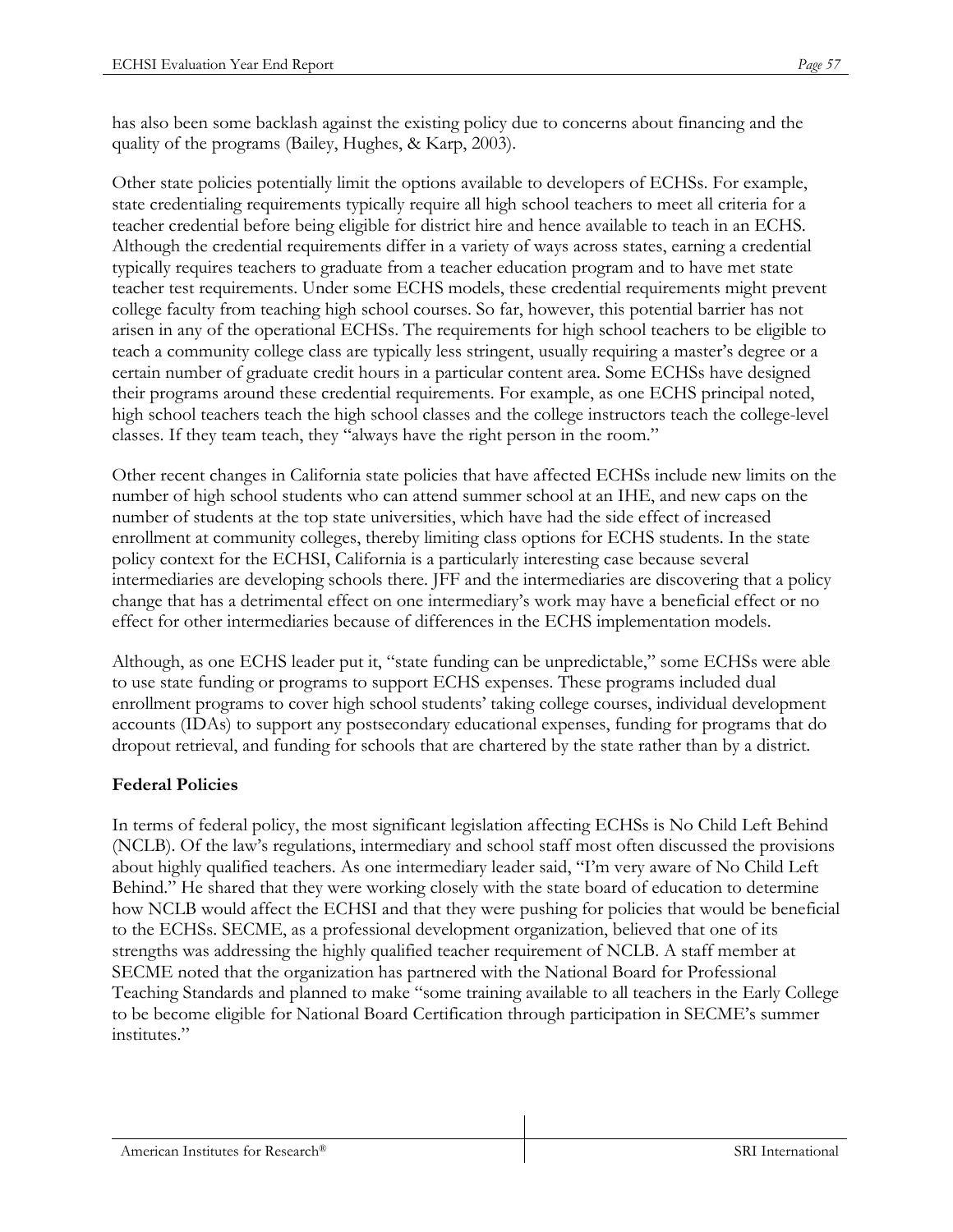The other frequently mentioned regulation was adequate yearly progress (AYP). One aspect to determining AYP is the graduation rate, best measured by tracking the percentage of 9th-grade students who graduate in 4 years. Some ECHS models require students to complete a fifth year in high school to fulfill both high school graduation and A.A. degree requirements. ECHS leaders are concerned that the fifth-year graduations will have negative impacts on the schools' AYP. One principal noted, "Because our kids won't graduate in 4 years, we will be rated as a failing school…I am negotiating through the city to get an exception to the rule."

Another federal policy that is adversely affecting some ECHSs relates to undocumented students. Federal law prohibits illegal aliens from receiving federal financial student aid. A federal law passed in 1996 also prohibits illegal aliens from receiving state tuition rates at public IHEs. Yet some states, including several with ECHSs (California, New York, Washington, Texas), have passed state laws providing in-state tuition benefits to illegal aliens who have attended high school in the state for 3 or more years. The state laws circumvent the federal law simply by not asking students whether they are in the United States legally. A National Council of La Raza (NCLR) representative noted, "One of the challenges is a lot of students are undocumented. So even if they [the ECHSs] can get rigor up, even if they work the partnerships, now they are taking on the government."

Of course, one of the best-known aspects of NCLB is the increased use of achievement testing. The impact of the federal government mandate for assessment systems is addressed in the next section.

#### **Assessment and Accountability Policies**

Over the past decade, there has been a marked increase in the use of assessments for a variety of purposes. There is no observable trend for policy-makers to exempt special-purpose schools from required assessments. Since most ECHSs are public schools and all 40 states with charter school legislation require the students attending those schools to follow all state assessment mandates, ECHS students will be subject to the same assessment requirements as their peers.

The states with ECHSs administer a variety of assessments, and many carry high stakes for students. For example, Washington requires all students to earn a certificate of academic achievement, which is based largely on high school students' showing competency in reading, writing, math, and science and meeting the state standards in those content areas. Starting with the class of 2007, students in Ohio will also have to pass a graduation test to earn a high school diploma. Arizona also has graduation test requirements, and California has the High School Exit Exam. At this time, ECHS students will have to meet these state testing requirements to earn their high school degree. One KnowledgeWorks Foundation representative reported that one school was interested in getting a waiver from the testing requirements for ECHS students, but he disagreed, noting, "We feel like if they are performing, they should be able to take the [state assessment]…We feel like the [ECHS] students should have to meet some standard."

At the college level, assessments are also high stakes for the students. Since most ECHS students must take assessments before enrolling in college classes, the placement test results typically determine their course placement in reading, English, and math classes. ECHS students who do not earn the minimum score for the placement tests will not be eligible for enrollment in most of the courses required to earn an A.A. degree. Several placement tests are used by state community college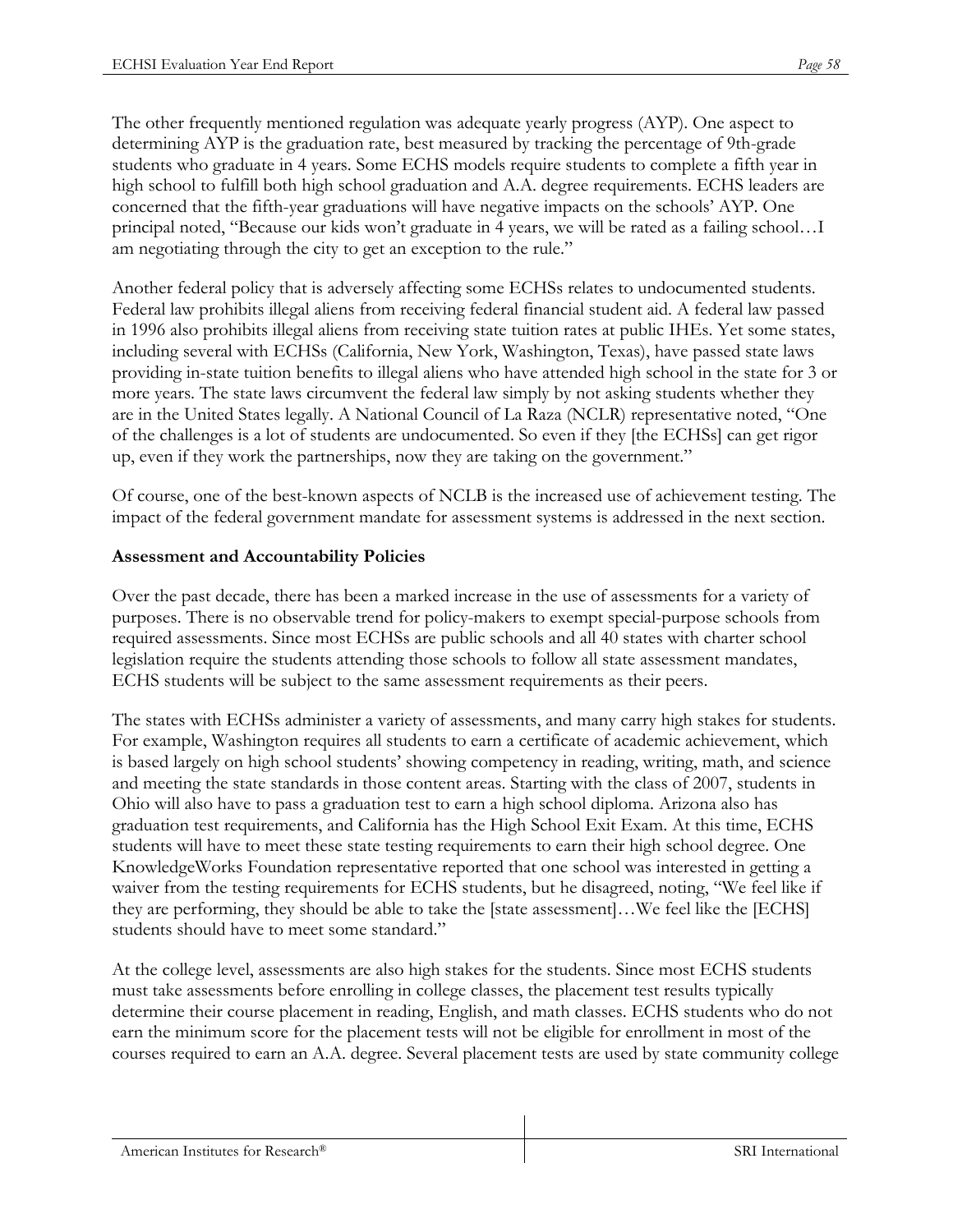systems, such as the Accuplacer in Florida and Ohio, the College Assessment Test in California, and the COMPASS test in Washington.

ECHSs really have no choice but to participate fully in any assessments required by state and federal guidelines, particularly if participation is linked to funding. The results from local and state assessments are also typically used as an accountability tool to measure a school's performance in improving student achievement and for accreditation procedures. As one intermediary leader noted, for some ECHSs, "there will be multiple accountabilities that these schools are going to have."

# **Key Funding Issues**

The data collection activities for this evaluation did not include an in-depth study of ECHS financing; that work will be done primarily by JFF. However, finances did come up repeatedly in interviews. Since funding is so clearly linked to ECHS success, this section covers some of the funding issues detailed by interviewees.

## **Funding College Courses**

Many ECHSs worked out ways to cover students' college tuition, at least for now. In 2003–2004, many IHEs agreed to provide instruction for free or for very low fees. In almost all these cases, the courses took place on the college campus. One ECHS paid faculty a stipend of \$500 when high school students enrolled in their classes. Another ECHS said that the IHE would charge for college courses only if a course was designated only for high school students; this school did not intend to use that option. As one school leader stated, some IHEs were just "swallowing" the tuition for high school students. This same leader noted that, as generous as it was, the free tuition was still not enough for very poor students; college courses required other expenses (such as textbooks) that were not covered.

Many ECHSs expressed concerns about the sustainability of the funding agreements currently in place. Although the school leaders were grateful to start the partnership with low or no fees, they did not believe that the IHEs could continue to make these offers in the long term. In fact, some of these deals were explicitly short term, while the schools found other sources of funding. One ECHS expected to cover tuition with a grant in the future. Schools have good reason to be worried; there is already an example of an IHE changing course. One IHE started out with an agreement that high school students would not pay for college courses; but once the IHE hit some difficult financial times, it started to charge students for courses.

Several other ECHSs started out paying for college instructors to come to the high school to teach courses. This approach is used by the model ECHS, which in part inspired this initiative, where college faculty are hired by the school to teach college courses. Some schools with this model saved some funds by relying on instructors with both college and high school credentials to teach both types of courses.

#### **Inadequacy of Foundation Funding**

Many ECHSs still felt underfunded by the foundation. One ECHS might leave the initiative because, in addition to questioning several key principles of the initiative, it received much larger grants from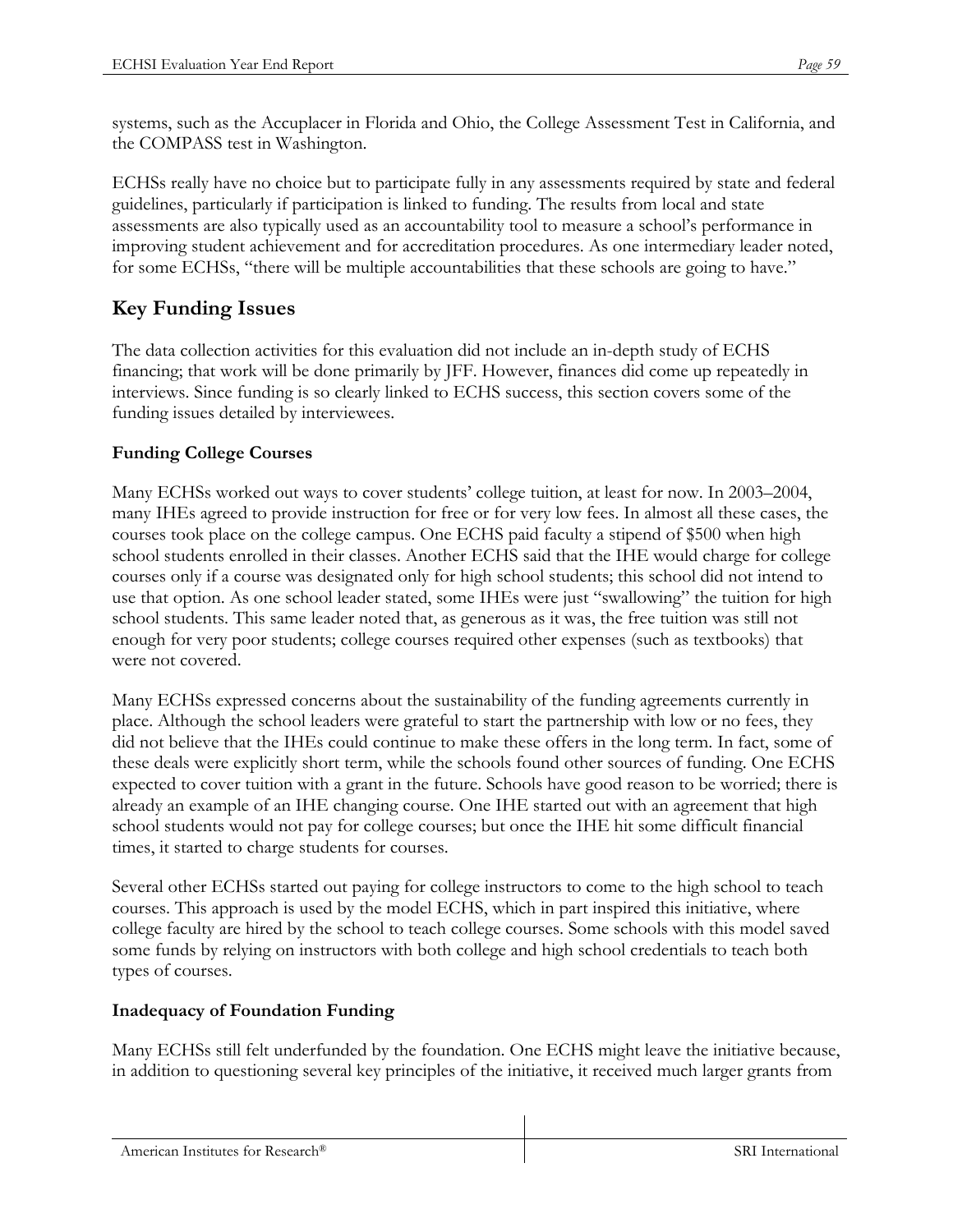other sources. Several sites had concerns that the district would shut down the school because the funding level was so low. It has not happened yet, but that experience left those involved concerned for the future. One intermediary representative said that when IHE representatives find out the funding amount is about \$1,000 per student, "They go, 'Not a year?' It's not. It's almost nothing." Such was the concern that the evaluation team received funding requests from ECHS representatives to pass along to the foundation. Several intermediaries have approached or plan to approach the foundation for additional funding.

#### **Sustainability**

At this early stage in the initiative, most ECHSs were concerned with getting started rather than staying open. However, some intermediaries and school leaders talked about the long-term viability of their ECHSs. One school leader spent considerable time working out the financing details and was "amazed it could actually work." Some ECHS leaders had concerns about their schools' longevity, given that the model is "a very expensive proposition." Many ECHS leaders noted that expenses that were covered by grant money would soon need to be covered some other way, but the details had not been worked out yet. These leaders expected that IHEs would have to contribute more funds or students would have to start contributing toward their tuition for college courses. Several leaders noted that they thought the real solution to ECHS sustainability would necessitate policy changes at the state and national levels. They particularly remarked on changing high school funding formulas, getting ECHS students access to state and national financial aid programs, leveraging Title VII funds, and using Perkins demonstration funds to pay for college courses.

#### **Summary**

A large number of organizations are involved in the creation of ECHSs. All of these organizations strive to support the ECHSs, with varying levels of success. JFF influences the entire initiative through its policy work, technical assistance and networking activities, and accountability functions. Intermediaries bring local partners together to create the ECHS, at times mandating certain school characteristics. Although intermediaries differ in their approach to supporting the developing schools, most provide some form of technical assistance, assist with the relationships between partners, and facilitate communication between schools. Although they come with their share of bureaucracy, districts have been largely active and helpful partners in ECHSs, providing pools of instructors, facilities, and technical assistance. Largely new to collaborating with high schools, IHEs have partnered with the ECHSs with varying degrees of commitment. Of particular concern is getting IHE faculty to believe that it is possible for high school students to be successful in a significant number of college classes. Finally, both national and state level policies affect the ease with which ECHSs can cross the secondary–postsecondary divide. A particular policy issue for the ECHSI is the establishment of funding mechanisms to facilitate seamlessness between educational sectors.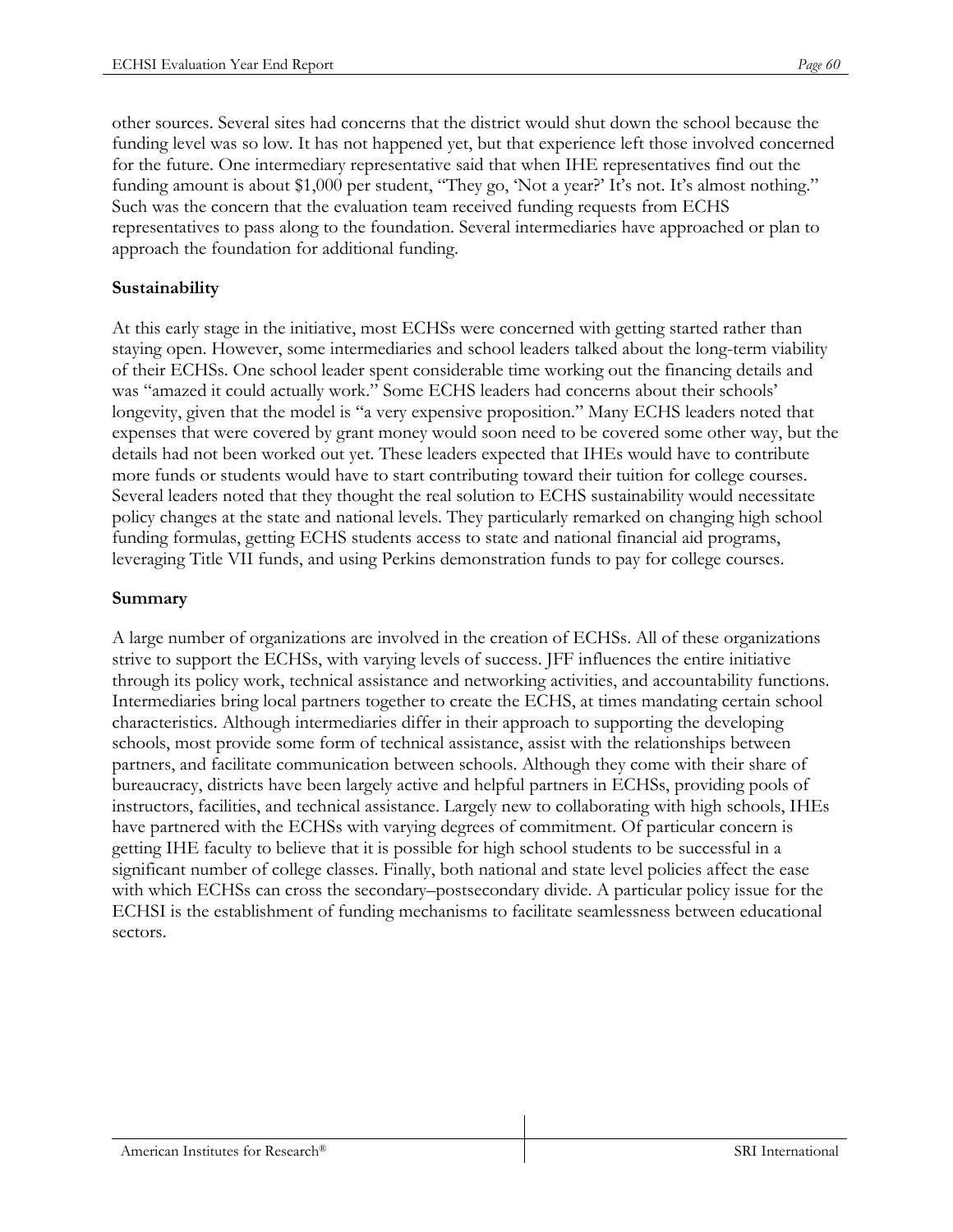# **Chapter VI. Current Findings and Future Work**

This first annual evaluation report on the Bill & Melinda Gates Foundation's Early College High School Initiative has focused on the development of the initiative in its earliest years. Three years ago, there was a single model Early College High School in the entire nation. In 2003–2004, in the ECHSI alone, there were more than 20 of these schools that plan to blend 4 to 5 years of high school and college courses so that poor and minority students graduate with both a high school diploma and 2 years of college credit at public expense. The expectation is that in 5 years the foundation's ECHSI network will encompass up to 175 schools, each serving about 400 students of traditional high school age, with many also reaching down into the middle grades with "ECHS prep" programs.12

The descriptive information presented in this report suggests that the ECHSI has set itself a challenging course. Philosophically, the initiative is committed to serving populations that have traditionally been underrepresented in postsecondary education, and all the evidence is that the first ECHSs did indeed recruit and enroll students who were representative of the targeted groups: minorities, immigrants, English language learners, potential dropouts, and the economically disadvantaged. The initiative is also committed to offering a rigorous, blended high school/college curriculum that is developed through partnerships between IHEs and local providers of secondary education. The evidence on both partnership and program development so far is that they take considerable time, effort, and technical assistance. In addition, the central tenet of the ECHSI offering an accelerated educational program to all enrolled students––sets up an essential tension, particularly at the ninth-grade level, where the early experiences of the ECHSs show that many students arrive underprepared for high school courses and unprepared for college courses. Finding satisfactory resolutions to this tension will be key to whether the ECHSI can meet its long-term goals.

Nevertheless, the ECHSI has already achieved much in a short time. The data presented in this report have highlighted several notable accomplishments of the initiative:

- Twenty-two ECHSs have opened and are serving approximately 3,500 students, primarily from racial and ethnic minority groups and from low-income families.
- The 10 intermediary groups profiled have established many local partnerships that are at various stages of development. The intermediaries are learning how to nurture and solidify these local relationships.
- With the foundation, the "coordinary" (Jobs for the Future) has developed an accountability plan to help the intermediaries track the progress of local partnerships and ECHSs.
- Most ECHSs are making good-faith efforts to create environments for teaching and learning that are characterized by the key attributes of high-performing small schools endorsed by the foundation. Attributes that are particularly important to the success of an ECHS are (a) adequate academic and social supports that will allow students to accelerate through high school and earn 60 college credits and (b) the establishment of a college-going culture in which all students view themselves as college material.

<sup>1</sup> <sup>12</sup> The evaluation team is aware of other schools that have adopted the name "Early College" but are not officially affiliated with the ECHSI.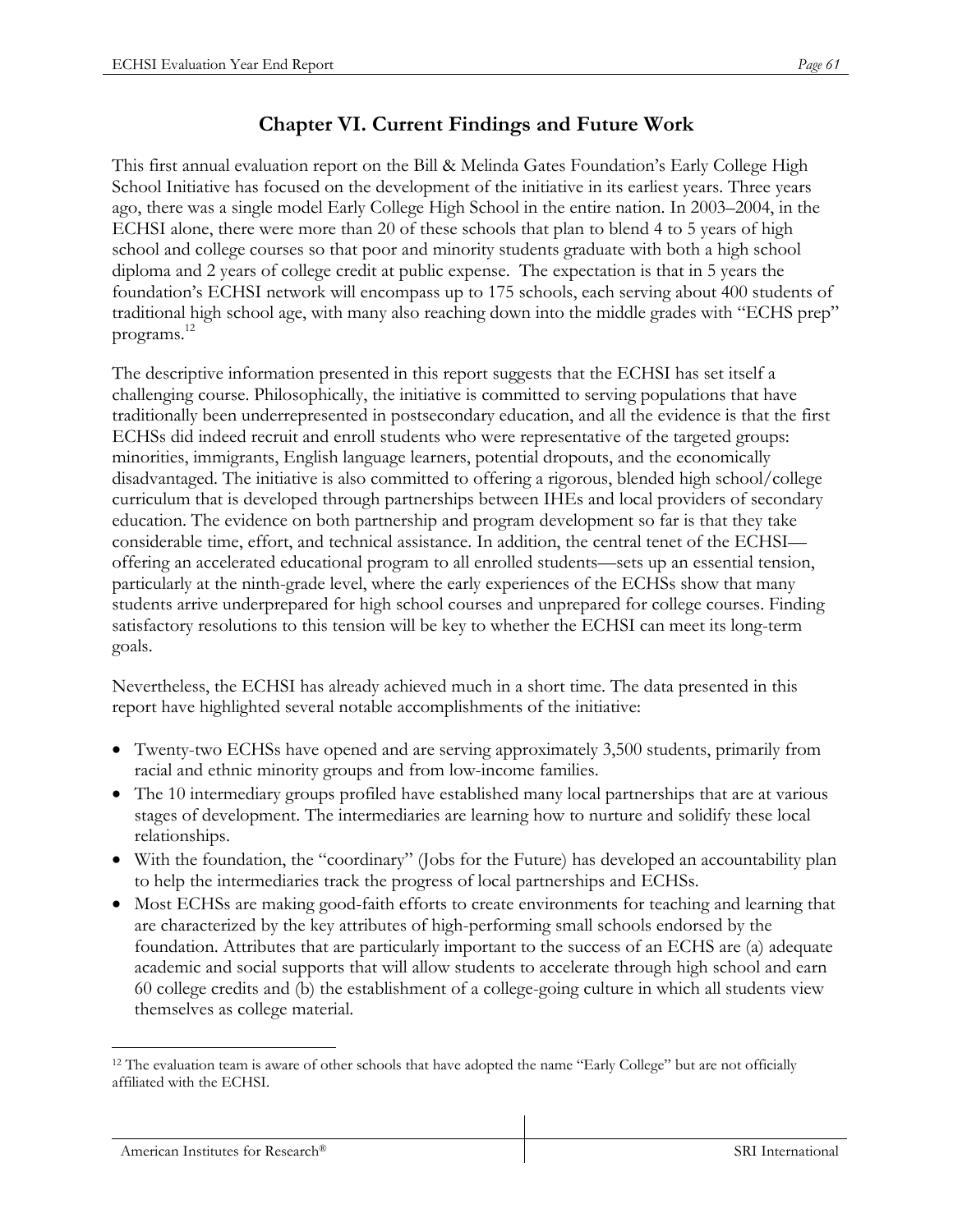• Most of the operating ECHSs devised strategies to introduce even ninth-grade students to college courses and/or a college campus.

The 22 ECHSs that had enrolled high school students by 2003–2004 and the various partner organizations that helped them open are true pioneers. It is important to recognize the enormous amount of energy and problem solving that went into bringing the ECHSI to this point. A tremendous amount of work has been accomplished. Needless to say, however, many hurdles remain as the initiative continues to grow. Issues that seem particularly important at this stage of the initiative's development include:

- Refining and streamlining the capacity of intermediaries, especially those with national ECHS networks, to continue to develop new local partnerships while simultaneously supporting the existing schools.
- Ensuring that every local partnership is rooted in a written and signed agreement (memorandum of understanding or other type of contract) that clearly specifies the responsibilities of every partner involved with an ECHS's development.
- Intensifying efforts to lobby for ECHS-friendly national, state, and local policies, specifically policies that will provide stable funding and improved physical facilities for the schools.
- Broadening the base of support for the ECHS among faculty and administrators at each of the participating IHEs, but particularly at 4-year institutions.
- Engaging both high school and IHE faculty in professional development that focuses on student-centered teaching and learning and the development of diversified instructional strategies.

In 2004–2005, the national evaluation moves into its third round of data collection. Most activities will mirror those of 2003–2004 but with an expanded population of ECHSs and intermediaries and with some change in focus. The evaluation team will interview all intermediaries (currently 13 entities) about how their work is going, how they think their schools are doing, and their future plans. We will again administer a school-level survey to all ECHSs that are open (about 50 in all). The survey will request information about student demographics, attendance, and application processes. In addition, items will be added to focus on factors such as admission requirements, college course participation, and types of student support services.

In 2004–2005, the survey will be the only evaluation activity to include all operational ECHSs. The two remaining activities, site visits and ECHS leader interviews, will allow the evaluation team to check in with 24 ECHSs. These activities will continue to address many of the issues discussed in this report, such as features of the school, plans for integrating college courses, how students are doing and how they feel about the school, the types of instruction used in college and high school courses, sources and quality of any technical assistance received, and any issues that are important to each site (as either facilitators or barriers).

With respect to intermediate and summative student outcome data, one of the potentially most informative data sources for this evaluation will move closer to becoming a reality during 2004– 2005. The Student Information System (SIS), a data management system being overseen by JFF, will be piloted with a few ECHSs during winter–spring 2005. When the pilot database is ready, the evaluation team will pilot-test data analysis methods, such as determining students' course loads and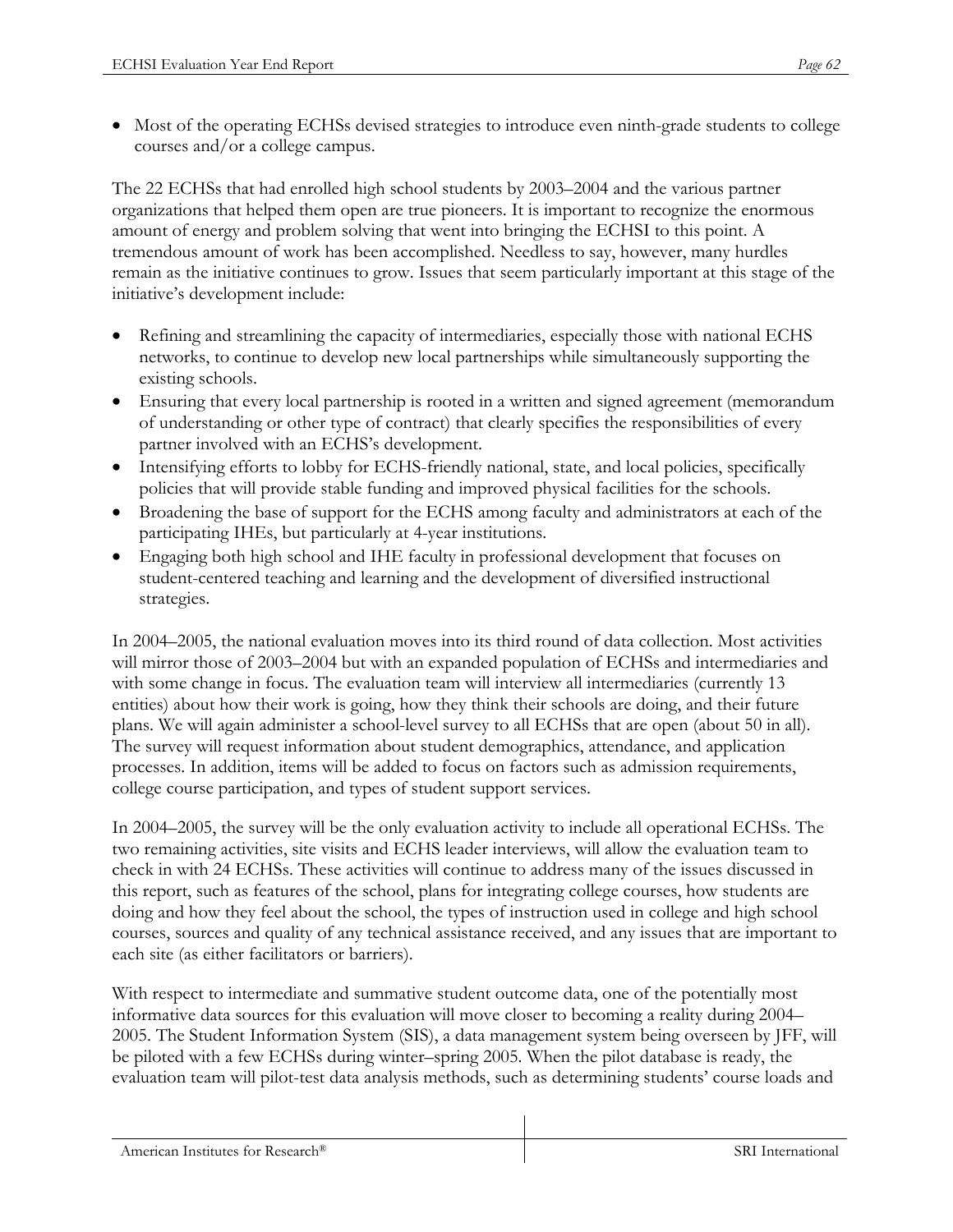coding courses to allow for cross-school comparisons. However, the annual report covering 2004– 2005 data will not include any formal analyses based on the SIS. The full rollout of the SIS is expected to occur in fall 2005 and will be part of the evaluation's 2005–2006 work. When fully developed, the SIS should provide information regarding students' high school and college credits completed, grades received, achievement scores, and degrees/diplomas earned.

At different points in the evaluation, particular research questions will receive more emphasis in both data collection and reporting. In 2003–2004, the evaluation focused heavily on simply describing the basic characteristics of the ECHSs and of the initiative overall. In 2004–2005, the evaluation will place greater focus on the attributes of high-performing small schools, including school climate and culture and what happens in classrooms. We will also deepen our understanding of the partnerships that support the ECHSs at all levels of the initiative and continue to describe and analyze factors that assist or hinder ECHS implementation.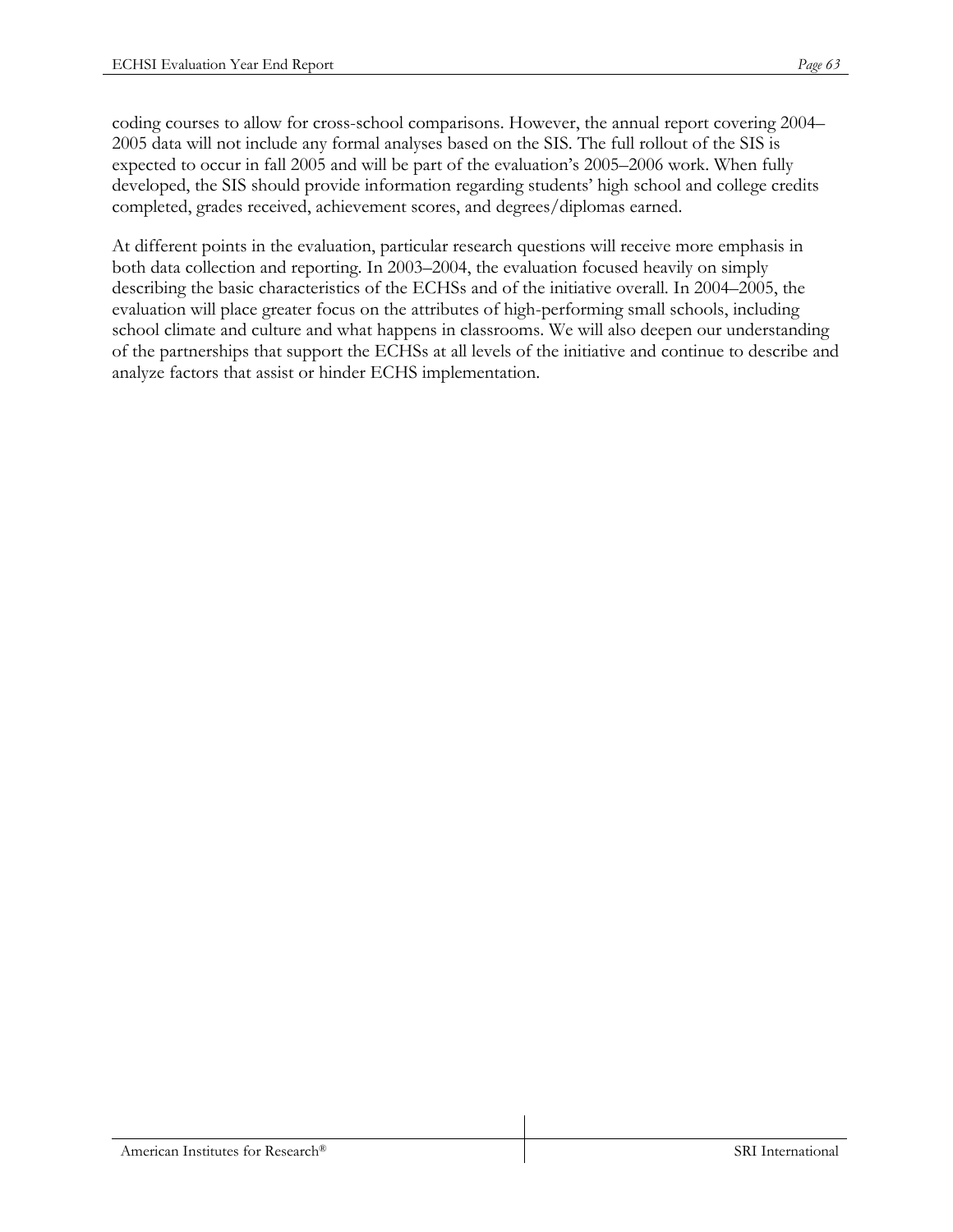## **References**

- Achieve. (2004). *The expectations gap: A 50-state review of high school graduation requirements*. Washington, DC: Author.
- AIR/SRI. (2004). *The National School District and Network Grants Program: Year 2 evaluation report*. Washington, DC: Author.
- Bailey, T. R., Hughes, K. L., & Karp, M. M. (2003, March). Dual enrollment programs: Easing transitions from high school to college. *Community College Research Center Brief*, *17*.
- Bransford, J. D., Brown, A. L., & Cocking, R. R. (Eds.). (1999). *How people learn: Brain, mind, experience, and school.* Washington, DC: National Academy Press.
- Cavalluzzo, L., Jordan, W., & Corallo, C. (2002). *Case studies of high schools on college campuses: An alternative to the traditional high school program.* Retrieved January 29, 2005, from http://www.ael.org
- Damico, D. (2004). Shortage of teachers in North Carolina: Can we attract and retain enough? *North Carolina Insight*, *21*(3), 2-28.
- Edmonds, R. (1982). Programs of school improvement: An overview. *Educational Leadership, 40*(3), 4–11.
- Galassi, J. P., Gulledge, S. A , & Cox, N. D. (1997). Planning and maintaining sound advisory programs. *Middle School Journal, 28*(5), 35–41.
- Howell, J. E. (2001). Especially for high school teachers. *Journal of Chemical Education, 78*(12), 1569.
- Jobs for the Future. (2002). *Early College High School Initiative: Core Principles*. Retrieved February 1, 2005, from http://www.earlycolleges.org/Downloads/CorePrinciples.pdf
- Jobs for the Future. (2004, December). *Early College High School Initiative at a glance*. Retrieved January 29, 2005, from: http://www.earlycolleges.org/Downloads/ECHSIAtAGlance120204.pdf
- Little, J. W., & McLaughlin, M. W. (Eds.). (1993). *Teachers' work: Individuals, colleagues, and contexts.* New York: Teachers College Press.
- Means, B., & Knapp, M. S. (1991). Introduction: Rethinking teaching for disadvantaged students. In B. Means, C. Chelemer, & M. S. Knapp (Eds.), *Teaching advanced skills to at-risk students: Views from research and practice.* San Francisco: Jossey-Bass.
- National Association of Secondary School Principals (NASSP). (2002). *What the research shows: Breaking ranks in action*. Retrieved January 29, 2005, from http://principals.org
- National Middle School Association (NMSA). (1996). *NMSA Research summary #9: Advisory programs*. Westerville, OH: Author. Retrieved July 26, 2004, from http://www.nmsa.org/research/ressum9.htm